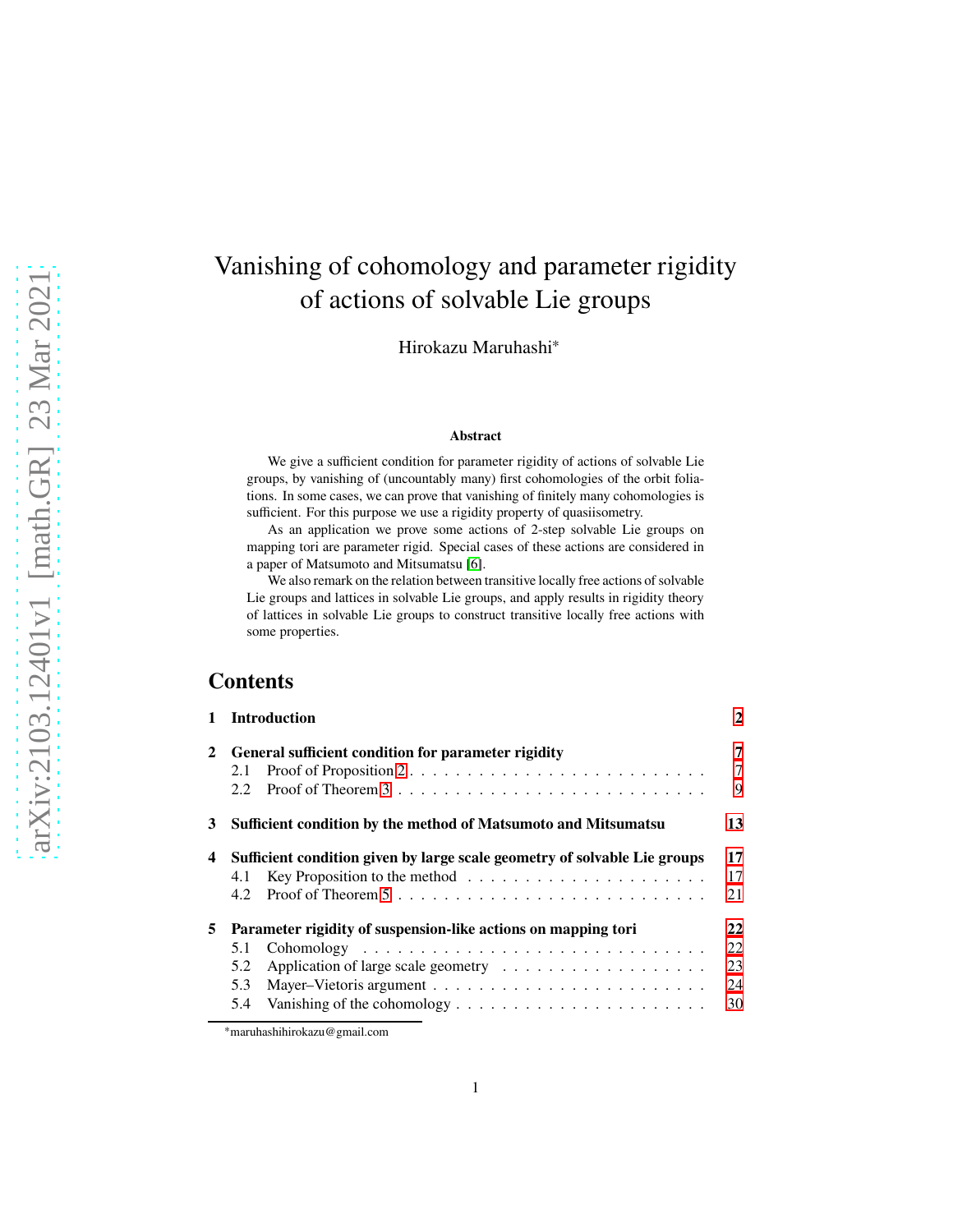|     | 6 Parameter rigidity of transitive locally free actions and rigidity of lattices 31 |     |
|-----|-------------------------------------------------------------------------------------|-----|
| 6.1 | Relations between transitive locally free actions and lattices 31                   |     |
|     | 6.2 A counterexample to Theorem 1 for solvable Lie groups                           | -34 |
|     | 6.3 A locally parameter rigid action of a contractible group which is not           |     |
|     |                                                                                     | -34 |

## <span id="page-1-0"></span>**1 Introduction**

Let  $\rho_0$  be a  $C^{\infty}$  right action of a connected simply connected solvable Lie group S on a closed  $C^{\infty}$  manifold M. We always assume  $\rho_0$  is locally free, that is, every isotropy subgroup is discrete in S. Then we have a foliation F of M by the orbits of  $\rho_0$ , which is called the orbit foliation of  $\rho_0$ . We say that  $\rho_0$  is *parameter rigid* if any  $C^{\infty}$  locally free action  $\rho$  of S on M whose orbit foliation coincides with F is *parameter equivalent* to  $\rho_0$ . Here parameter equivalence means the following; there are an automorphism  $\Phi$ of  $S$  and a diffeomorphism  $F$  of  $M$  such that

$$
F(\rho_0(x,s)) = \rho(F(x), \Phi(s))
$$

for all  $x \in M$  and  $s \in S$ , and F preserves each leaf of F and is  $C^0$  homotopic to the identity via  $C^{\infty}$  maps preserving each leaf.

First we review a criterion for parameter rigidity when  $S$  is nilpotent. Instead of using S, let N denote the acting group. We have the *leafwise cohomology*  $H^*(\mathcal{F})$  of the foliation  $\mathcal F$ , which is defined in a similar way to the usual de Rham cohomology. Using the action  $\rho_0$  we can define a canonical injection  $H^*(n) \hookrightarrow H^*(\mathcal{F})$ . We will always use Fraktur for the corresponding Lie algebras. The author of this article proved in [\[4\]](#page-34-1) and [\[5\]](#page-34-2) the following:

<span id="page-1-1"></span>**Theorem 1.**  $\rho_0$  is parameter rigid if and only if  $H^1(\mathcal{F}) = H^1(\mathfrak{n})$ .

This theorem reduces proving parameter rigidity— which looks a nonlinear problem at first sight — to a linear one, that is, calculation of first cohomology.

However this criterion is no longer true when the acting group is a general solvable Lie group. In fact there are a solvable Lie group S and a lattice  $\Gamma$  in S for which the natural transitive action  $\Gamma \backslash S \cap S$  is not parameter rigid while  $H^1(\Gamma \backslash S) = H^1(\mathfrak{s})$ . We will see it in Section [6](#page-30-0) together with an example of a locally parameter rigid action of a contractible group which is not parameter rigid. These are obtained by looking at the relations between transitive locally free actions and lattices in solvable Lie groups.

Therefore, the formulation should be changed and we will do it by using twisted leafwise cohomologies. Let us return to the first notations. For the action  $M \stackrel{\rho_0}{\curvearrowleft} S$ and a representation  $\pi$  of  $\frak s$  on a finite dimensional real vector space V, we will define the leafwise cohomology  $H^*\left(\mathcal{F}; \mathfrak{s} \stackrel{\pi}{\curvearrowright} V\right)$  of  $\mathcal F$  with coefficient  $\pi$  as follows. Let  $\omega_0$ denote the canonical 1–form of  $\rho_0$ , ie for any  $x \in M$ ,  $(\omega_0)_x : T_x \mathcal{F} \to \mathfrak{s}$  is the inverse of the derivative at the identity of the map  $S \to M$  which sends q to  $\rho_0(x, q)$ . This is a leafwise s–valued 1–form satisfying

$$
d_{\mathcal{F}}\omega_0 + [\omega_0, \omega_0] = 0,
$$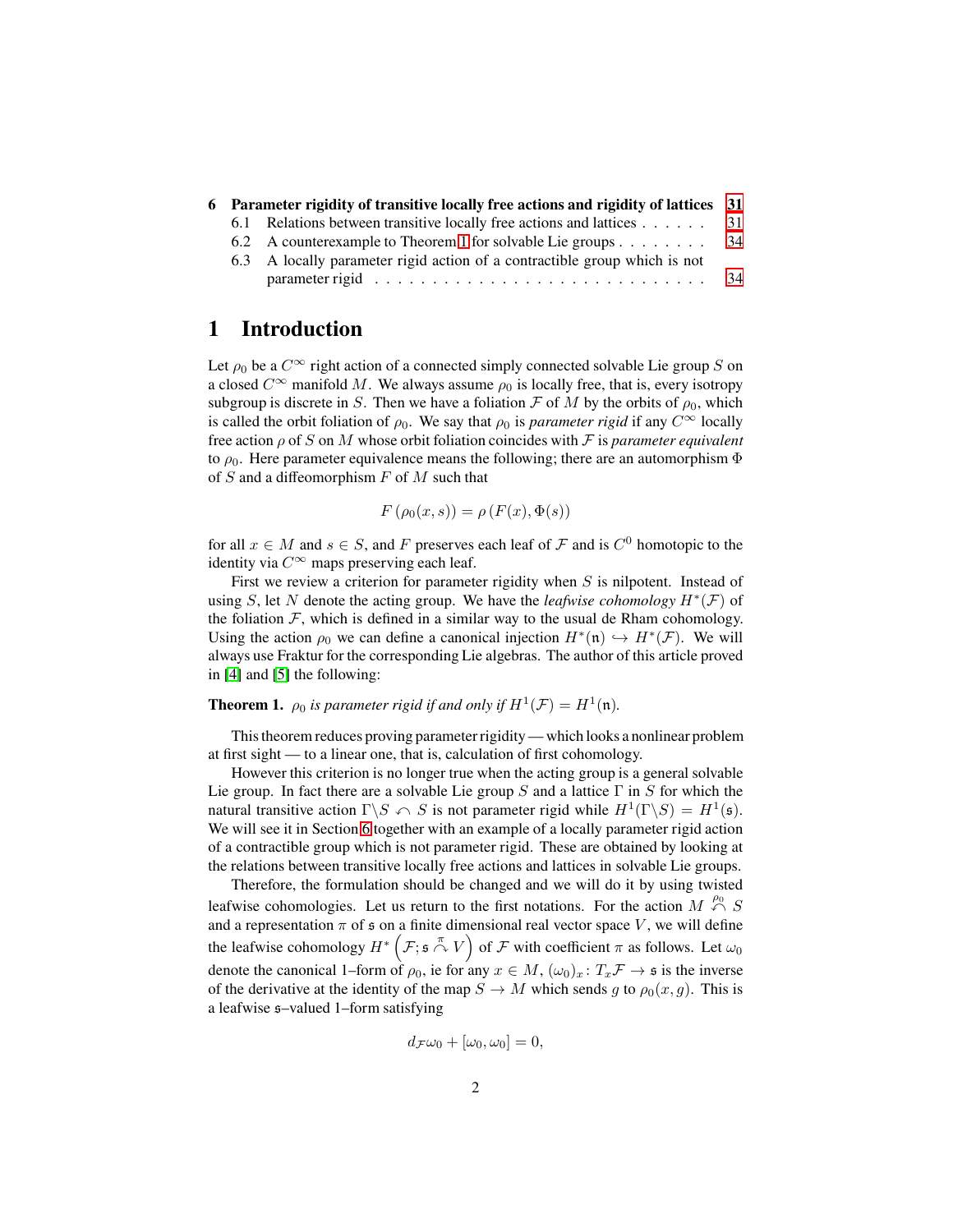where  $d_{\mathcal{F}}$  is the leafwise exterior derivative of  $\mathcal{F}$ . By composing with  $\pi$  we get an End(V)–valued leafwise 1-form  $\pi\omega_0$  satisfying

$$
d_{\mathcal{F}}\pi\omega_0 + [\pi\omega_0, \pi\omega_0] = 0.
$$

Therefore, the trivial vector bundle  $M \times V \to M$  carries the flat leafwise connection whose connection form is  $\pi\omega_0$ . Here this connection form is relative to any global frame of the bundle which has constant  $V$  components. The square of the exterior derivative with respect to this connection on the space of leafwise V–valued forms  $\Omega^*(\mathcal{F}; V)$  is zero by flatness of the connection. So we obtain the cohomology  $H^*\left(\mathcal{F};\mathfrak{s}\stackrel{\pi}{\curvearrowright} V\right)$ . On

the other hand the cohomology  $H^*$   $(s; s \stackrel{\pi}{\curvearrowright} V)$  of the Lie algebra s with coefficient  $\pi$ is defined from the complex Hom  $(\bigwedge^* s, V)$ . Consider the map

$$
\mathrm{Hom}\left(\bigwedge^* \mathfrak{s}, V\right) \hookrightarrow \Omega^*(\mathcal{F}; V)
$$

mapping  $\varphi$  to  $\omega_0^* \varphi$ , where  $\omega_0^*$  means pullback by  $\omega_0$ . This is a cochain map, so that it induces the map between cohomologies.

<span id="page-2-0"></span>**Proposition 2.** The induced map  $H^*$   $(\mathfrak{s}; \mathfrak{s} \stackrel{\pi}{\curvearrowright} V) \rightarrow H^*$   $(\mathcal{F}; \mathfrak{s} \stackrel{\pi}{\curvearrowright} V)$  is injective.

We will prove this in Section [2.1.](#page-6-1) Hereafter we shall regard  $H^*$   $(s; s \stackrel{\pi}{\curvearrowright} V)$  as a subspace of  $H^*$   $\left( \mathcal{F}; \mathfrak{s} \stackrel{\pi}{\curvearrowright} V \right)$ .

Next we will specify which representations are needed for our sufficient condition. Let n be the nilradical of  $\epsilon$ , that is, the largest nilpotent ideal of  $\epsilon$ . Then n contains  $[\epsilon, \epsilon]$ since  $[s, s]$  is a nilpotent ideal. Take any subspace h satisfying

$$
[\mathfrak{s},\mathfrak{s}]\subset\mathfrak{h}\subset\mathfrak{n}.
$$

Since  $\mathfrak h$  is a nilpotent ideal, the descending central series of  $\mathfrak h$  terminates at some term:  $\mathfrak{h} \supset \mathfrak{h}^2 \supset \cdots \supset \mathfrak{h}^d \supset 0$ . The adjoint representation ad of s has the following invariant filtration:

$$
\mathfrak{s} \overset{\text{ad}}{\curvearrowright} \mathfrak{s} \supset \mathfrak{h} \supset \mathfrak{h}^2 \supset \cdots \supset \mathfrak{h}^d \supset 0.
$$

We take the associated graded quotient of this filtration:

$$
\mathfrak{s} \overset{\text{ad}}{\curvearrowright} \mathrm{Gr}_\mathfrak{h}(\mathfrak{s}) = \mathfrak{s}/\mathfrak{h} \oplus \bigoplus_{i=1}^d \mathfrak{h}^i/\mathfrak{h}^{i+1}.
$$

Note that  $s/f$  is a direct sum of trivial representations. On this associated graded quotient h acts trivially, so that we actually have a representation  $\mathfrak{s}/\mathfrak{h} \stackrel{\text{ad}}{\curvearrowright} \text{Gr}_{\mathfrak{h}}(\mathfrak{s})$ . Let X denote the set of all surjective homomorphisms  $\varphi: \mathfrak{s} \to \mathfrak{s}/\mathfrak{h}$  of Lie algebras. An element  $\varphi \in \mathcal{X}$  is just a surjective linear map which vanishes on [ $\mathfrak{s}, \mathfrak{s}$ ] since  $\mathfrak{s}/\mathfrak{h}$  is abelian. For any  $\varphi \in \mathcal{X}$  we form a representation  $\mathfrak{s} \stackrel{\text{ad } \circ \varphi}{\curvearrowright}$  Gr<sub>h</sub>( $\mathfrak{s}$ ).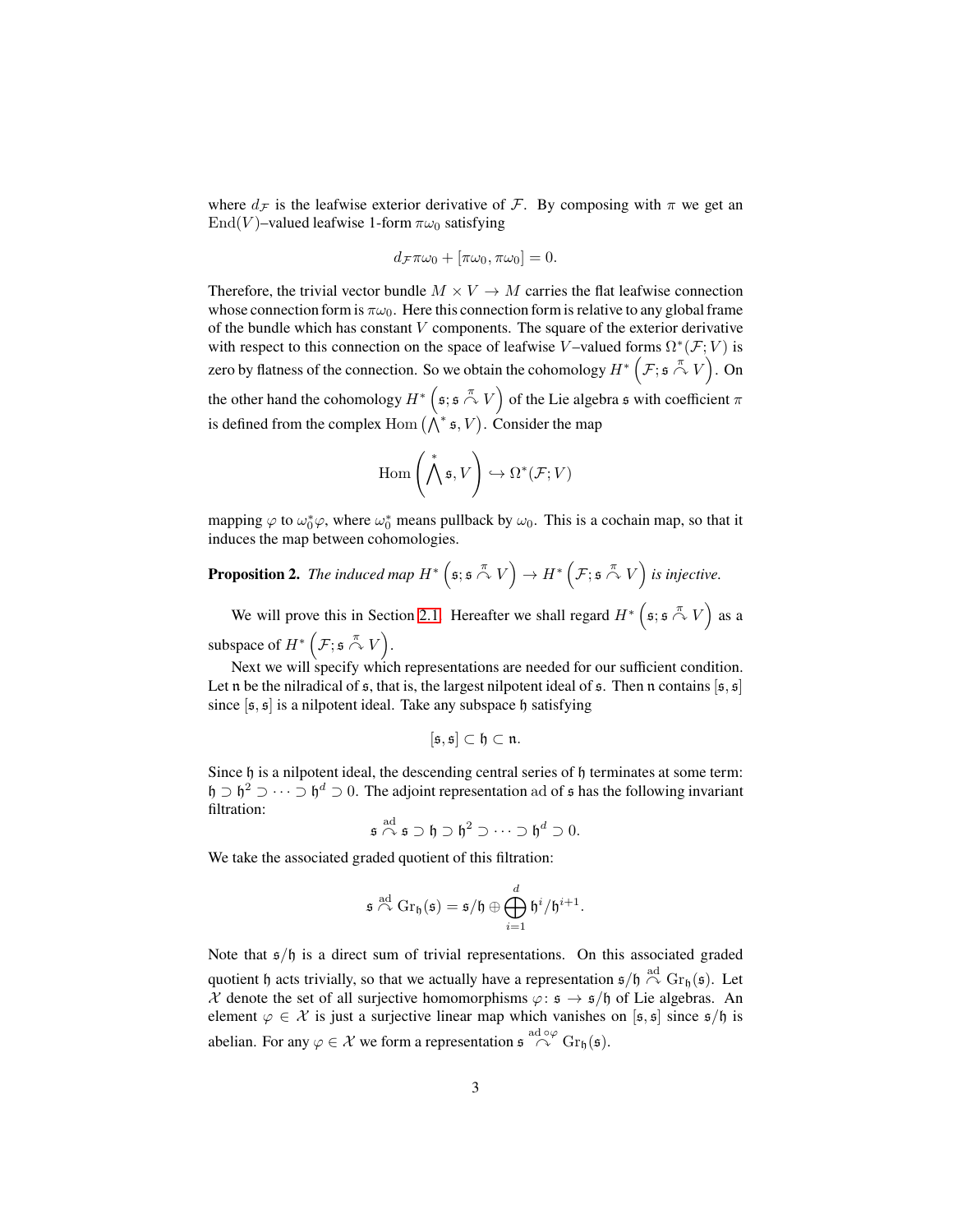<span id="page-3-0"></span>**Theorem 3** (Sufficient condition for parameter rigidity)**.** *If*

$$
H^1(\mathcal{F}; \mathfrak{s} \stackrel{\mathrm{ad} \circ \varphi}{\curvearrowright} \mathrm{Gr}_\mathfrak{h}(\mathfrak{s})) = H^1(\mathfrak{s}; \mathfrak{s} \stackrel{\mathrm{ad} \circ \varphi}{\curvearrowright} \mathrm{Gr}_\mathfrak{h}(\mathfrak{s}))
$$

*for some*  $\mathfrak h$  *and any*  $\varphi \in \mathcal X$ *, then*  $\rho_0$  *is parameter rigid.* 

In general,  $[s, s] \neq n$  and we choose h between them depending on the situations. For instance, we take  $h = n$  in Theorem [4](#page-3-1) while we take  $h = [s, s]$  in Theorem [5.](#page-4-0)

The assumption requires vanishing of the cohomologies *for every*  $\varphi \in \mathcal{X}$  and this sometimes causes a difficulty when applying the theorem.<sup>[1](#page-3-2)</sup> But it is very likely that for most cases vanishing of the cohomologies for almost all  $\varphi \in \mathcal{X}$  is unnecessary, that is, vanishing for finitely many  $\varphi$  is sufficient. To prove such results we have two approaches. First one is the method appearing in Matsumoto and Mitsumatsu [\[6,](#page-34-0) Section 6] which uses a volume form of the manifold  $M$ . Here we generalize this method to obtain the next theorem:

<span id="page-3-1"></span>**Theorem 4.** *Assume the following four conditions.*

- s *is nonunimodular.*
- dim  $\frac{\sin \frac{\pi}{n}}{n} = 1$ .
- M *is orientable.*
- $H^1\left(\mathcal{F}; \mathfrak{s} \stackrel{\text{ad}}{\curvearrowright} \text{Gr}_{\mathfrak{n}}(\mathfrak{s})\right) = H^1\left(\mathfrak{s}; \mathfrak{s} \stackrel{\text{ad}}{\curvearrowright} \text{Gr}_{\mathfrak{n}}(\mathfrak{s})\right).$

*Then*  $\rho_0$  *is parameter rigid.* 

Recall that  $\mathfrak s$  is unimodular if and only if tr ad  $X = 0$  for every  $X \in \mathfrak s$ . Note that we have used n for h. In this theorem only vanishing for the natural projection  $\mathfrak{s} \rightarrow \mathfrak{s}/\mathfrak{n} \in \mathcal{X}$  is required by assuming the first three conditions.

The next approach is a new one in which we use large scale geometry of solvable Lie groups. This can also be applied to unimodular groups. We can obtain several theorems using this method. Here we appeal to a theorem of Ogasawara [\[8\]](#page-34-3). For  $i = 1, \ldots, k$ , let

$$
A_i = \begin{pmatrix} \alpha_1^{(i)} & & \\ & \ddots & \\ & & \alpha_n^{(i)} \end{pmatrix}
$$

be a diagonal matrix with positive diagonal entries and put  $A(t) = A_1^{t_1} \cdots A_k^{t_k}$  for  $t = (t_1, \ldots, t_k) \in \mathbb{R}^k$ . Here  $A_i^{t_i}$  means

$$
\begin{pmatrix} \left(\alpha_1^{(i)}\right)^{t_i} & & \\ & \ddots & \\ & & \left(\alpha_n^{(i)}\right)^{t_i} \end{pmatrix}
$$

.

Consider  $S_A = \mathbb{R}^n \rtimes_{A(t)} \mathbb{R}^k$ . Let  $W_S$  denote the image of the natural map  $\mathrm{Aut}(S) \to$  $GL(S/[S, S])$ . We take  $\mathfrak{h} = [\mathfrak{s}, \mathfrak{s}]$  in the next theorem.

<span id="page-3-2"></span><sup>&</sup>lt;sup>1</sup>We will see such a situation in Maruhashi [\[5\]](#page-34-2).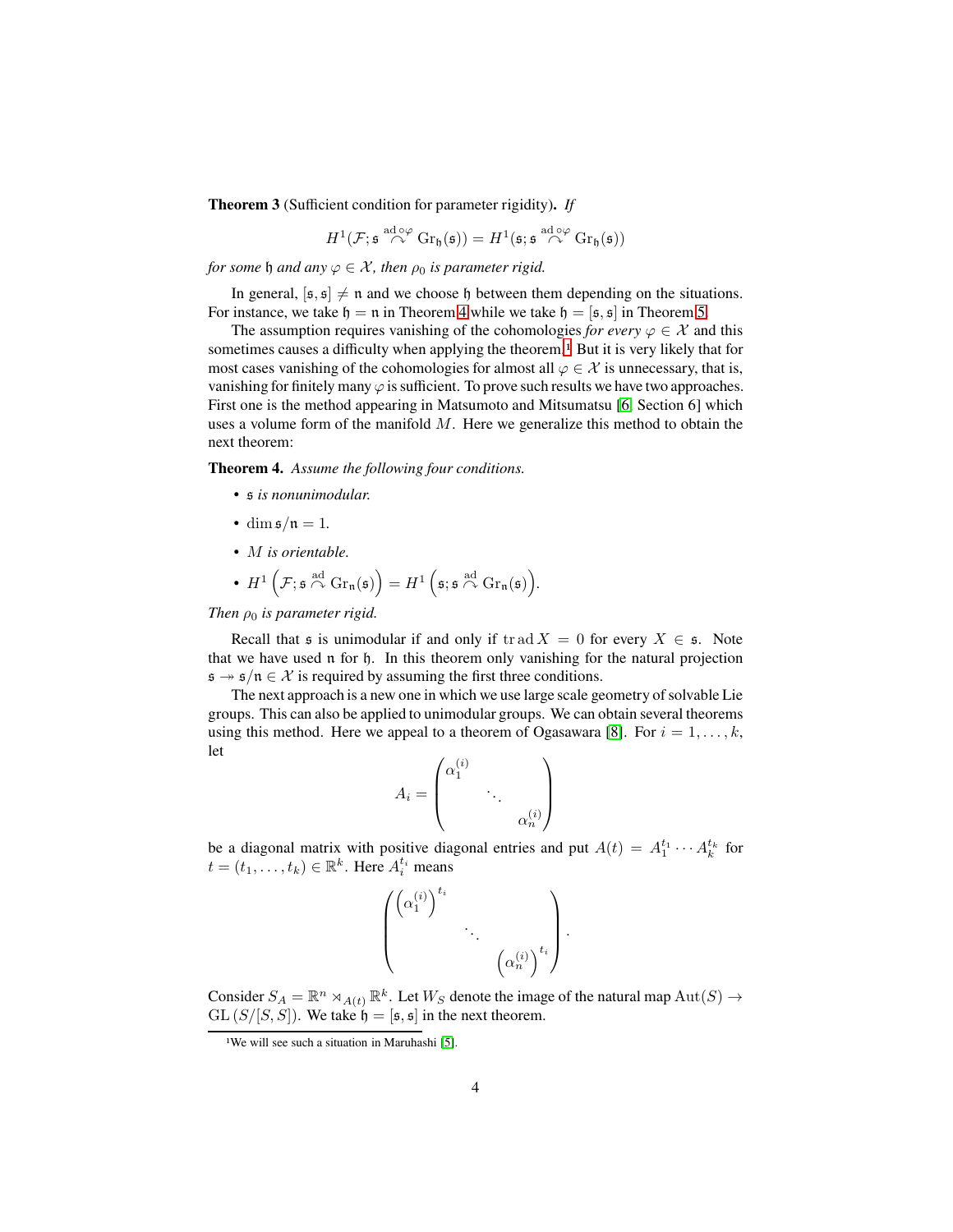<span id="page-4-0"></span>**Theorem 5.** Assume  $S = S_A$  satisfies the next condition: For any j there exists i such that  $\alpha_j^{(i)} \neq 1$ . If

$$
H^1\left(\mathcal{F}; \mathfrak{s} \stackrel{\mathrm{ad}\circ\varphi}{\curvearrowright} \mathrm{Gr}_{[\mathfrak{s},\mathfrak{s}]}(\mathfrak{s})\right) = H^1\left(\mathfrak{s}; \mathfrak{s} \stackrel{\mathrm{ad}\circ\varphi}{\curvearrowright} \mathrm{Gr}_{[\mathfrak{s},\mathfrak{s}]}(\mathfrak{s})\right)
$$

*for all*  $\varphi \in W_S$ *, then*  $\rho_0$  *is parameter rigid.* 

First  $\varphi \in W_S$  is regarded as an element of X in the following way. By pulling back through  $\exp: \mathfrak{s}/[\mathfrak{s}, \mathfrak{s}] \simeq S/[S, S], \varphi: S/[S, S] \rightarrow S/[S, S]$  is regarded as  $\varphi: \mathfrak{s}/[\mathfrak{s}, \mathfrak{s}] \rightarrow$  $\mathfrak{s}/[\mathfrak{s}, \mathfrak{s}]$ . Composing with the natural projection  $\mathfrak{s} \rightarrow \mathfrak{s}/[\mathfrak{s}, \mathfrak{s}]$  we get  $\varphi: \mathfrak{s} \rightarrow \mathfrak{s}/[\mathfrak{s}, \mathfrak{s}] \in$ X. The second remark is about the condition: For any j there exists i such that  $\alpha_j^{(i)} \neq 1$ . This is equivalent to  $[S, S] = \mathbb{R}^n$ . In this theorem, if we put some genericity condition on  $A$ , the parameter set  $W_S$  becomes finite.

Here we have used a theorem of Ogasawara, but we can also use other theorems treating rigidity of quasiisometry. We will give other applications in a forthcoming paper.

Finally we give an application of this method to get parameter rigid actions. We describe somewhat generalized version of the usual construction of suspensions of actions. Let  $M_0 \stackrel{\rho_0}{\curvearrowleft} H$  be a smooth locally free action of a connected Lie group H on a closed  $C^\infty$  manifold  $M_0$ , let  $G\stackrel{\Phi}{\curvearrowright}H$  be a smooth action of a connected Lie group  $G$ on H by automorphisms and let  $\Gamma \stackrel{\lambda}{\curvearrowright} M_0$  be a smooth action of a cocompact lattice  $\Gamma$ of  $G$  on  $M_0$ . Assume these three actions satisfy the following compatibility condition:

$$
\lambda(\gamma, \rho_0(x, h)) = \rho_0(\lambda(\gamma, x), \Phi_\gamma(h))
$$

for any  $\gamma \in \Gamma$ ,  $x \in M_0$  and  $h \in H$ . Let  $H \rtimes_{\Phi} G$  be the semidirect product whose multiplication is defined by

$$
(h_1, g_1)(h_2, g_2) = (h_1 \Phi_{g_1}(h_2), g_1 g_2)
$$

for  $h_1, h_2 \in H$  and  $g_1, g_2 \in G$ . We define two actions  $\Gamma \cap M_0 \times G \cap H \rtimes_{\Phi} G$ . The action of  $\Gamma$  is defined diagonally:

$$
\gamma(x, g) = (\lambda(\gamma, x), \gamma g)
$$

for  $\gamma \in \Gamma$ ,  $x \in M_0$  and  $g \in G$ . The action of  $H \rtimes_{\Phi} G$  is defined like the multiplication rule of a semidirect product:

$$
(x, g)(h, g') = (\rho_0(x, \Phi_g(h)), gg')
$$

for  $x \in M_0, g, g' \in G$  and  $h \in H$ . Then these two actions commute by the compatibility condition. So we get an action

$$
\Gamma \backslash (M_0 \times G) \stackrel{\rho}{\curvearrowleft} H \rtimes_{\Phi} G.
$$

This is locally free and the fiber bundle  $\Gamma \backslash (M_0 \times G) \to \Gamma \backslash G$  with a typical fiber  $M_0$  is  $(H \rtimes_{\Phi} G \rightarrow G)$ –equivariant. The case in which H is trivial is the usual construction of suspensions.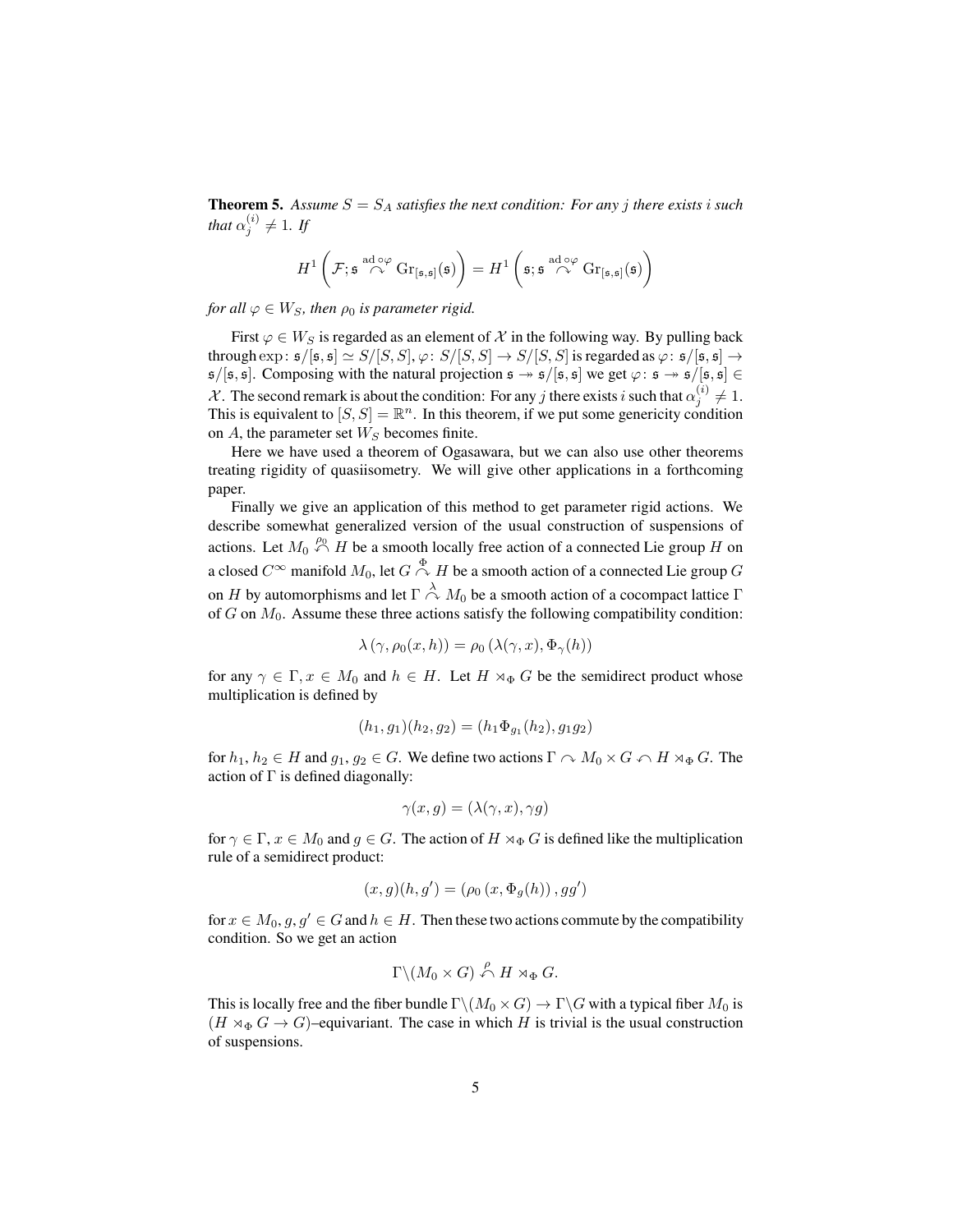We deal with a special case of the above construction. Consider  $A \in GL(n, \mathbb{Z})$  and an A-invariant subspace V of  $\mathbb{R}^n$ . Take a one parameter subgroup  $\Phi \colon \mathbb{R} \to GL(V)$ satisfying  $\Phi_1 = A|_V$ . With respect to the above notation, we let

 $M_0 = \mathbb{T}^n = \mathbb{Z}^n \backslash \mathbb{R}^n$ ,  $H = V$ ,  $G = \mathbb{R}$  and  $\Gamma = \mathbb{Z}$ ,

and given three actions are  $\mathbb{Z}^n \setminus \mathbb{R}^n \curvearrowleft V$  by translations,  $\mathbb{Z} \curvearrowright \mathbb{T}^n$  by  $1 \in \mathbb{Z}$  acting as  $A$ and  $\mathbb{R} \stackrel{\Phi}{\curvearrowright} V$ , which are compatible in the above sense. The acting group  $S = V \rtimes_{\Phi} \mathbb{R}$ is solvable and two actions  $\mathbb{Z} \curvearrowright \mathbb{T}^n \times \mathbb{R} \curvearrowleft S$  are defined by

 $1(x, t) = (Ax, t + 1)$  and  $(x, t)(v, s) = (x + \Phi_t(v), t + s)$ .

The resulting action is  $M = \mathbb{Z} \setminus (\mathbb{T}^n \times \mathbb{R}) \curvearrowleft S$ , where M is the mapping torus of A. Note that the images  $\Phi_{\mathbb{Z}}$  and  $\Phi_{\mathbb{R}}$  of  $\mathbb{Z}$  and  $\mathbb{R}$  by  $\Phi$  lie in a real algebraic group  $GL(V)$ .

<span id="page-5-1"></span>**Theorem 6.** *We assume the following four conditions:*

- *V* is Diophantine in  $\mathbb{R}^n$ .
- $\Phi_{\mathbb{Z}}$  *is Zariski dense in*  $\Phi_{\mathbb{R}}$ *, meaning*  $\overline{\Phi_{\mathbb{Z}}} = \overline{\Phi_{\mathbb{R}}}$ *.*
- 1 *is not an eigenvalue of*  $A|_V$ *.*
- $A|_V$  *has an eigenvalue whose absolute value is not* 1.

#### *Then*  $M \cap S$  *is parameter rigid.*

The Diophantus condition means that there are a basis  $v_1, \ldots, v_n$  of V and positive constants C and  $\alpha$  satisfying

$$
\max_{i} |m \cdot v_i| \ge \frac{C}{\|m\|^{\alpha}}
$$

for all  $m \in \mathbb{Z}^n \setminus \{0\}.$ 

This theorem<sup>[2](#page-5-0)</sup> is a generalization of a theorem of Matsumoto and Mitsumatsu [\[6\]](#page-34-0). They deal with the case when  $A$  is hyperbolic with its characteristic polynomial irreducible over  $\mathbb Q$  and without eigenvalues on the interval  $(-1, 0)$ , V is the intersection with  $\mathbb{R}^n$  of the direct sum of all eigenspaces of  $A: \mathbb{C}^n \to \mathbb{C}^n$  with eigenvalues of modulus less than 1, and  $\Phi$  is the most naturally defined one. In this case A is diagonalizable since its characteristic polynomial has no multiple roots. So they consider the suspension Anosov flow of the Anosov diffeomorphism  $A$  on  $\mathbb{T}^n$  and its weak stable foliation which will be the orbit foliation of the action of  $V \rtimes_{\Phi} \mathbb{R}$ . In this setting the group  $V \rtimes_{\Phi} \mathbb{R}$  is always non unimodular and Theorem [4](#page-3-1) can be applied.

In our situation A may have nontrivial Jordan blocks, may have the reducible characteristic polynomial such as  $A = \begin{pmatrix} A_1 \\ A_2 \end{pmatrix}$  $A_2$ for some  $A_1 \in GL(k, \mathbb{Z}), A_2 \in$  $GL(n - k, \mathbb{Z})$  or V can be some smaller part of stable directions or a mixture of some stable and unstable directions, in particular  $V \rtimes_{\Phi} \mathbb{R}$  can be unimodular. The method we use to prove Theorem [6](#page-5-1) is that using large scale geometry instead of that by Matsumoto and Mitsumatsu.

<span id="page-5-0"></span><sup>2</sup>In a future work, I plan to generalize this and prove it with a simpler, different calculation.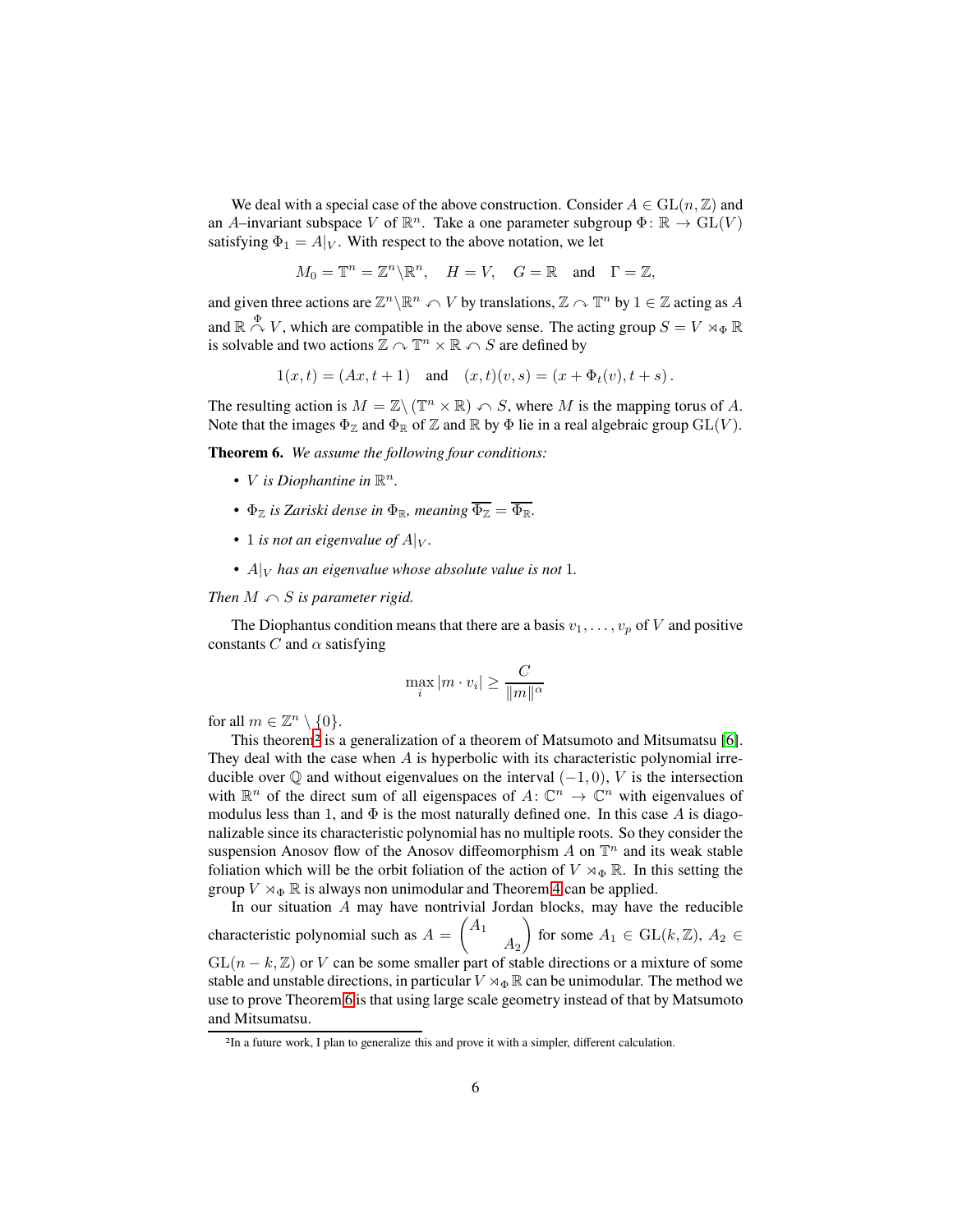### **Acknowledgements**

This is a part of the Ph.D. Thesis of the author. Most part of the paper was written when the author was a Research Fellow of the Japan Society for the Promotion of Science. I would like to thank the advisor, Masayuki Asaoka, and an anonymous referee, who pointed out the surjectivity in Proposition [33.](#page-30-2)

## <span id="page-6-0"></span>**2 General sufficient condition for parameter rigidity**

### <span id="page-6-1"></span>**2.1 Proof of Proposition [2](#page-2-0)**

As in Introduction, let  $M \stackrel{\rho_0}{\curvearrowleft} S$  be an action and  $\mathfrak{s} \stackrel{\pi}{\curvearrowright} V$  be a representation. Let  $S \stackrel{\Pi}{\curvearrowright} V$ denote the representation whose differentiation is  $\pi$ . We define an action  $M \times V \cap S$ by

$$
(x,v)s = (\rho_0(x,s), \Pi(s^{-1})v)
$$

for  $(x, v) \in M \times V$  and  $s \in S$  and this turns  $M \times V \to M$  into an S-equivariant vector bundle. We equip  $V$  with a norm which comes from an inner product. Then the space  $\Gamma_{cont}(V)$  of all continuous sections of the trivial vector bundle  $M \times V \to M$  is a Banach space with the supremum norm, and on it, we have a natural representation  $S \cap \Gamma_{cont}(V)$  defined by

$$
(s\xi)(x) = \Pi(s)\xi(\rho_0(x,s))
$$

for  $s \in S, \xi \in \Gamma_{cont}(V)$  and  $x \in M$ . We regard V as a subspace of  $\Gamma_{cont}(V)$  consisting of constant sections.

**Lemma 7.** *There is an S–equivariant continuous linear map*  $\mu$ :  $\Gamma_{cont}(V) \to V$  *which is the identity on* V *.*

*Proof.* Since S is amenable and M is compact, there exists a  $\rho_0$ -invariant Borel probability measure  $\mu$  on M. We define  $\mu \colon \Gamma_{cont}(V) \to V$  by  $\xi \mapsto \int_M \xi d\mu$ . Then it is easy to show  $\left\| \int_M \xi d\mu \right\| \leq \dim V \left\| \xi \right\|_{\infty}$  and  $\mu(s\xi) = \Pi(s)\mu(\xi)$  for all  $\xi \in \Gamma_{cont}(V)$ and  $s \in S$ .

Using the map  $\mu$ , we define a map  $r: \Omega^*(\mathcal{F}; V) \to \text{Hom}(\bigwedge^* \mathfrak{s}, V)$  which, on the p-th degree, takes  $\eta$  to  $r(\eta)$  defined by

$$
r(\eta)(X_1,\ldots,X_p)=\mu(\eta(X_1,\ldots,X_p))
$$

for  $X_1, \ldots, X_p \in \mathfrak{s}$ . Here  $X_1, \ldots, X_p$  are regarded as vector fields on M using  $\rho_0$ . Namely  $X_i$  is regarded as a vector field  $x \mapsto (\omega_0)_x^{-1}(X_i)$  tangent to the foliation  $\mathcal{F}$ , where  $\omega_0$  is the canonical 1–form of  $\rho_0$ . We will always do this identification during the paper.

Before proving that  $r$  is a cochain map, let us look at our connection closer. Denote by  $\nabla$  the covariant derivative with respect to the flat leafwise connection of the trivial bundle  $M \times V \to M$ , defined in Section [1.](#page-1-0) Since the connection form is  $\pi \omega_0$ , we have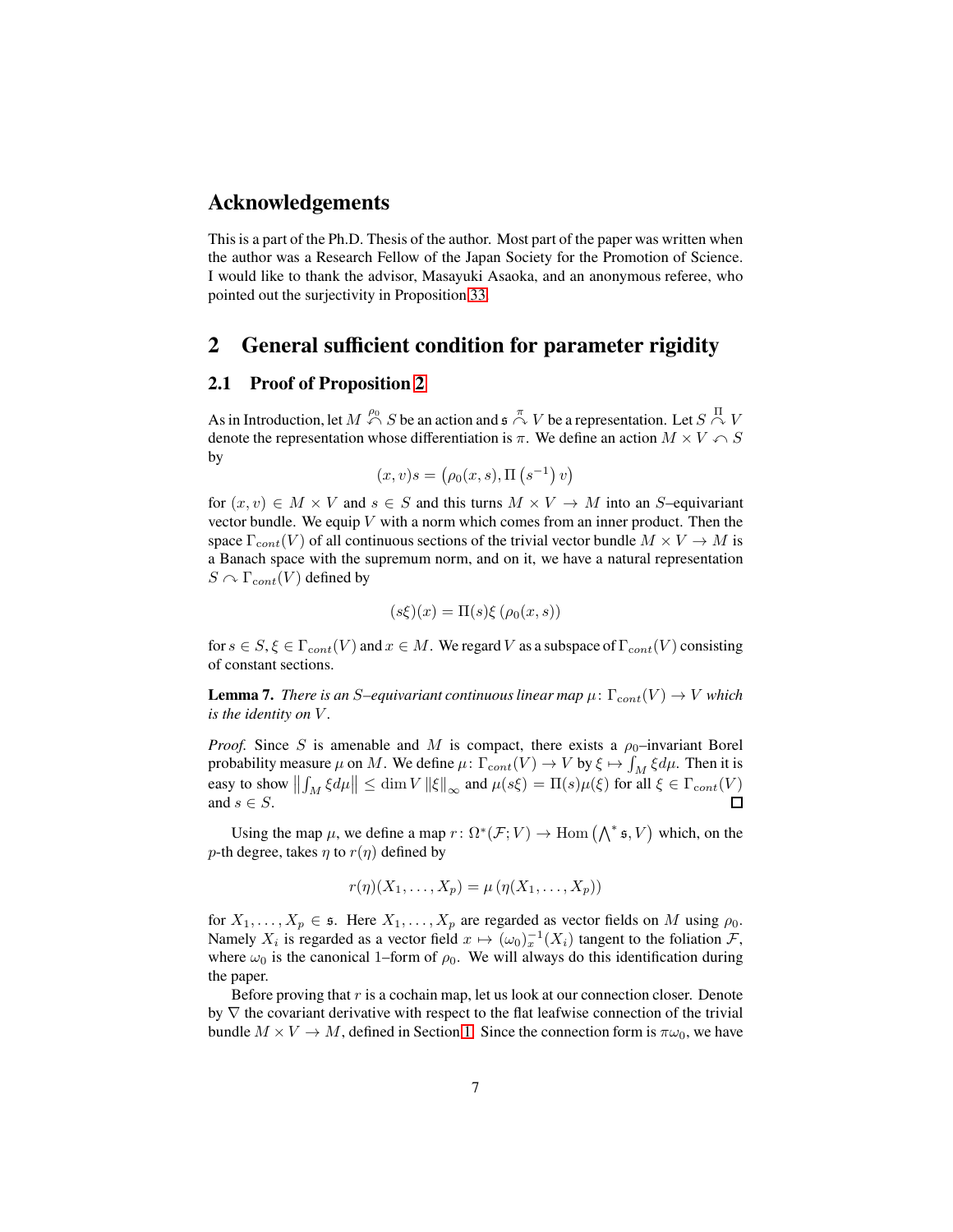$\nabla \xi = d_{\mathcal{F}} \xi + \pi \omega_0 \xi$  for a section  $\xi \in \Omega^0(\mathcal{F}; V)$ . Let  $D \colon \Omega^p(\mathcal{F}; V) \to \Omega^{p+1}(\mathcal{F}; V)$ denote the covariant exterior derivative arising from ∇. Then it is easy to check that  $D\eta = d_{\mathcal{F}}\eta + \pi\omega_0 \wedge \eta$  for  $\eta \in \Omega^p(\mathcal{F};V)$ .

Next let us see which sections are parallel, that is, sections  $\xi \in \Omega^0(\mathcal{F};V)$  satisfying  $\nabla \xi = 0$ . Fix a point  $x_0 \in M$  and a vector  $v \in V$ . Define  $\xi_0$  locally along the leaf passing through  $x_0$  by  $\xi_0 (\rho_0(x_0, s)) = \Pi (s^{-1}) v$  for  $s \in S$  close to the identity. Then for any  $y = \rho_0(x_0, s_0)$  with small  $s_0 \in S$  and any  $Y \in \mathfrak{s}$ , we have

$$
\nabla_{\frac{d}{dt}\rho_0(y,e^{tY})|_{t=0}}\xi_0 = d_{\mathcal{F}}\xi_0 \left(\frac{d}{dt}\rho_0(y,e^{tY})\Big|_{t=0}\right) + \pi(Y)\xi_0(y)
$$
  
=  $\frac{d}{dt}\Pi(e^{-tY}s_0^{-1})v\Big|_{t=0} + \pi(Y)\Pi(s_0^{-1})v$   
= 0.

Therefore  $\nabla \xi_0 = 0$  and this means the directions of orbits of the action  $M \times V \cap S$ is horizontal for the leafwise connection. So we have

$$
\left(\nabla_X \xi\right)(x) = \lim_{t \to 0} \frac{\Pi\left(e^{tX}\right)\xi\left(\rho_0\left(x, e^{tX}\right)\right) - \xi(x)}{t}
$$

$$
= \lim_{t \to 0} \frac{\left(e^{tX}\xi\right)(x) - \xi(x)}{t}
$$

for any  $\xi \in \Omega^0(\mathcal{F};V)$ ,  $X \in \mathfrak{s}$  and  $x \in M$ .

<span id="page-7-0"></span>**Lemma 8.**  $\frac{e^{tX}\xi-\xi}{t}$  converges uniformly to  $\nabla_X\xi$  as  $t\to 0$ .

*Proof.* Take a basis  $v_1, \ldots, v_l$  of V and write  $(e^{tX} \xi)(x) = \sum_{i=1}^l f_i(t, x)v_i$  for some real valued functions  $f_i$ . Then  $(\nabla_X \xi)(x) = \sum_{i=1}^l f'_i(0, x)v_i$ . The function  $f_i(t, x)$ has the Taylor expansion

$$
f_i(t,x) = f_i(0,x) + t f'_i(0,x) + \frac{t^2}{2} f''_i(\theta_{i,x,t},x) ,
$$

where  $\theta_{i,x,t}$  is a number between 0 and t. Since

$$
\frac{\left(e^{tX}\xi\right)(x) - \xi(x)}{t} - \left(\nabla_X\xi\right)(x) = \frac{t}{2}\sum_{i=1}^l f''_i\left(\theta_{i,x,t}, x\right)v_i
$$

and  $f''_i(\theta, x)$  is bounded for  $-1 \le \theta \le 1$  and  $x \in M$ , we get the conclusion.

Recall that we have a cochain map  $\omega_0^*$ : Hom  $(\bigwedge^* \mathfrak{s}, V) \hookrightarrow \Omega^*(\mathcal{F}; V)$ .

**Lemma 9.** The map  $r$  is a cochain map and  $r \circ \omega_0^*$  is the identity. Therefore  $\omega_0^*$  induces *the injective map between cohomologies.*

*Proof.* Using definitions we verify easily that  $r \circ \omega_0^*$  is the identity.

 $\Box$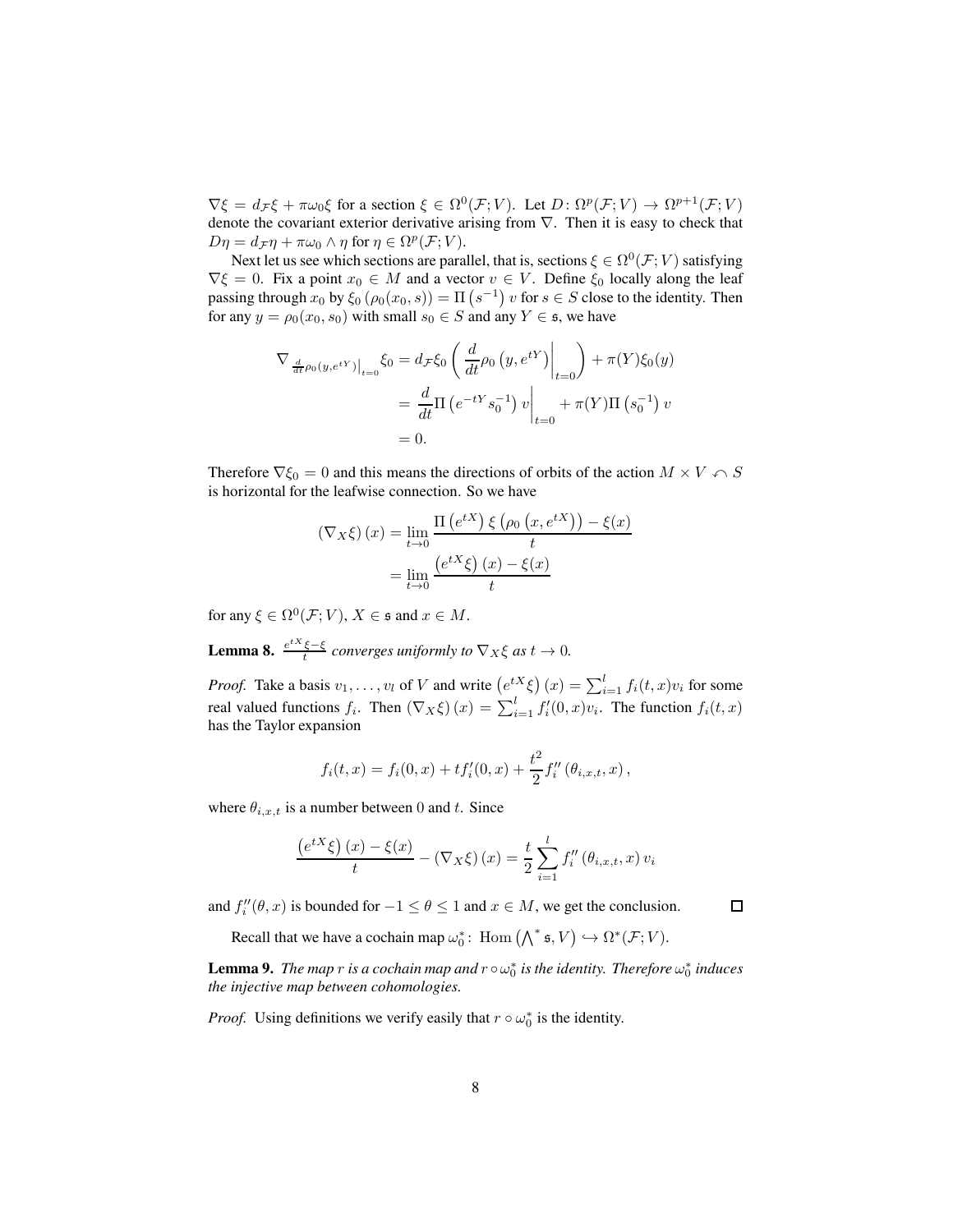By Lemma [8,](#page-7-0) we have

$$
\mu(\nabla_X \xi) = \lim_{t \to 0} \mu\left(\frac{e^{tX}\xi - \xi}{t}\right)
$$

$$
= \lim_{t \to 0} \frac{\Pi(e^{tX})\mu(\xi) - \mu(\xi)}{t}
$$

$$
= \pi(X)\mu(\xi)
$$

for  $X \in \mathfrak{s}$  and  $\xi \in \Omega^0(\mathcal{F}; V)$ . By this property of  $\mu$  and a direct calculation, we see that  $r$  is a cochain map.  $\Box$ 

### <span id="page-8-0"></span>**2.2 Proof of Theorem [3](#page-3-0)**

Let  $M \stackrel{\rho_0}{\curvearrowleft} S$  be an action,  $\mathcal F$  be its orbit foliation and  $\omega_0$  be the canonical 1–form of  $\rho_0$ . The set of all smooth actions  $M \cap S$  with the orbit foliation  $\mathcal F$  is denoted by  $A(F, S)$ . We will prove that any  $\rho \in A(F, S)$  is parameter equivalent to  $\rho_0$  under the assumption of Theorem [3.](#page-3-0) Let  $\omega$  be the canonical 1–form of  $\rho$ . To show that  $\rho$ is parameter equivalent to  $\rho_0$ , it is sufficient to prove the existence of some  $C^{\infty}$  map  $P: M \to S$  and some endomorphism  $\Phi: S \to S$  satisfying

$$
\omega = \mathrm{Ad}(P^{-1}) \, \Phi_* \omega_0 + P^* \Theta,
$$

where  $\Theta \in \Omega^1(S; \mathfrak{s})$  is the left Maurer–Cartan form of S. See, for instance, Asaoka [\[1,](#page-34-4) Proposition 1.4.4]. In other words, we will show that the  $\mathfrak{s}-$ valued cocycle  $\omega$  is cohomologous to a constant  $\mathfrak{s}-$ -valued cocycle  $\Phi_*\omega_0$ . We call  $\omega$  an  $\mathfrak{s}-$ valued cocycle because it is the infinitesimal version of a usual S–valued cocycle over  $\rho_0$ . In our situation, usual K–valued cocycles over  $\rho_0$  for some connected simply connected Lie group K are in one-to-one correspondence with elements  $\eta \in \Omega^1(\mathcal{F}; \mathfrak{k})$  satisfying

$$
d_{\mathcal{F}}\eta + [\eta, \eta] = 0.
$$

Two  $\ell$ –valued cocycles  $\eta_1$ ,  $\eta_2$  are cohomologous if and only if

$$
\eta_1 = \mathrm{Ad}\left(P^{-1}\right)\eta_2 + P^*\Theta_K
$$

for some smooth  $P: M \to K$ , where  $\Theta_K$  denotes the left Maurer–Cartan form on K. Also,  $\eta$  is a constant cocycle if and only if  $\eta = \Phi_* \omega_0$  for some homomorphism  $\Phi: S \to K$ . See Asaoka [\[1,](#page-34-4) Section 1.4.1] for more details.

Now recall that we have a filtration

$$
\mathfrak{s}\supset\mathfrak{h}\supset\mathfrak{h}^2\supset\cdots\supset\mathfrak{h}^d\supset 0.
$$

Fix complementary subspaces  $V_i$  for  $i = 0, \ldots, d$  so that

$$
\mathfrak{s} = V_0 \oplus \mathfrak{h} \quad \text{and} \quad \mathfrak{h}^i = V_i \oplus \mathfrak{h}^{i+1}.
$$

The adjoint representations  $\mathfrak{s} \curvearrowright \mathfrak{s}/\mathfrak{h}$  and  $\mathfrak{s} \curvearrowright \mathfrak{h}^i/\mathfrak{h}^{i+1}$  are canonically identified with representations<sup>[3](#page-8-1)</sup> of  $\mathfrak s$  on  $V_i$ , which we call  $\pi_i$ . The representation  $\pi_0$  is a multiple of the

<span id="page-8-1"></span><sup>&</sup>lt;sup>3</sup>Here we do not assume  $V_i$  are invariant under ad.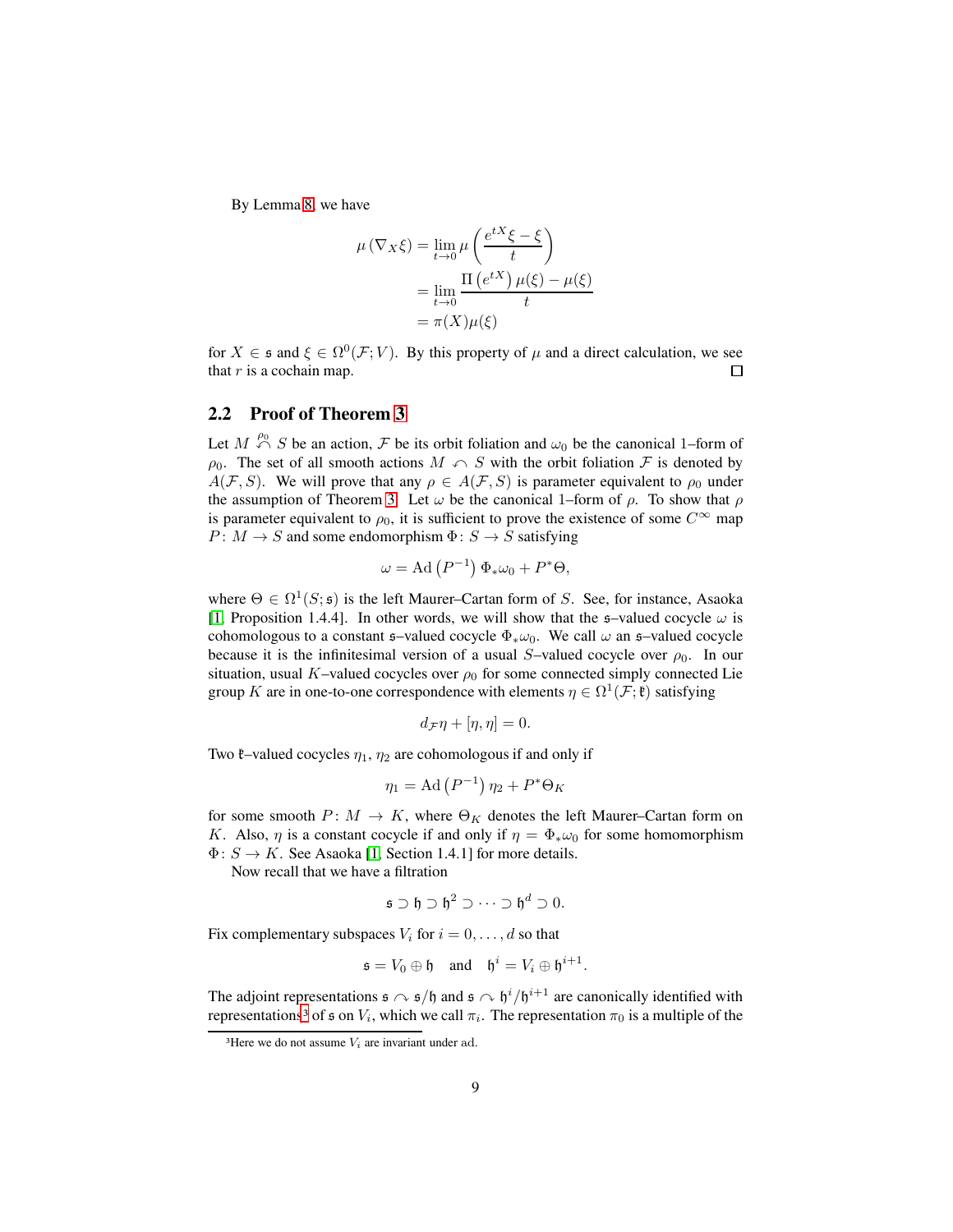trivial representation. For any element  $X \in \mathfrak{s}$ , let  $X^i$  be the  $V_i$ -component with respect to the decomposition  $\mathfrak{s} = \bigoplus_{i=0}^d V_i$ , so that we have  $X = X^0 + X^1 + \cdots + X^d$ . In this section we use this upper right symbol  $i$  as the projection operator onto  $V_i$ , or to indicate the element belongs to  $V_i$ . Accordingly,  $\omega$  is decomposed as  $\omega = \omega^0 + \cdots + \omega^d$ .

By looking at the V<sub>0</sub>-component of the equation  $d_{\mathcal{F}}\omega + [\omega, \omega] = 0$ , we get  $d_{\mathcal{F}}\omega^0 =$ 0. Our assumption  $H^1(\mathcal{F};V_0) = H^1(\mathfrak{s};V_0)$  implies that there are a linear map  $\varphi\colon \mathfrak{s} \to$  $V_0$  vanishing on [ $\mathfrak{s}, \mathfrak{s}$ ] and a smooth map  $h: M \to V_0$  satisfying

<span id="page-9-1"></span>
$$
\omega^0 = \varphi \omega_0 + d_{\mathcal{F}} h. \tag{1}
$$

We also write  $\varphi_{\rho}$  for  $\varphi$ . This  $\varphi_{\rho}$  plays an important role (or causes a trouble) in our problem<sup>[4](#page-9-0)</sup>. Unexpectedly, to determine  $\varphi_{\rho}$  is not so easy. If we can show  $\varphi_{\rho}$  has some restricted form, we can weaken the assumption of vanishing of cohomologies to a smaller subset of  $X$ . This is what we will do in Section [3](#page-12-0) and Section [4.](#page-16-0) Here let us see some properties of  $\varphi$ <sub>ρ</sub>.

Let  $a: M \times S \rightarrow S$  be the unique smooth map satisfying

$$
\rho_0(x, s) = \rho(x, a(x, s))
$$
 and  $a(x, 1) = 1$ .

This is defined since  $\rho_0$  and  $\rho$  have the same orbit foliation. The map a is a cocycle over  $\rho_0$  and is important in our problem.

<span id="page-9-2"></span>**Lemma 10.** *For any*  $x \in M$  *and*  $s \in S$ *,* 

$$
\int_{1}^{s} \varphi_{\rho} \Theta + h(\rho_{0}(x, s)) - h(x) = \int_{1}^{a(x, s)} \Theta^{0}.
$$

*Proof.* Since  $\Theta$  satisfies  $d\Theta + [\Theta, \Theta] = 0$ , we see that  $\varphi_{\rho} \Theta$  and  $\Theta^0$  are  $V_0$ -valued closed 1–forms on S. Fix  $x \in M$  and  $s \in S$ . Then by [\(1\)](#page-9-1),

$$
\int_x^{\rho_0(x,s)} (\varphi_\rho \omega_0 + d_\mathcal{F} h) = \int_x^{\rho(x,a(x,s))} \omega^0.
$$

These integrals are along a curve contained in a leaf. Take a curve  $\gamma(t)$ ,  $0 \le t \le 1$ , on S connecting 1 and s. Then the left hand side of the above equation is

$$
\int_0^1 \left\{ \varphi_\rho \omega_0 \left( \frac{d}{dt} \rho_0 \left( x, \gamma(t) \right) \right) + d\tau h \left( \frac{d}{dt} \rho_0 \left( x, \gamma(t) \right) \right) \right\} dt
$$

$$
= \int_0^1 \varphi_\rho \Theta \left( \frac{d}{dt} \gamma(t) \right) dt + h \left( \rho_0(x, s) \right) - h(x)
$$

and to compute the right hand side, take a curve  $\gamma_1(t)$  connecting 1 and  $a(x, s)$  and then

$$
\int_0^1 \omega^0 \left( \frac{d}{dt} \rho(x, \gamma_1(t)) \right) dt = \int_0^1 \Theta^0 \left( \frac{d}{dt} \gamma_1(t) \right) dt.
$$

 $\Box$ 

<span id="page-9-0"></span><sup>&</sup>lt;sup>4</sup>By [\(1\)](#page-9-1),  $\varphi_{\rho} = r(\omega^0)$  for r defined in the previous section. By this formula, we can define  $\varphi_{\rho}$  without any assumption on the cohomology. But in this case the definition might depend on the choice of an S–invariant Borel probability measure  $\mu$ .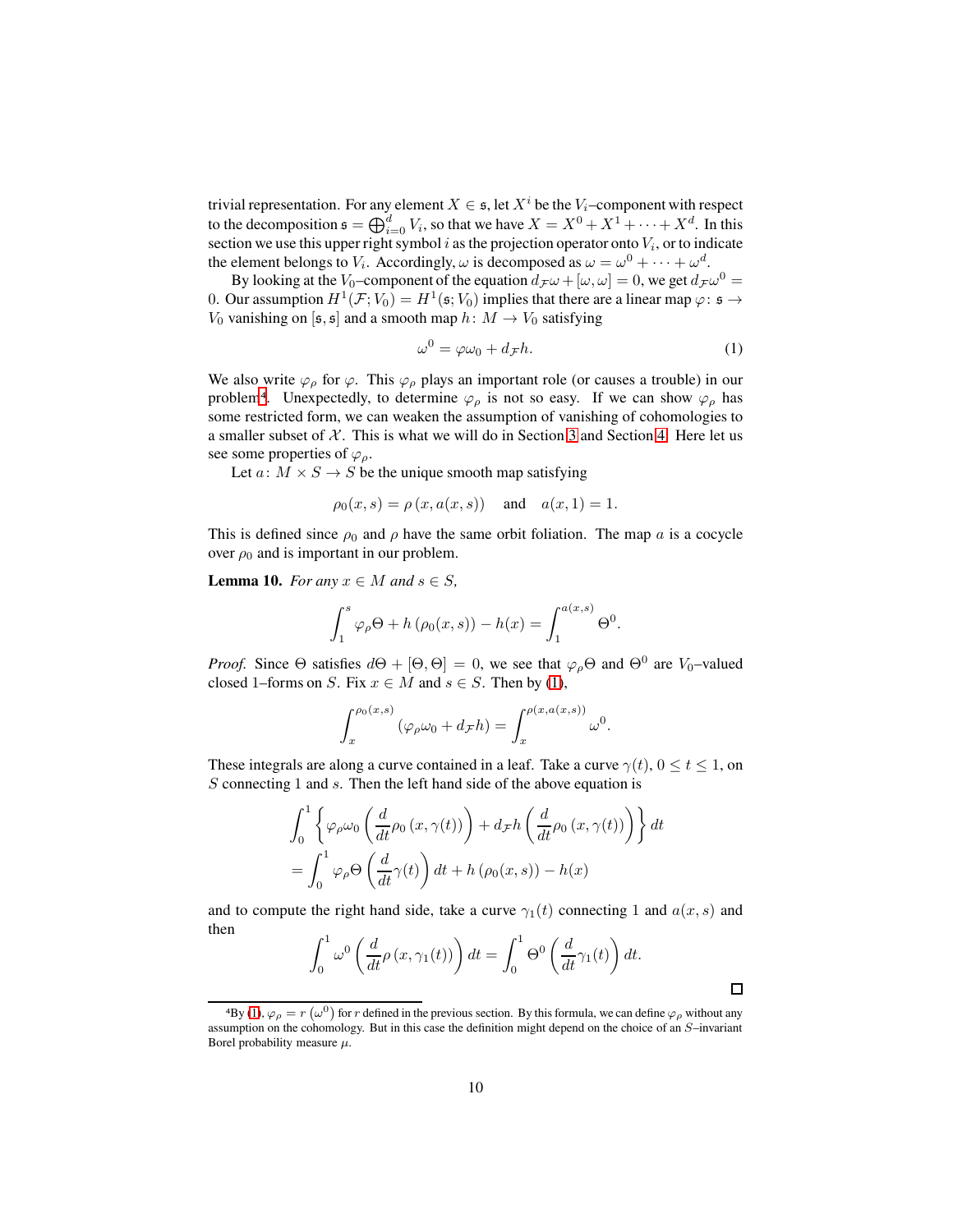#### <span id="page-10-0"></span>**Lemma 11.** *The map*  $\varphi$ :  $\mathfrak{s} \to V_0$  *is surjective.*

*Proof.* Let  $q: \mathfrak{s} \to \mathfrak{s}/\ker \varphi_{\rho}$  be the natural projection and let  $\bar{\varphi}_{\rho}: \mathfrak{s}/\ker \varphi_{\rho} \to V_0$  be the induced map from  $\varphi_{\rho}$ . The map  $S \to V_0$  mapping s to  $\int_1^s \dot{\Theta}^0$  is surjective because  $\int_1^{e^X} \Theta^0 = X^0$  for every  $X \in \mathfrak{s}$ . Fix a point  $x \in M$ . The map  $S \to S$  defined by  $s \mapsto a(x, s)$  is bijective. See Asaoka [\[1,](#page-34-4) Lemma 1.4.6]. By the above lemma, we have

$$
\bar{\varphi}_{\rho}\left(\int_{1}^{s}q\Theta\right)=\int_{1}^{a(x,s)}\Theta^{0}-h\left(\rho_{0}(x,s)\right)+h(x).
$$

This and the boundedness of h show  $\bar{\varphi}_{\rho}$  is surjective.

Therefore we can regard  $\varphi$  as an element of X.

**Lemma 12.** *Set*  $P = e^h$ :  $M \rightarrow S$ *. Then* 

$$
\operatorname{Ad}(P)(\omega - P^* \Theta) = \varphi \omega_0 + \bar{\omega}^1 + \dots + \bar{\omega}^d
$$

for some leafwise  $1$ –forms  $\bar{\omega}^i$  with values in  $V_i$ . So we have

$$
\omega = \text{Ad}(P^{-1})\left(\varphi\omega_0 + \bar{\omega}^1 + \dots + \bar{\omega}^d\right) + P^*\Theta. \tag{2}
$$

*Proof.* First we show

$$
P^*\Theta = \sum_{j=0}^{\infty} (-1)^j \frac{(\text{ad }h)^j}{(j+1)!} d_{\mathcal{F}} h
$$
  
=  $d_{\mathcal{F}} h - \frac{1}{2} (\text{ad }h) d_{\mathcal{F}} h + \cdots$ .

This is because for any point  $x \in M$  and  $X \in T_x \mathcal{F}$ , we have

$$
(P^*\Theta)(X) = \Theta \left. \frac{d}{dt} e^{h(x(t))} \right|_{t=0} = (L_{e^{-h(x)}})_* \left. \frac{d}{dt} e^{h(x(t))} \right|_{t=0}
$$

$$
= \left. \frac{d}{dt} e^{-h(x)} e^{h(x) + h(x(t)) - h(x)} \right|_{t=0}
$$

$$
= \sum_{j=0}^{\infty} (-1)^j \frac{(\text{ad } h(x))^j}{(j+1)!} Xh,
$$

where  $x(t)$  is a curve satisfying  $\frac{d}{dt}x(t)\big|_{t=0} = X$ .

So  $\omega - P^* \Theta = \varphi \omega_0 + \bar{\omega}^1 + \cdots + \bar{\omega}^d$  for some  $\bar{\omega}^i$  taking values in  $V_i$ . Since  $\mathfrak{s}/\mathfrak{h}$  is an abelian Lie algebra,  $S \overset{\text{Ad}}{\curvearrowright} \mathfrak{s}/\mathfrak{h}$  is trivial. Therefore  $\text{Ad}(P)(\omega - P^* \Theta) =$  $\varphi\omega_0 + \bar{\omega}^1 + \cdots + \bar{\omega}^d$  for some  $\bar{\omega}^i$ .

By this lemma we can replace  $\omega$  by a cohomologous cocycle whose  $V_0$ –component is *constant*. We say an element of  $\Omega^*(\mathcal{F}; W)$  for some vector space W is *constant* if it lies in the image of  $\omega_0^*$ : Hom  $(\bigwedge^* \mathfrak{s}, W) \hookrightarrow \Omega^*(\mathcal{F}; W)$ . Replacing by cohomologous cocycles, we will gradually make components constant, and finally get a constant cocycle. So now we may assume  $\omega = \varphi \omega_0 + \omega^1 + \cdots + \omega^d$  and proceed to the next step.

 $\Box$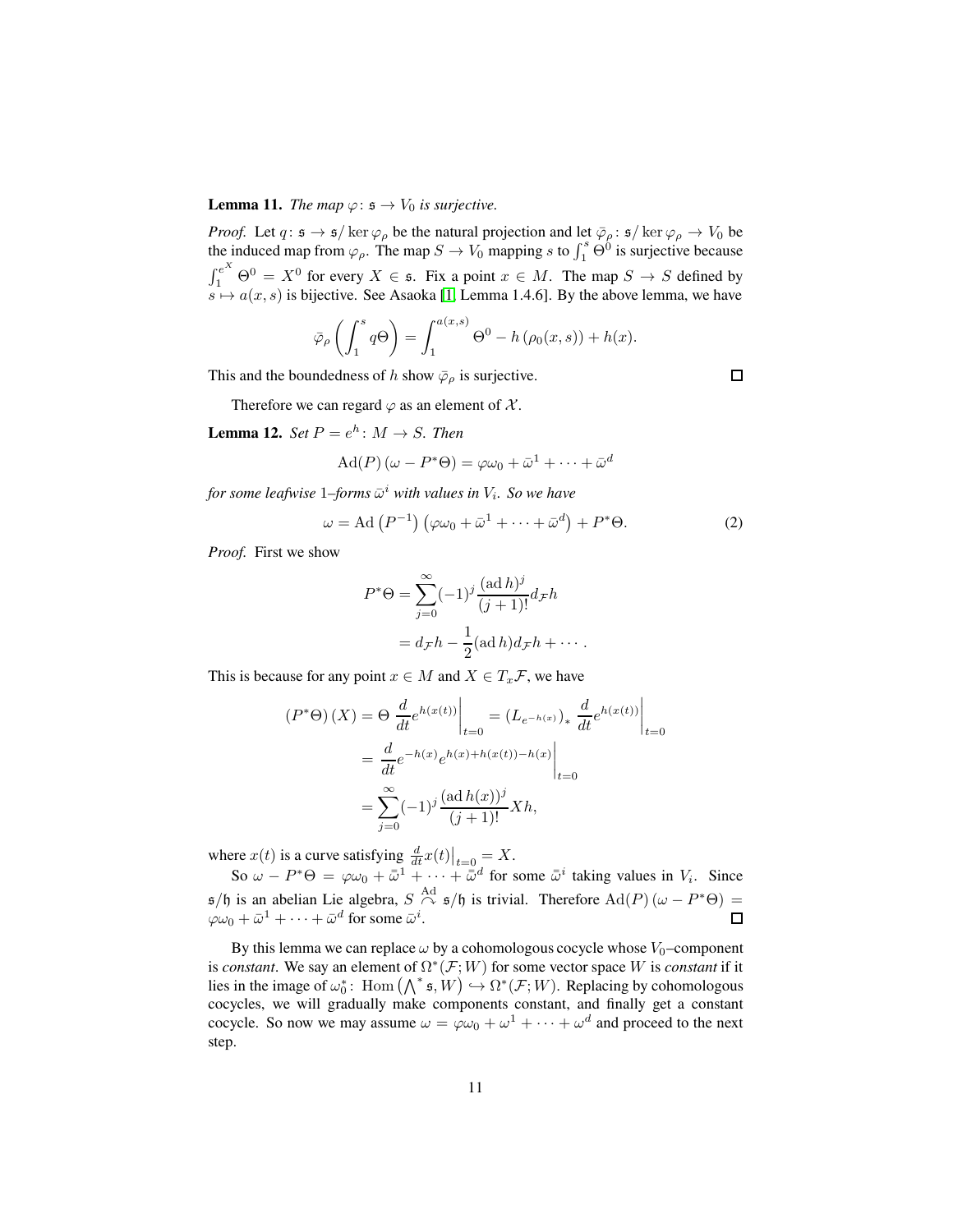**Lemma 13.** *Assume that*

$$
\omega = \varphi \omega_0 + \varphi^1 \omega_0 + \dots + \varphi^{k-1} \omega_0 + \omega^k + \dots + \omega^d
$$

*for some linear maps*  $\varphi^i$ :  $\mathfrak{s} \to V_i$ , that is,  $\omega$  is already constant up to the  $V_{k-1}$ *component. Then we can choose some smooth*  $P: M \rightarrow S$  *so that* 

$$
\mathrm{Ad}(P)(\omega - P^*\Theta) = \varphi\omega_0 + \varphi^1\omega_0 + \dots + \varphi^{k-1}\omega_0 + \varphi^k\omega_0 + \bar{\omega}^{k+1} + \dots + \bar{\omega}^d
$$

for some linear map  $\varphi^k \colon \mathfrak{s} \to V_k$  and  $\bar{\omega}^i$ .

*Proof.* Looking at the V<sub>k</sub>–component of the equation  $d_{\mathcal{F}}\omega + [\omega, \omega] = 0$ , we obtain

$$
0 = d_{\mathcal{F}}\omega^k + \left[\varphi\omega_0 + \varphi^1\omega_0 + \dots + \varphi^{k-1}\omega_0 + \omega^k, \varphi\omega_0 + \varphi^1\omega_0 + \dots + \varphi^{k-1}\omega_0 + \omega^k\right]^k
$$
  
=  $d_{\mathcal{F}}\omega^k + \pi_k\varphi\omega_0 \wedge \omega^k$  + constant form.

The k appearing in  $[\cdots, \cdots]^k$  in the first line of the above denotes the projection onto  $V_k$ . Let  $D \colon \Omega^p(\mathcal{F}; V_k) \to \Omega^{p+1}(\mathcal{F}; V_k)$  be the covariant exterior derivative arising from the leafwise connection defined by connection form  $\pi_k \varphi \omega_0$ . We saw  $D = d_{\mathcal{F}} + \pi_k \varphi \omega_0 \wedge$  in the previous section, so that

<span id="page-11-0"></span>
$$
D\omega^k = \omega_0^* \psi \tag{3}
$$

for some  $\psi \in \text{Hom}\left(\bigwedge^2 \mathfrak{s}, V_k\right)$  by the above computation. Recall r which is defined in the previous section. We set  $\theta = r(\omega^k) : \mathfrak{s} \to V_k$ . Then

<span id="page-11-1"></span>
$$
\psi = r(\omega_0^* \psi) = r(D\omega^k) = Dr(\omega^k) = D\theta.
$$
\n(4)

Here D also denotes the differential of Hom  $(\bigwedge^* \mathfrak{s}, V_k)$ . By [\(3\)](#page-11-0) and [\(4\)](#page-11-1), we get

$$
D\left(\omega^k - \omega_0^*\theta\right) = 0.
$$

By Lemma [11](#page-10-0) and by our assumption, we have  $H^1(\mathcal{F}; \mathfrak{s} \stackrel{\pi_k \varphi}{\curvearrowright} V_k) = H^1(\mathfrak{s}; \mathfrak{s} \stackrel{\pi_k \varphi}{\curvearrowright} V_k)$ . Therefore there exist a linear map  $\theta' \colon \mathfrak{s} \to V_k$  and a smooth map  $h \colon M \to V_k$  satisfying

$$
\omega^k = \theta \omega_0 + \theta' \omega_0 + d_{\mathcal{F}} h + \pi_k \varphi \omega_0 h
$$
  
=  $\varphi^k \omega_0 + d_{\mathcal{F}} h + \pi_k \varphi \omega_0 h.$ 

Here we set  $\varphi^k = \theta + \theta'$ . As before we let  $P = e^h$  and then

$$
\omega - P^* \Theta = \varphi \omega_0 + \varphi^1 \omega_0 + \dots + \varphi^{k-1} \omega_0 + (\varphi^k \omega_0 + \pi_k \varphi \omega_0 h) + \bar{\omega}^{k+1} + \dots + \bar{\omega}^d
$$

for some  $\bar{\bar{\omega}}^i$ . Finally we compute as follows:

$$
\begin{aligned} \text{Ad}(P) \left( \omega - P^* \Theta \right) &= e^{\text{ad}\,h} \left( \varphi \omega_0 + \varphi^1 \omega_0 + \dots + \varphi^k \omega_0 + \pi_k \varphi \omega_0 h \right) + \text{higher terms} \\ &= \varphi \omega_0 + \varphi^1 \omega_0 + \dots + \varphi^k \omega_0 + \pi_k \varphi \omega_0 h - \pi_k \varphi \omega_0 h + \text{higher terms} \\ &= \varphi \omega_0 + \varphi^1 \omega_0 + \dots + \varphi^k \omega_0 + \text{higher terms.} \end{aligned}
$$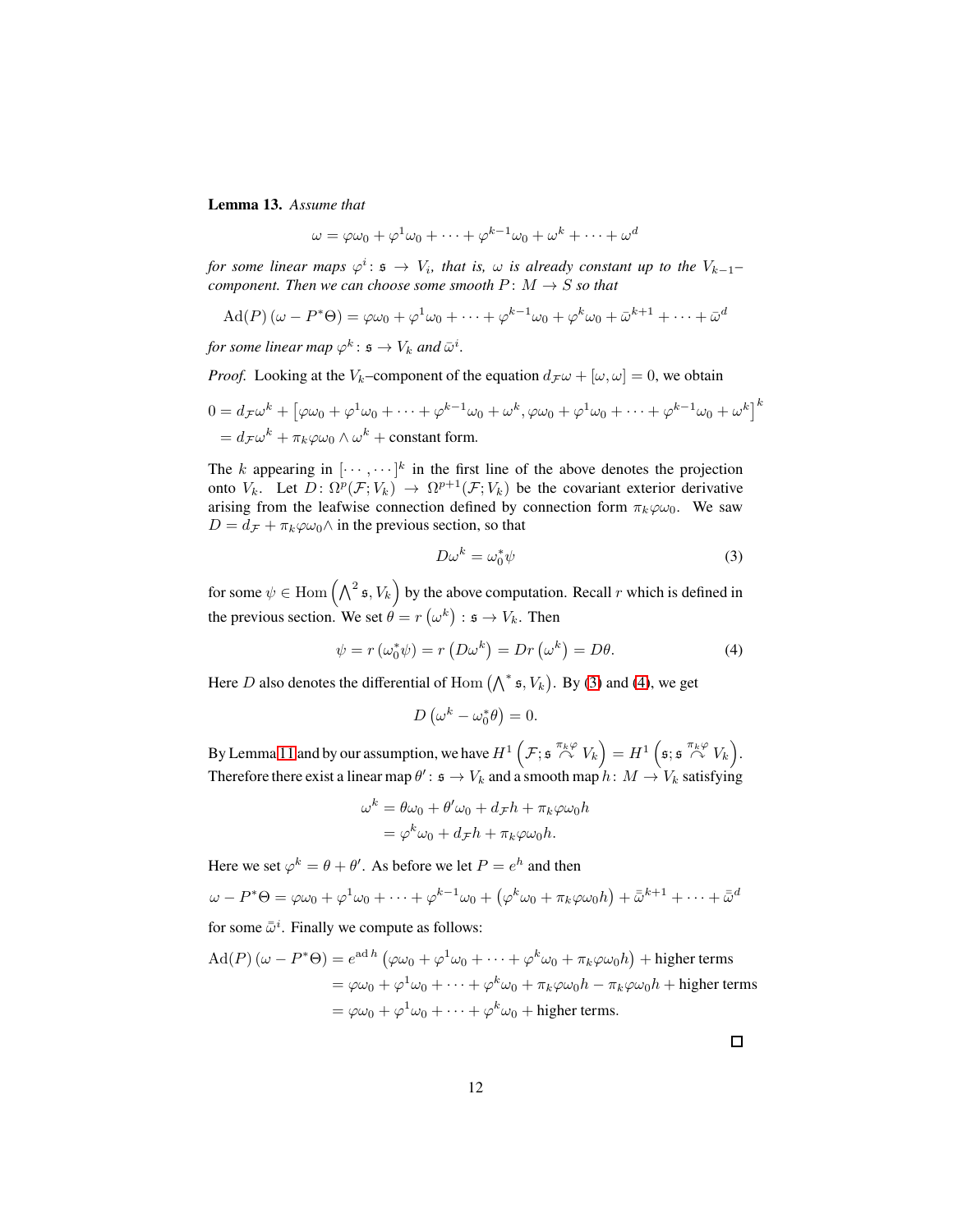Applying this lemma repeatedly, we see that given  $\omega$  is cohomologous to a cocycle of the form  $\omega' = \varphi \omega_0 + \varphi^1 \omega_0 + \cdots + \varphi^d \omega_0$ . Set  $\Phi_* = \varphi + \varphi^1 + \cdots + \varphi^d$ :  $\mathfrak{s} \to \mathfrak{s}$ . Then  $\omega' = \Phi_* \omega_0$  is a constant cocycle, because the equation  $d_{\mathcal{F}} \omega' + [\omega', \omega'] = 0$  implies that Φ<sup>∗</sup> is an endomorphism of the Lie algebra s. This completes the proof of Theorem [3.](#page-3-0)

Let  $\mathcal{X}_{\rho_0}$  be the set of all  $\varphi \in \mathcal{X}$  which can be written as  $\varphi_\rho$  for some  $\rho \in A(\mathcal{F}, S)$ (using the isomorphism  $\epsilon/\epsilon \simeq V_0$ .) What we actually proved in this section is the following:

<span id="page-12-1"></span>**Theorem 14.** Assume  $H^1(\mathcal{F}) = H^1(\mathfrak{s})$ , so that we can define  $\mathcal{X}_{\rho_0}$  as a subset of  $\mathcal{X}$ . If

$$
H^1\left(\mathcal{F}; \mathfrak{s} \stackrel{\mathrm{ad} \circ \varphi}{\curvearrowright} \mathrm{Gr}_{\mathfrak{h}}(\mathfrak{s})\right) = H^1\left(\mathfrak{s}; \mathfrak{s} \stackrel{\mathrm{ad} \circ \varphi}{\curvearrowright} \mathrm{Gr}_{\mathfrak{h}}(\mathfrak{s})\right)
$$

*for all*  $\varphi \in \mathcal{X}_{\rho_0}$ , then  $\rho_0$  is parameter rigid.

The next task is trying to prove the set  $\mathcal{X}_{\rho_0}$  is small.

**Remark 15.** Although we deal with only  $\mathfrak{s}-$ -valued cocycles arising from actions  $\rho \in$  $A(F, S)$ , what we do in this section is actually valid for any  $\ell$ -valued cocycles over  $\rho_0$ for any connected simply connected solvable Lie group  $K$  and a subspace h between  $[\mathfrak{k},\mathfrak{k}]$  and the nilradical of  $\mathfrak{k}$ . Also the acting group S need not be solvable, we need only assume that the action has an invariant Borel probability measure. Solvability is used only for the value group  $K$ . This might be useful for purposes other than parameter rigidity.

**Remark 16.** For actions of semisimple Lie groups or groups with property (T),  $\mathbb{R}$ – valued cocycle rigidity implies K–valued cocycle rigidity for any connected simply connected solvable Lie groups. This is shown by an obvious argument and valid for actions in broader categories.

**Remark 17.** As explained in Asaoka [\[1,](#page-34-4) Section 1.4.4],  $H^1\left(\mathcal{F}; \mathfrak{s} \overset{\text{ad}}{\curvearrowright} \mathfrak{s}\right) / H^1\left(\mathfrak{s}; \mathfrak{s} \overset{\text{ad}}{\curvearrowright} \mathfrak{s}\right)$ can be viewed as the formal tangent space at  $\rho_0$  in  $A(F, S)/(p$ arameter equivalence). We can show that  $H^1\left(\mathcal{F}; \mathfrak{s} \stackrel{\text{ad}}{\curvearrowright} \text{Gr}_{\mathfrak{h}}(\mathfrak{s})\right) = H^1\left(\mathfrak{s}; \mathfrak{s} \stackrel{\text{ad}}{\curvearrowright} \text{Gr}_{\mathfrak{h}}(\mathfrak{s})\right)$  implies

$$
H^1\left(\mathcal{F};\mathfrak{s}\stackrel{\mathrm{ad}}{\curvearrowright}\mathfrak{s}\right)\Big/H^1\left(\mathfrak{s};\mathfrak{s}\stackrel{\mathrm{ad}}{\curvearrowright}\mathfrak{s}\right)=0
$$

by an argument using spectral sequences. But the converse seems false.

## <span id="page-12-0"></span>**3 Sufficient condition by the method of Matsumoto and Mitsumatsu**

We prove Theorem [4](#page-3-1) here. Let  $M \stackrel{\rho_0}{\curvearrowleft} S$  be an action which we consider and take any  $\rho \in A(\mathcal{F}, S)$ . According to Theorem [14,](#page-12-1) what we need to show is  $\varphi_{\rho}$ , defined in Section [2.2,](#page-8-0) coincides with the natural projection  $\mathfrak{s} \rightarrow \mathfrak{s}/\mathfrak{n}$ . In this section we also use the notation  $\rho_0^s(x) = \rho_0(x, s)$  and  $\rho^s(x) = \rho(x, s)$ . As in Section [2.2](#page-8-0) we have an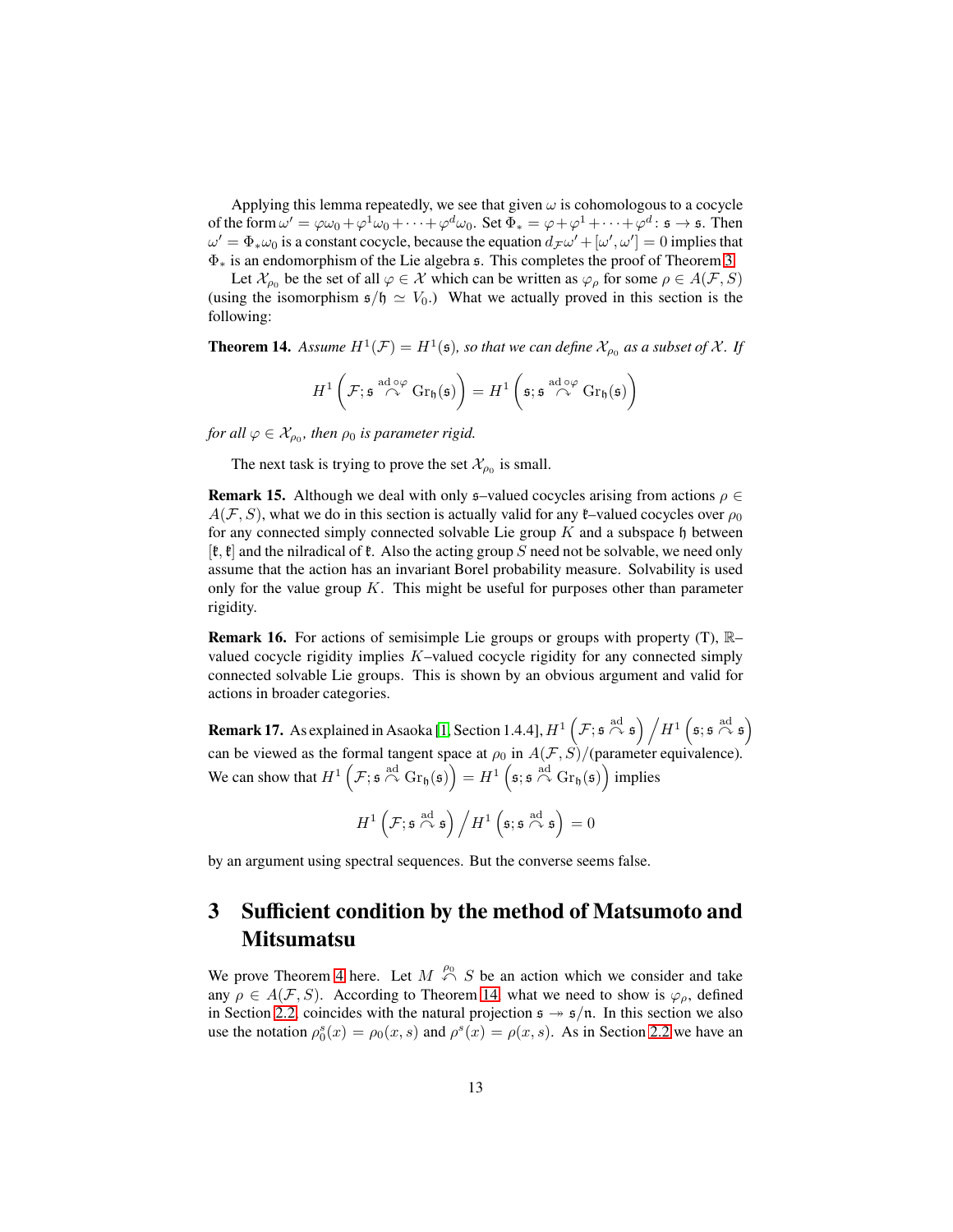S–valued cocycle  $a: M \times S \to S$  over  $\rho_0$  satisfying  $\rho_0^s(x) = \rho^{a(x,s)}(x)$  for all  $x \in M$ and  $s \in S$ . For any  $X \in \mathfrak{s}$ ,  $s \in S$  and  $x \in M$ ,

$$
(\rho_0^s)_* X_x = \frac{d}{dt} \rho_0 \left( x, e^{tX} s \right) \Big|_{t=0}
$$
  
= 
$$
\frac{d}{dt} \rho_0 \left( \rho_0^s(x), e^{t \operatorname{Ad}(s^{-1})X} \right) \Big|_{t=0}
$$
  
= 
$$
(\operatorname{Ad}(s^{-1}) X)_{\rho_0^s(x)}.
$$

Take a basis of  $\mathfrak s$  and its dual basis of  $\mathfrak s^*$ . The dual basis of  $\mathfrak s^*$ , after being pulled back by the canonical 1–form  $\omega_0$  of  $\rho_0$ , is regarded as a global frame of the bundle  $T^*\mathcal{F}.$  Let  $\Omega_0 \in \Omega^{\dim S}(\mathcal{F})$  be the wedge product of the global frame, which is a *leafwise volume form*. By the above computation, we see

$$
\left(\rho_0^s\right)^* \Omega_0 = \det \mathrm{Ad}\left(s^{-1}\right) \Omega_0
$$

for all  $s \in S$ . We do the same thing for  $\rho$ , getting another leafwise volume form  $\Omega \in \Omega^{\dim S}(\mathcal{F})$  which satisfies

$$
(\rho^s)^* \Omega = \det \operatorname{Ad} \left( s^{-1} \right) \Omega
$$

for all  $s \in S$ . Here we must use the canonical 1–form  $\omega$  of  $\rho$  rather than  $\omega_0$ . Fix a complementary subbundle E to  $T\mathcal{F}$  in  $TM$ ;  $TM = T\mathcal{F} \oplus E$ . Since M is orientable, we can choose a nowhere vanishing smooth section  $\Omega_{tr}$  of  $\bigwedge^{\dim E}(TM/T\mathcal{F})^*$ . We have natural projections  $T\mathcal{F} \leftarrow TM \rightarrow TM/T\mathcal{F}$  defined by E. Let  $\overline{\Omega_0}, \overline{\Omega} \in \Omega^{\dim S}(M)$ and  $\overline{\Omega_{tr}} \in \Omega^{\dim E}(M)$  be the pull backs of  $\Omega_0$ ,  $\Omega$  and  $\Omega_{tr}$  by the projections. In this section, bars written over something stand for pulling back something by the projections. Both  $\overline{\Omega_0} \wedge \overline{\Omega_{tr}}, \overline{\Omega} \wedge \overline{\Omega_{tr}} \in \Omega^{\dim M}(M)$  are volume forms of M. So there is a smooth map  $c: M \times S \to \mathbb{R}_{>0}$  satisfying

$$
(\rho^s)^* \left( \overline{\Omega} \wedge \overline{\Omega_{tr}} \right) = c(\cdot \, ,s) \left( \overline{\Omega} \wedge \overline{\Omega_{tr}} \right)
$$

for all  $s \in S$ . It is easy to see that c is a cocycle over  $\rho$ , that is,

$$
c(x,ss') = c(x,s)c(\rho(x,s),s')
$$

for all  $x \in M$  and  $s, s' \in S$ . Our assumption  $H^1(\mathcal{F}) = H^1(\mathfrak{s})$  is equivalent to  $\mathbb{R}$ valued cocycle rigidity of  $\rho$ . See Maruhashi [\[4,](#page-34-1) Section 2] for instance. Thus we can find a homomorphism  $\alpha: S \to \mathbb{R}_{>0}$  and a smooth map  $P: M \to \mathbb{R}_{>0}$  so that

$$
c(x,s) = P(x)^{-1} \alpha(s) P(\rho(x,s))
$$

holds for all  $x \in M$  and  $s \in S$ . Then for any  $s \in S$ ,

$$
(\rho^s)^* \left( P^{-1} \left( \overline{\Omega} \wedge \overline{\Omega_{tr}} \right) \right) = P \left( \rho^s(\cdot) \right)^{-1} c(\cdot, s) \left( \overline{\Omega} \wedge \overline{\Omega_{tr}} \right) = \alpha(s) P^{-1} \left( \overline{\Omega} \wedge \overline{\Omega_{tr}} \right).
$$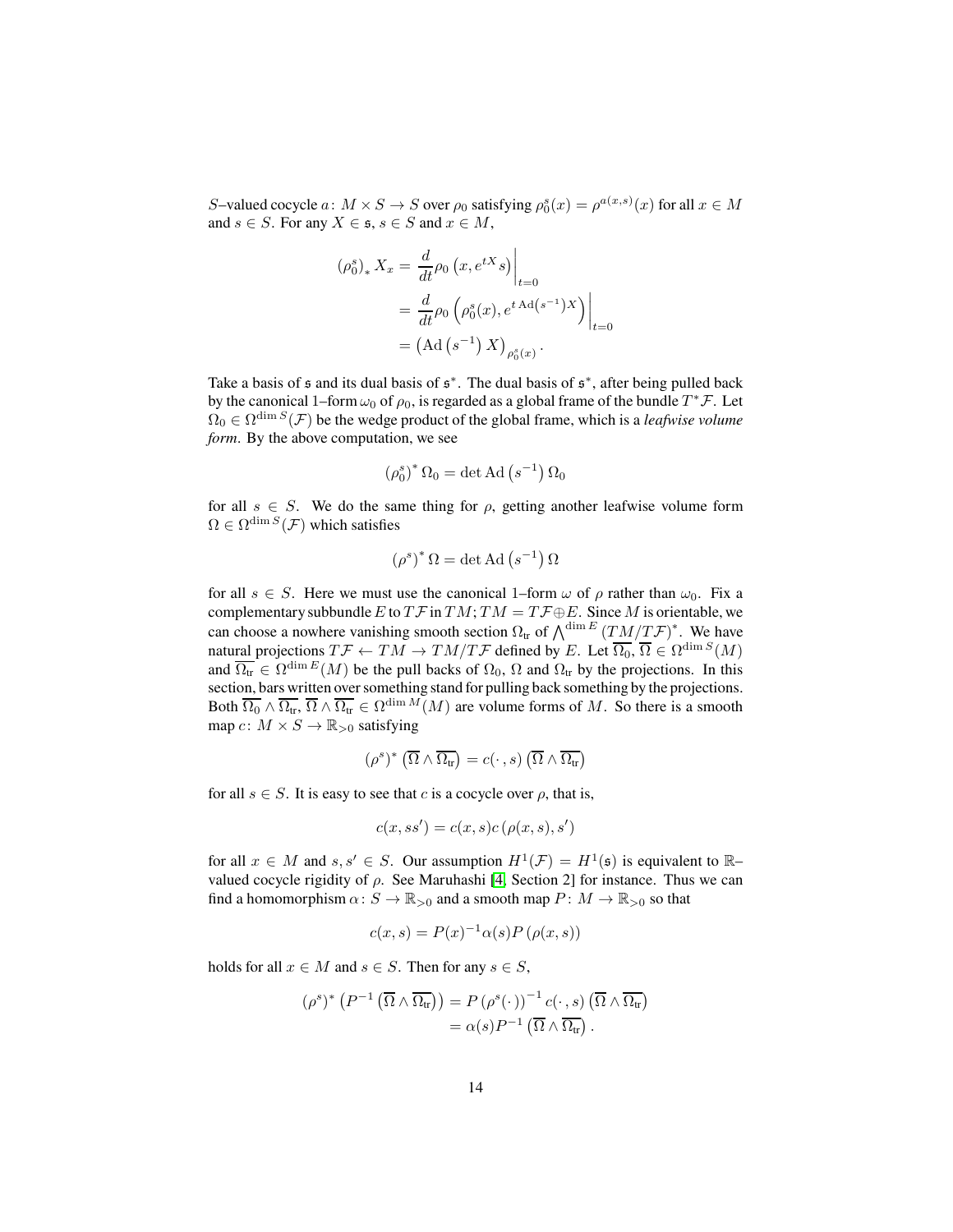By integrating over M, we get  $\alpha(s) = 1$  for all  $s \in S$ . By replacing  $P^{-1}\Omega_{tr}$  by  $\Omega_{tr}$  we may assume that

<span id="page-14-0"></span>
$$
(\rho^s)^* \left(\overline{\Omega} \wedge \overline{\Omega_{tr}}\right) = \overline{\Omega} \wedge \overline{\Omega_{tr}} \tag{5}
$$

for all  $s \in S$ . For any  $x \in M$  and  $s \in S$ , two maps

$$
(\rho^s_0)_*,\left(\rho^{a(x,s)}\right)_*: \left(TM/T\mathcal{F}\right)_x\to \left(TM/T\mathcal{F}\right)_{\rho^s_0(x)=\rho^{a(x,s)}(x)}
$$

coincide. This is because  $\rho_0$  and  $\rho$  have the same orbit foliation and it is easy to see this for small  $s \in S$ . For two small  $s, s' \in S$ , we have

$$
\begin{array}{ccc} (TM/T{\mathcal F})_x \stackrel{(\rho_0^s)_{*}}{\xrightarrow{\hspace*{1cm}}} (TM/T{\mathcal F})_{\rho_0^s(x)} \stackrel{\left(\rho_0^{s'}\right)_{*}}{\xrightarrow{\hspace*{1cm}}} (TM/T{\mathcal F})_{\rho_0^{ss'}(x)}\\ \parallel & \circlearrowright & \parallel & \circlearrowright & \parallel\\ (TM/T{\mathcal F})_x \stackrel{\cdot}{\xrightarrow{\hspace*{1cm}} \left(\rho^{a(x,s)}\right)_{*}} (TM/T{\mathcal F})_{\rho_0^s(x)} \stackrel{\cdot}{\xrightarrow{\hspace*{1cm}} \left(\rho^{a\left(\rho_0^s(x),s'\right)}\right)_{*}} (TM/T{\mathcal F})_{\rho_0^{ss'}(x)}\,, \end{array}
$$

so that

$$
\begin{aligned} \left(\rho_0^{ss'}\right)_* &= \left(\rho_0^{s'}\right)_*\circ (\rho_0^s)_* = \left(\rho^{a\left(\rho_0^s(x),s'\right)}\right)_*\circ \left(\rho^{a(x,s)}\right)_*\\ &= \left(\rho^{a(x,s)a\left(\rho_0^s(x),s'\right)}\right)_* = \left(\rho^{a\left(x,ss'\right)}\right)_*.\end{aligned}
$$

Using this we can prove for general  $s \in S$ . Therefore

<span id="page-14-1"></span>
$$
\left(\left(\rho_0^s\right)^* \Omega_{\text{tr}}\right)_x = \left(\left(\rho^{a(x,s)}\right)^* \Omega_{\text{tr}}\right)_x \tag{6}
$$

for all  $x \in M$  and  $s \in S$ . Let  $\beta \colon M \times S \to \mathbb{R}_{>0}$  be the smooth map satisfying  $(\rho^s)^*\Omega_{tr} = \beta(\cdot \, , s)\Omega_{tr}$  for all  $s \in S$ .

**Lemma 18.** *We have*  $\beta(\cdot, s) = \det \text{Ad}(s)$  *for all*  $s \in S$ *. Therefore* 

<span id="page-14-2"></span>
$$
(\rho^s)^* \Omega_{tr} = \det \mathrm{Ad}(s) \Omega_{tr}.
$$
 (7)

*Proof.* By [\(5\)](#page-14-0),

$$
\overline{\Omega} \wedge \overline{\Omega_{tr}} = (\rho^s)^* \left( \overline{\Omega} \wedge \overline{\Omega_{tr}} \right) = (\rho^s)^* \overline{\Omega} \wedge (\rho^s)^* \overline{\Omega_{tr}}.
$$

Since

$$
T_x M \xrightarrow{(\rho^s)_*} T_{\rho^s(x)} M
$$
  

$$
\downarrow \qquad \circlearrowright \qquad \downarrow
$$
  

$$
(TM/T\mathcal{F})_x \xrightarrow{(\rho^s)_*} (TM/T\mathcal{F})_{\rho^s(x)},
$$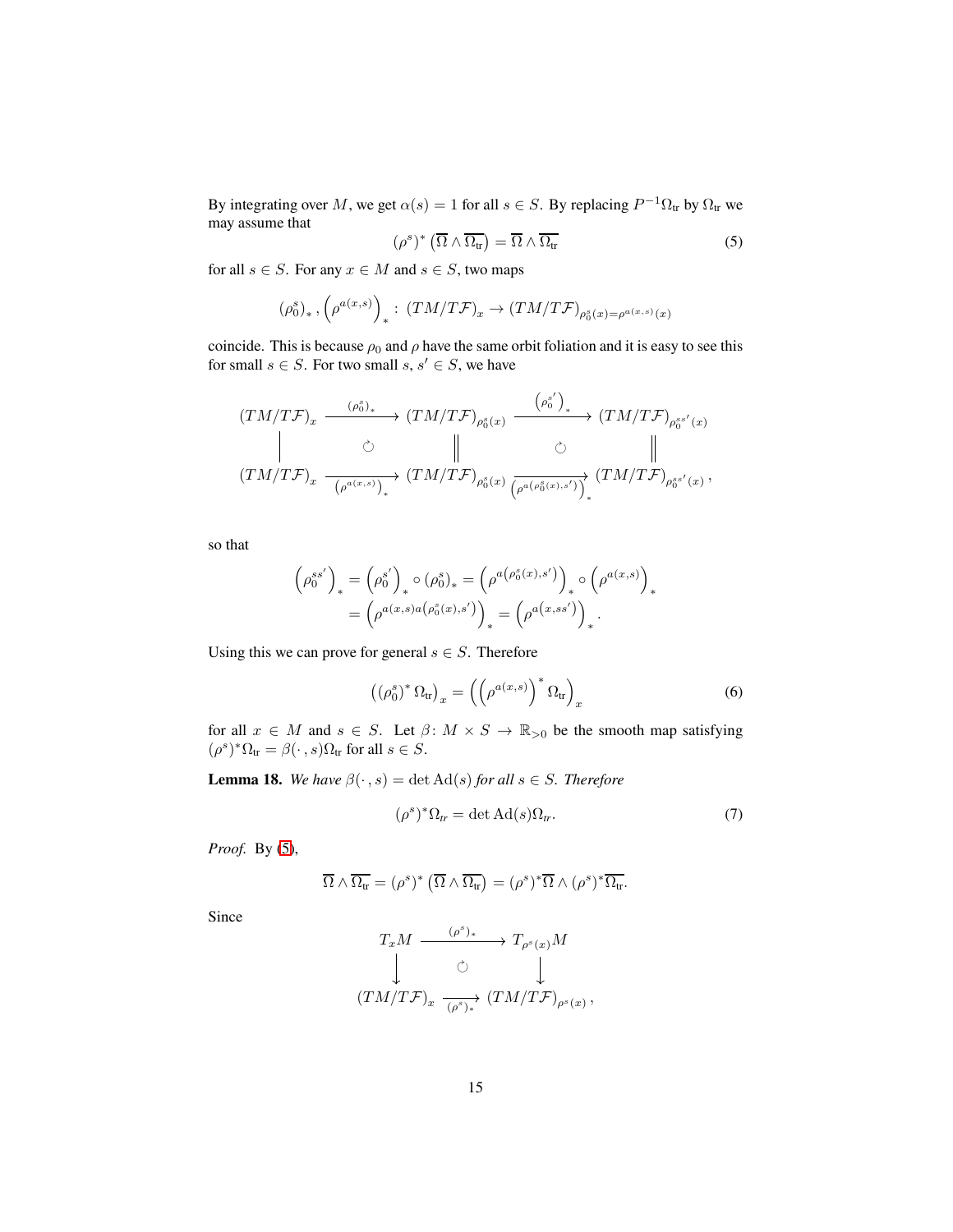we have  $(\rho^s)^* \overline{\Omega_{tr}} = \overline{(\rho^s)^* \Omega_{tr}}$ . On the other hand, the diagram

$$
\begin{array}{ccc}\nT_x M & \xrightarrow{(\rho^s)_*} & T_{\rho^s(x)} M \\
\downarrow & & \downarrow \\
T_x \mathcal{F} & \xrightarrow{(\rho^s)_*} & T_{\rho^s(x)} \mathcal{F}\n\end{array}
$$

does not commute unless E is  $\rho$ -invariant, so usually  $(\rho^s)^* \overline{\Omega} \neq \overline{(\rho^s)^* \Omega}$ . But

$$
(\rho^s)^*\overline{\Omega}\wedge (\rho^s)^*\overline{\Omega_{tr}} = \overline{(\rho^s)^*\Omega}\wedge \overline{(\rho^s)^*\Omega_{tr}}
$$

holds, because  $(\rho^s)^*\overline{\Omega}$  and  $\overline{(\rho^s)^*\Omega}$  coincide when only vectors in  $T\mathcal{F}$  are substituted, and  $(\rho^s)^*\Omega_{tr}$  vanishes if we substitute a vector in  $T\mathcal{F}$ . Therefore

$$
\overline{\Omega} \wedge \overline{\Omega_{tr}} = \overline{(\rho^s)^* \Omega} \wedge \overline{(\rho^s)^* \Omega_{tr}} = \overline{\det \mathrm{Ad} (s^{-1}) \Omega} \wedge \overline{\beta(\cdot, s) \Omega_{tr}}
$$

$$
= \det \mathrm{Ad} (s^{-1}) \beta(\cdot, s) \overline{\Omega} \wedge \overline{\Omega_{tr}}
$$

and the claim follows.

Combining [\(6\)](#page-14-1) and [\(7\)](#page-14-2), we get

$$
(\rho_0^s)^* \Omega_{tr} = \det \mathrm{Ad} \left( a(\cdot \, , s) \right) \Omega_{tr}.
$$

Then by the same argument in the proof of the above lemma,

$$
(\rho_0^s)^* (\overline{\Omega_0} \wedge \overline{\Omega_{tr}}) = (\rho_0^s)^* \overline{\Omega_0} \wedge (\rho_0^s)^* \overline{\Omega_{tr}}
$$
  
= 
$$
\overline{(\rho_0^s)^* \Omega_0} \wedge \overline{(\rho_0^s)^* \Omega_{tr}}
$$
  
= 
$$
\overline{\det \mathrm{Ad} (s^{-1}) \Omega_0} \wedge \overline{\det \mathrm{Ad} (a(x, s)) \Omega_{tr}}
$$
  
= 
$$
\det \mathrm{Ad} (s^{-1}) \det \mathrm{Ad} (a(x, s)) \overline{\Omega_0} \wedge \overline{\Omega_{tr}}.
$$
 (8)

This formula will be the key to prove Theorem [4.](#page-3-1)

**Lemma 19.** *For any*  $s \in S$ *,* 

$$
\det \mathrm{Ad}(s) = e^{\mathrm{tr}\,\mathrm{ad}\int_1^s p\Theta},
$$

where  $p\colon \mathfrak{s} \twoheadrightarrow \mathfrak{s}/\mathfrak{n}$  denotes the natural projection and  $\operatorname{ad}$  is also used for  $\mathfrak{s}/\mathfrak{n} \stackrel{\operatorname{ad}}{\curvearrowright} \operatorname{Gr}_{\mathfrak{n}}(\mathfrak{s}).$ *Proof.* Any  $s \in S$  can be written as  $s = e^{X_1} \cdots e^{X_k}$  for some  $X_1, \ldots, X_k \in \mathfrak{s}$ . It is easy to see

$$
\int_1^s p\Theta = p(X_1) + \cdots + p(X_k).
$$

Since  $\text{tr} \text{ad } p(X) = \text{tr} \text{ad } X \text{ for } X \in \mathfrak{s}$ , we have

$$
\det \mathrm{Ad}(s) = e^{\mathrm{tr}\,\mathrm{ad}\,X_1} \cdots e^{\mathrm{tr}\,\mathrm{ad}\,X_k}
$$

$$
= e^{\mathrm{tr}\,\mathrm{ad}(p(X_1) + \cdots + p(X_k))}
$$

$$
= e^{\mathrm{tr}\,\mathrm{ad}\int_1^s p\Theta}.
$$

 $\Box$ 

<span id="page-15-0"></span> $\Box$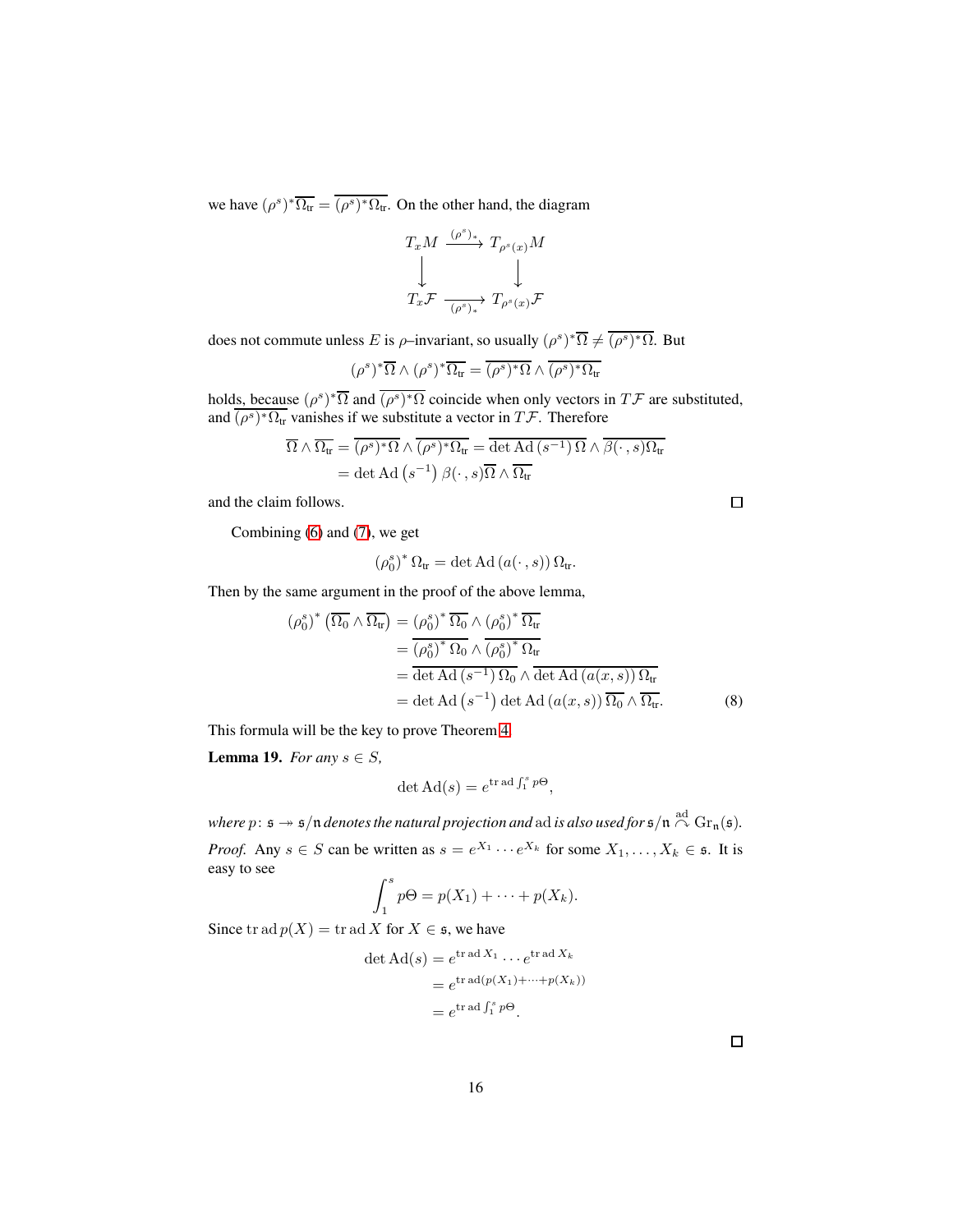Since we have  $\int_1^s \varphi_\rho \Theta + h(\rho_0(x, s)) - h(x) = \int_1^{a(x, s)} p\Theta$  as in Lemma [10,](#page-9-2) the factor appearing in the formula [\(8\)](#page-15-0) will be

$$
\det \mathrm{Ad}(s^{-1}) \det \mathrm{Ad}(a(x,s)) = e^{-\operatorname{tr} \mathrm{ad} \int_1^s p\Theta} e^{\operatorname{tr} \mathrm{ad} \int_1^{a(x,s)} p\Theta}
$$
  
= 
$$
\exp\left\{\operatorname{tr} \mathrm{ad} \int_1^s (\varphi_\rho - p)\Theta + \operatorname{tr} \mathrm{ad}(h(\rho_0(x,s)) - h(x))\right\}.
$$

Assume  $\varphi_{\rho} \neq p$  and we will get a contradiction as follows. We have  $X \in \mathfrak{s}$  so that  $A := (\varphi_{\rho} - p)(X) \neq 0$ . Since dim  $\mathfrak{s}/\mathfrak{n} = 1$  and  $\mathfrak{s}$  is not unimodular, tr ad  $A \neq 0$ . We may assume tr ad  $A > 0$  by replacing X. Then for  $s = e^{TX}$  with  $T > 0$  large, the function

$$
\det \mathrm{Ad}(s^{-1}) \det \mathrm{Ad}(a(x,s)) = e^{T \mathrm{tr} \mathrm{ad} A} e^{\mathrm{tr} \mathrm{ad}(h(\rho_0(x,s)) - h(x))}
$$

on  $M$  must be large because  $h$  is bounded. This contradicts the formula [\(8\)](#page-15-0) by integrating over M. Therefore  $\varphi$ <sub> $\rho$ </sub> = p and this completes the proof of Theorem [4.](#page-3-1)

**Remark 20.** The assumptions dim  $\mathfrak{s}/\mathfrak{n} = 1$  and nonunimodularity of  $\mathfrak{s}$  are used only in the final part of the proof, so we have proved the following. If  $M$  is orientable, tr ad  $(\varphi_{\rho}-p)\left(X\right)=0$  for all  $X\in\mathfrak{s},$  where ad denotes  $\mathfrak{s}/\mathfrak{n}\stackrel{\mathrm{ad}}{\curvearrowright}\mathrm{Gr}_{\mathfrak{n}}(\mathfrak{s}).$ 

## <span id="page-16-0"></span>**4 Sufficient condition given by large scale geometry of solvable Lie groups**

#### <span id="page-16-1"></span>**4.1 Key Proposition to the method**

Let X, B be metric spaces. We say a surjective map  $p: X \to B$  is a *distance respecting projection* if for any two points  $b, b' \in B$ ,

$$
d(b, b') = d\left(p^{-1}(b), p^{-1}(b')\right) = d_{\mathcal{H}}\left(p^{-1}(b), p^{-1}(b')\right)
$$

holds. Here  $d_{\mathcal{H}}$  denotes the Hausdorff distance. Let  $p: X \to B$  and  $p': X' \to B'$  be distance respecting projections. For a given diagram

$$
\begin{array}{ccc}\nX & \xrightarrow{f} & X' \\
\downarrow{p} & & \downarrow{p'} \\
B & \xrightarrow{\varphi} & B'\n\end{array}
$$

we say f is *fiber respecting over*  $\varphi$  if there is  $C > 0$  such that

$$
d_{\mathcal{H}}\left(f\left(p^{-1}(b)\right),\left(p'\right)^{-1}\left(\varphi(b)\right)\right)< C
$$

for all  $b \in B$ .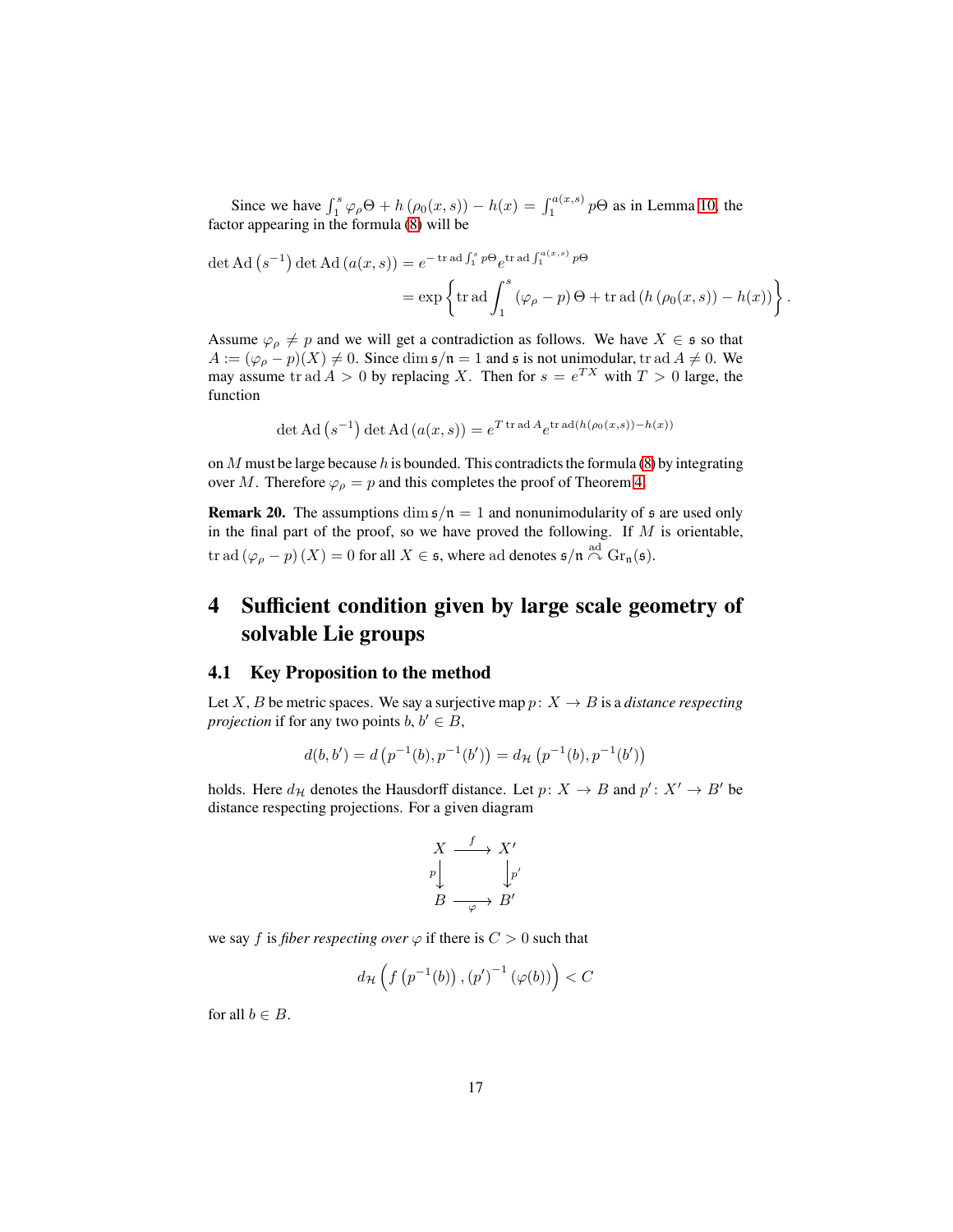**Lemma 21.** *Let* G *be a Lie group and* H *be a closed subgroup of* G*.*

*(1) Left invariant Riemannian metrics on* G/H *are in one-to-one correspondence* with inner products on  $\mathfrak{g}/\mathfrak{h}$  invariant under  $H \stackrel{\text{Ad}}{\curvearrowright} \mathfrak{g}/\mathfrak{h}$  by the canonical identification  $\mathfrak{g}/\mathfrak{h} \simeq T_H G/H.$ 

(2) Assume that there exists an invariant inner product for  $H \stackrel{\text{Ad}}{\curvearrowright} \mathfrak{g}/\mathfrak{h}$ . Take an inner *product of*  $\frak{g}$  *for which the restriction*  $\frak{h}^{\perp} \stackrel{\sim}{\to} \frak{g}/\frak{h}$  *of the projection*  $\frak{g} \to \frak{g}/\frak{h}$  *is an isometry. Endow* G *and* G/H *with left invariant Riemannian metrics defined by these inner products. Let*  $\pi: G \to G/H$  *be the projection. Then, for every*  $g \in G$ *, the*  $\pi$ estriction  $(L_g)_{*}\mathfrak{h}^{\perp}$   $\stackrel{\sim}{\to}$   $T_{gH}G/H$  *of*  $\pi_{*}: T_gG \to T_{gH}G/H$  *is an isometry, and the*  $\text{kernel of } \pi_* \colon T_qG \to T_{qH}G/H \text{ is } (L_q)_*\mathfrak{h}.$ 

*(3) Assume that G is connected. Under the assumption of 2), the map*  $\pi$ :  $G \rightarrow G/H$  *is a distance respecting projection.*

*Proof.* It is easy to check (1) and (2). (3) Take arbitrary two points  $b, b' \in G/H$ .

**Claim.**  $d(\pi^{-1}(b), \pi^{-1}(b')) \geq d(b, b').$ 

For any  $g \in \pi^{-1}(b)$  and  $g' \in \pi^{-1}(b')$ , take a minimal geodesic  $\gamma: [0,1] \to G$ connecting g and g'. Since  $\|(\pi \circ \gamma)'(t)\| = \|\pi_* \gamma'(t)\| \leq \|\gamma'(t)\|$  by the property of our metric, we have

$$
d(g, g') = \int_0^1 \|\gamma'(t)\| dt \ge \int_0^1 \|(\pi \circ \gamma)'(t)\| dt \ge d(b, b').
$$

**Claim.**  $d(\pi^{-1}(b), \pi^{-1}(b')) \leq d(b, b').$ 

Take a minimal geodesic  $\gamma: [0,1] \to G/H$  connecting b and b'. Fix a point  $g \in \pi^{-1}(b)$ . Then there exists a curve  $\tilde{\gamma}$ :  $[0,1] \to G$  starting from g such that  $\pi \circ \tilde{\gamma} = \gamma$  and  $\tilde{\gamma}'(t) \in (L_{\tilde{\gamma}(t)})_* \mathfrak{h}^{\perp}$  for all  $t \in [0,1]$  by a standard argument. For this curve, we have

$$
d(b,b') = \int_0^1 \|\gamma'(t)\| dt = \int_0^1 \|\tilde{\gamma}'(t)\| dt \ge d\left(\pi^{-1}(b), \pi^{-1}(b')\right).
$$

**Claim.**  $d(b, b') = d_{\mathcal{H}}(\pi^{-1}(b), \pi^{-1}(b')).$ 

We have  $B(\pi^{-1}(b), C) = \pi^{-1}(B(b, C))$  and  $B(\pi^{-1}(b'), C) = \pi^{-1}(B(b', C))$  $\Box$ by the above discussion, this is obvious.

<span id="page-17-0"></span>**Corollary 22.** *Let* G *be a connected Lie group and* H *be a connected normal closed subgroup of* G*. Take an inner product of* g*. Endow* g/h *with the inner product for* which the restriction  $\mathfrak{h}^{\perp} \stackrel{\sim}{\to} \mathfrak{g}/\mathfrak{h}$  of the projection  $\mathfrak{g} \to \mathfrak{g}/\mathfrak{h}$  is an isometry. Consider left *invariant Riemannian metrics on* G *and* G/H *corresponding to these inner products. Then the projection*  $\pi: G \to G/H$  *is a distance respecting projection.* 

*Proof.* This is because  $H \stackrel{\text{Ad}}{\curvearrowright} \mathfrak{g}/\mathfrak{h}$  is trivial.

 $\Box$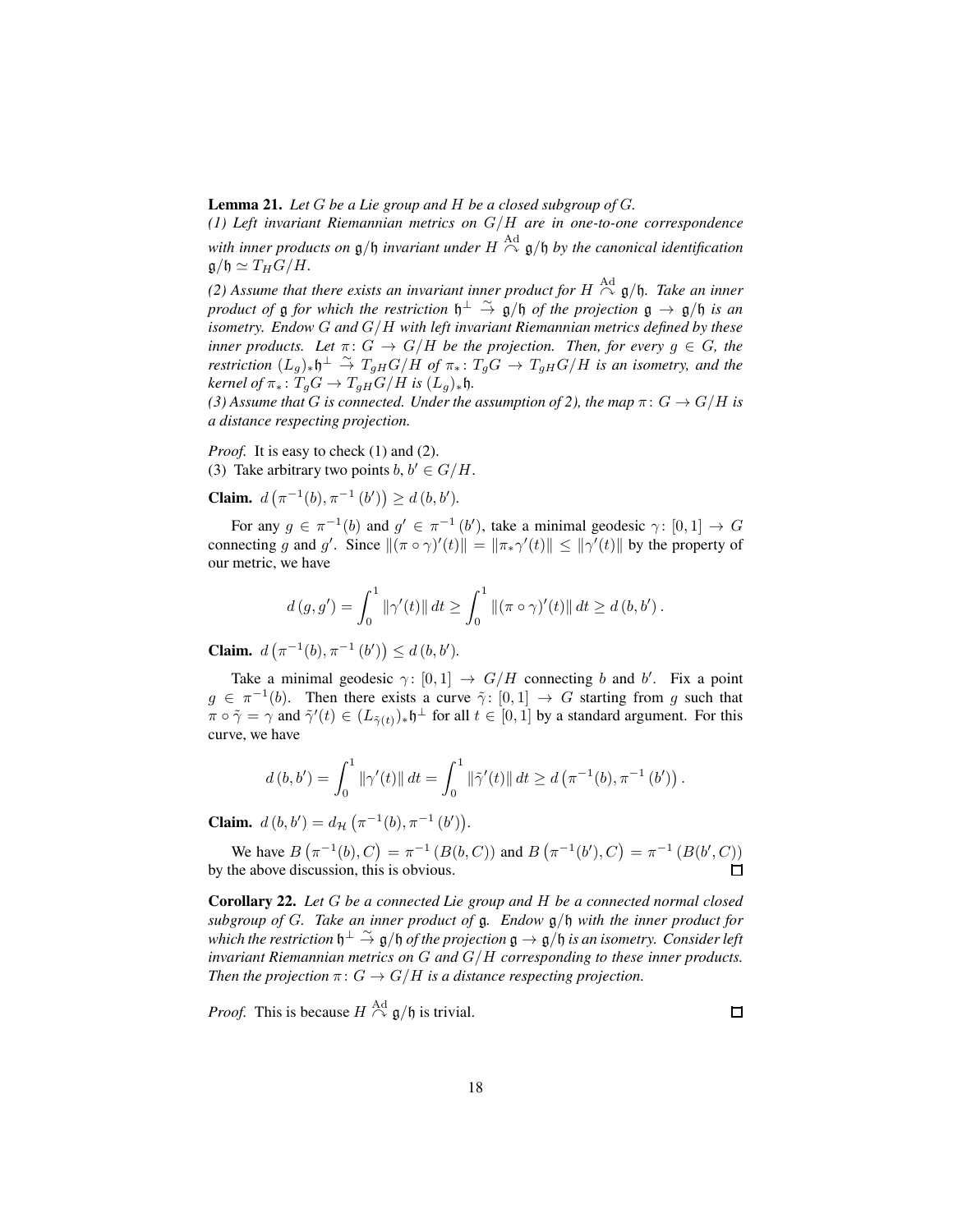Let us return to our previous setting:  $M \stackrel{\rho_0}{\curvearrowleft} S$ . Take an action  $\rho \in A(\mathcal{F}, S)$  and let  $a: M \times S \to S$  be the cocycle over  $\rho_0$  defined by  $\rho$ , that is,  $\rho_0(x, s) = \rho(x, a(x, s))$ .

**Lemma 23.** *For any*  $x \in M$ *, the map*  $S \to S$  *taking* s *to*  $a(x, s)$  *is a biLipschitz diffeomorphism for any left invariant Riemannian metric on* S*.*

*Proof.* See Asaoka [\[1,](#page-34-4) Lemma 1.4.6] for a proof that the map is a diffeomorphism.

To see that the map is biLipschitz, equip  $T\mathcal{F}$  with the metric  $\langle \cdot, \cdot \rangle_{\rho_0}$  for which  $(\omega_0)_x: T_x \to \tilde{\rightarrow}$  is isometric for all  $x \in M$ . We can easily verify that the metric obtained by pulling back  $\langle \cdot, \cdot \rangle_{\rho_0}$  through the map  $S \to M$  taking s to  $\rho_0(x, s)$  is the original Riemannian metric on S. Similarly we also have the metric  $\langle \cdot, \cdot \rangle_{\rho}$  on TF defined by using  $\rho$ . Since M is compact, there is a constant  $C > 1$  such that  $C^{-1} \| \cdot \|_{\rho_0} \leq \| \cdot \|_\rho \leq C \| \cdot \|_{\rho_0}$ . For any  $s,s' \in S$ , take a minimal geodesic  $\gamma: [0,1] \to S$ connecting  $s$  and  $s'$ . Then

$$
d(s, s') = \int_0^1 \|\gamma'(t)\| dt = \int_0^1 \left\| \frac{d}{dt} \rho_0(x, \gamma(t)) \right\|_{\rho_0} dt
$$
  
\n
$$
= \int_0^1 \left\| \frac{d}{dt} \rho(x, a(x, \gamma(t))) \right\|_{\rho_0} dt
$$
  
\n
$$
\geq \frac{1}{C} \int_0^1 \left\| \frac{d}{dt} \rho(x, a(x, \gamma(t))) \right\|_{\rho} dt
$$
  
\n
$$
= \frac{1}{C} \int_0^1 \left\| \frac{d}{dt} a(x, \gamma(t)) \right\| dt
$$
  
\n
$$
\geq \frac{1}{C} d(a(x, s), a(x, s')).
$$

The inverse is also Lipschitz by the same argument.

Recall that h is a subspace between [s, s] and n. Let  $K_{\rho}$  and H be the Lie subgroups corresponding to ker  $\varphi_\rho$  and h and  $\tilde{\varphi}_\rho\colon S/K_\rho\to S/H$  be the map induced by  $\varphi_\rho\colon \mathfrak{s}\to \mathfrak{g}$  $s/b$ . Both  $S/K_\rho$  and  $S/H$  are vector groups and  $\tilde{\varphi}_\rho$  is a linear isomorphism. The following proposition is the key for our method to reduce the set  $\mathcal{X}_{\rho_0}$ .

<span id="page-18-0"></span>**Proposition 24.** *For any*  $\rho \in A(\mathcal{F}, S)$  *and*  $x \in M$ *, consider the next diagram* 

$$
S \xrightarrow{a(x,\cdot)} S
$$
  
\n
$$
\bar{q} \downarrow \qquad \qquad \downarrow \bar{p}
$$
  
\n
$$
S/K_{\rho} \xrightarrow{\sim} S/H,
$$

*where the vertical maps are the natural projections. We give* S *a left invariant Riemannian metric and* S/Kρ*,* S/H *the left invariant Riemannian metrics considered in Corollary* [22.](#page-17-0) *Then*  $a(x, \cdot)$  *is a fiber respecting biLipschitz diffeomorphism over*  $\tilde{\varphi}_\rho$ *.* 

*Proof.* Let  $q: \mathfrak{s} \to \mathfrak{s}/\ker \varphi_{\rho}$  and  $p: \mathfrak{s} \to \mathfrak{s}/\mathfrak{h}$  be the natural projections. Then we have

$$
e^{\int_1^s q\Theta} = \tilde{q}(s),
$$
  

$$
e^{\int_1^s p\Theta} = \tilde{p}(s)
$$

 $\Box$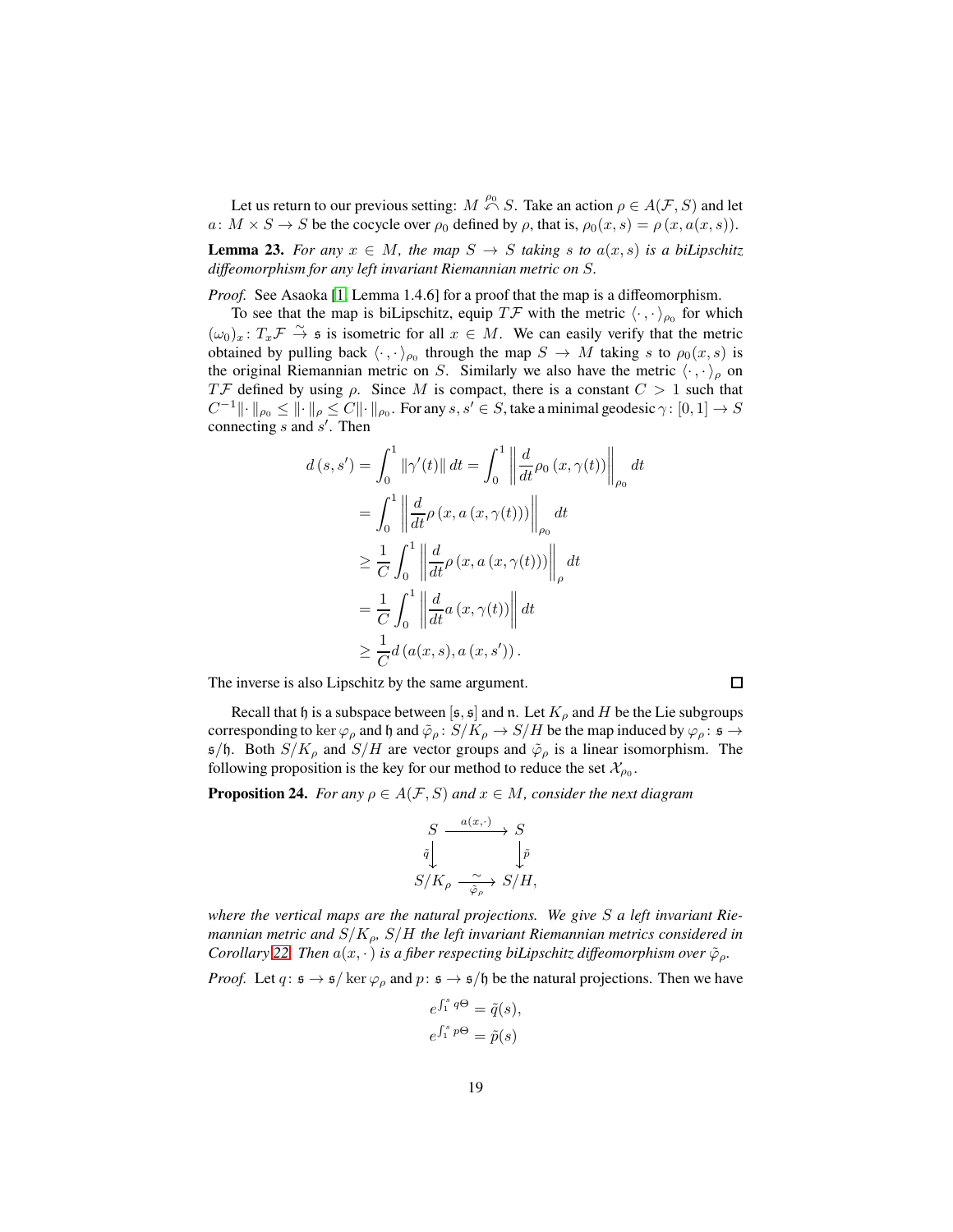for all  $s \in S$ . Indeed, writing  $s = e^{X_1} \cdots e^{X_k}$  for some  $X_1, \ldots, X_k \in \mathfrak{s}$  and then

$$
e^{\int_1^s q \Theta} = \exp \left( \int_1^{e^{X_1}} q \Theta + \int_{e^{X_1}}^{e^{X_1} e^{X_2}} q \Theta + \dots + \int_{e^{X_1} \dots e^{X_{k-1}}}^{s} q \Theta \right)
$$
  
=  $e^{q(X_1) + \dots + q(X_k)}$ .

Let  $\overline{\varphi}_{\rho}$ :  $\mathfrak{s}/\ker \varphi_{\rho} \to \mathfrak{s}/\mathfrak{h}$  be the map induced by  $\varphi_{\rho}$ . By taking exp to the equation  $\bar{\varphi}_{\rho}\left(\int_{1}^{s}q\Theta\right)+h\left(\rho_{0}(x,s)\right)-h(x)=\int_{1}^{a(x,s)}p\Theta$  from Lemma [10,](#page-9-2) we get

$$
\tilde{\varphi}_{\rho}\tilde{q}(s)e^{h(\rho_0(x,s))-h(x)} = \tilde{p}(a(x,s)).
$$

Since M is compact, there is a constant  $C > 0$  such that

<span id="page-19-0"></span>
$$
d\left(\tilde{\varphi}_{\rho}\tilde{q}(s),\tilde{p}\left(a(x,s)\right)\right) = d\left(1,e^{h(\rho_0(x,s))-h(x)}\right) < C\tag{9}
$$

for any  $s \in S$ . This means that the diagram commutes up to bounded distance. Let f be the inverse map of  $a(x, \cdot)$ . By Lemma [10,](#page-9-2)

$$
\int_1^{f(s)} q\Theta + \bar{\varphi}_{\rho}^{-1} \left( h \left( \rho_0 \left( x, f(s) \right) \right) - h(x) \right) = \bar{\varphi}_{\rho}^{-1} \left( \int_1^s p\Theta \right).
$$

Taking exp to both sides of the equation,

$$
\tilde{q}f(s)e^{\bar{\varphi}_{\rho}^{-1}(h(\rho_0(x,f(s))) - h(x))} = \tilde{\varphi}_{\rho}^{-1}\tilde{p}(s).
$$

As before there is a constant  $C' > 0$  such that

<span id="page-19-1"></span>
$$
d\left(\tilde{q}f(s),\tilde{\varphi}_{\rho}^{-1}\tilde{p}(s)\right) < C'.\tag{10}
$$

Let  $C'' > 0$  be a constant satisfying  $d(a(x, s_1), a(x, s_2)) \le C'' d(s_1, s_2)$  for all  $s_1$ ,  $s_2 \in S$ . Take any  $b \in S/K_\rho$ . Then we can show that

$$
d_{\mathcal{H}}\left(a\left(x,\tilde{q}^{-1}(b)\right),\tilde{p}^{-1}\left(\tilde{\varphi}_{\rho}(b)\right)\right)\leq \max\left\{C,C'C''\right\}
$$

in the following way:

**Claim.**  $a(x, \tilde{q}^{-1}(b)) \subset B(\tilde{p}^{-1}(\tilde{\varphi}_{\rho}(b)), C)$ .

For any  $s \in \tilde{q}^{-1}(b)$ ,  $d(\tilde{\varphi}_{\rho}(b), \tilde{p}(a(x, s))) < C$  by [\(9\)](#page-19-0). Therefore  $a(x, s) \in$  $B\left(\tilde{p}^{-1}\left(\tilde{\varphi}_{\rho}(b)\right), C\right)$ .

**Claim.**  $\tilde{p}^{-1}(\tilde{\varphi}_{\rho}(b)) \subset B(a(x, \tilde{q}^{-1}(b)), C'C'').$ 

For any  $s \in \tilde{p}^{-1}(\tilde{\varphi}_{\rho}(b)), d(\tilde{q}f(s), b) < C'$  by [\(10\)](#page-19-1), so that we can find  $s' \in \tilde{q}^{-1}(b)$ satisfying  $d(s', f(s)) \leq C'$ . Then  $d(a(x, s'), s) \leq C''d(s', f(s)) \leq C''C'$ .

This proposition puts a strong restriction on the map  $\tilde{\varphi}_\rho$  which we want to know, as in the next section or Section [5.2.](#page-22-0)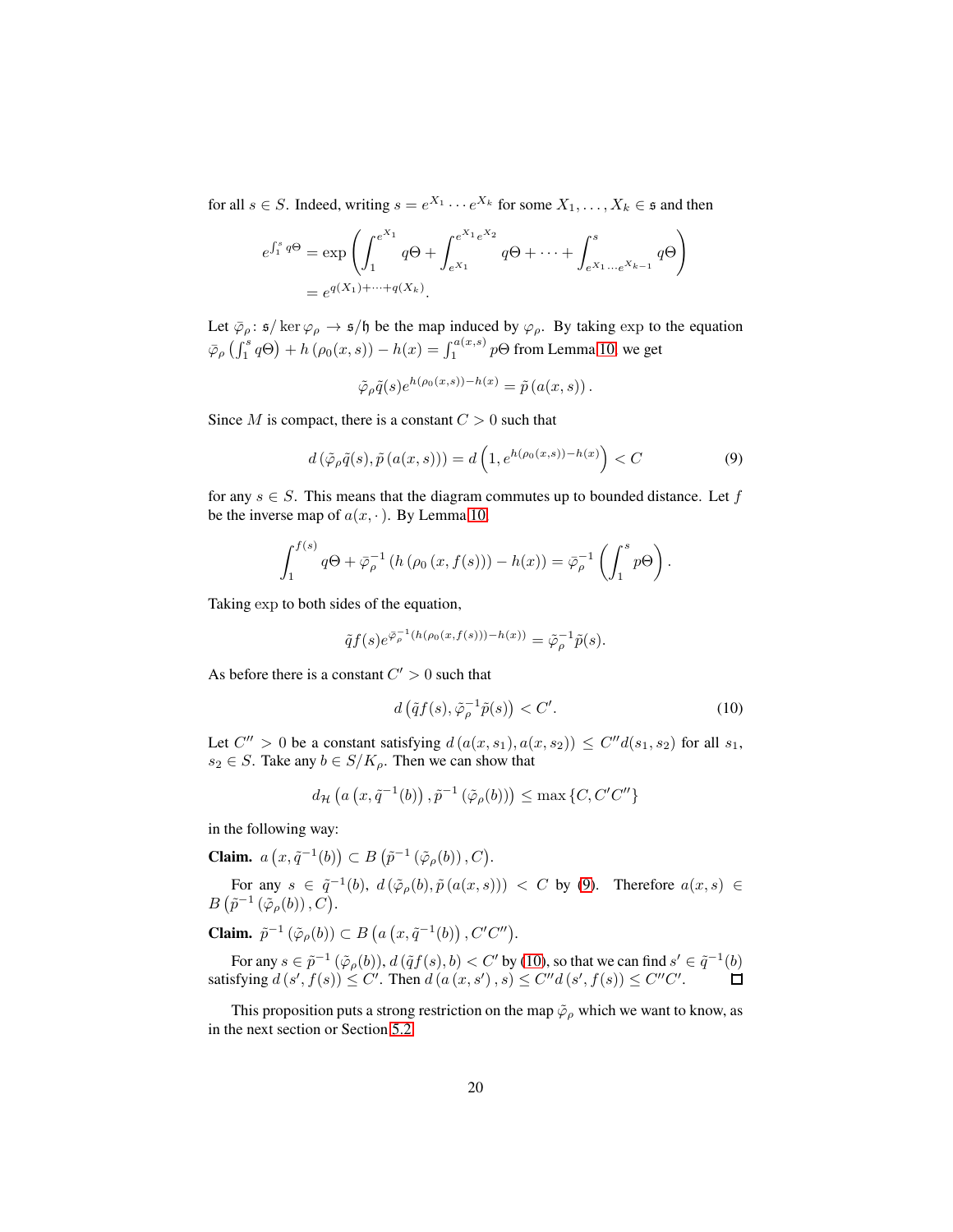#### <span id="page-20-0"></span>**4.2 Proof of Theorem [5](#page-4-0)**

As in Introduction, let

$$
A_i = \begin{pmatrix} \alpha_1^{(i)} & & \\ & \ddots & \\ & & \alpha_n^{(i)} \end{pmatrix}
$$

for  $i = 1, ..., k$  be diagonal matrices with positive diagonal entries and set  $S_A$  =  $\mathbb{R}^n \rtimes_{A(t)} \mathbb{R}^k$ , where  $A(t) = A_1^{t_1} \cdots A_k^{t_k}$  for  $t = (t_1, \ldots, t_k) \in \mathbb{R}^k$ . Ogasawara [\[8\]](#page-34-3) proved the following theorem to classify up to quasiisometry groups obtained from  $\mathbb{Z}^n$ by performing certain HNN extensions several times, which is a generalization of a result of Farb and Mosher [\[3\]](#page-34-5) on quasiisometric rigidity of abelian-by-cyclic groups.

#### **Theorem 25.** *If*



*is a diagram in which vertical maps are natural projections and* f *is a fiber respecting quasiisometry over some linear map*  $\varphi$ *, then there exists a permutation matrix*  $P \in$  $GL(n,\mathbb{R})$  such that  $PA(t) = A'(\varphi(t)) P$  for every  $t \in \mathbb{R}^k$ . In particular, there exists *a diagram*

$$
S_A \xrightarrow{\sim} S_{A'}
$$
  

$$
\downarrow \circ \qquad \downarrow
$$
  

$$
\mathbb{R}^k \xrightarrow{\sim} \mathbb{R}^k,
$$

*where the above horizontal map is an isomorphism of Lie groups taking*  $(v, t)$  *to*  $(Pv, \varphi(t)).$ 

Consider an action  $M \stackrel{\rho_0}{\curvearrowleft} S$  for  $S = S_A$  and assume that for any j there is some i for which  $\alpha_j^{(i)} \neq 1$ . It is easy to check that this is equivalent to  $[\mathfrak{s}, \mathfrak{s}] = \mathbb{R}^n$ . We take b which  $\alpha_j \neq 1$ . It is easy to check that this is equivalent to  $[\mathfrak{s}, \mathfrak{s}] = \mathbb{R}$ . We take<br>  $\mathfrak{h} = [\mathfrak{s}, \mathfrak{s}]$ . For any  $\rho \in A(\mathcal{F}, S)$ , ker  $\varphi_{\rho} = [\mathfrak{s}, \mathfrak{s}]$  and then  $K_{\rho} = \mathbb{R}^n$ . Therefore by Proposition [24,](#page-18-0)  $a(x, \cdot)$  is a fiber respecting biLipschitz diffeomorphism over  $\tilde{\varphi}_\rho$  in

$$
\begin{array}{ccc}\nS & \xrightarrow{a(x,\cdot)} & S \\
\downarrow & & \downarrow \\
\mathbb{R}^k & \xrightarrow{\bar{\varphi}_{\rho}} & \mathbb{R}^k.\n\end{array}
$$

Hence by the above theorem we get  $\tilde{\varphi}_{\rho} \in W_S$ . Using Theorem [14,](#page-12-1) this completes the proof of Theorem [5.](#page-4-0)

**Remark 26.** There are solvable Lie groups for which this method does not work. Consider the solvable Lie group  $S = \mathbb{R}^2 \rtimes_{R(t)} \mathbb{R}$  for  $R(t) = \begin{pmatrix} \cos 2\pi t & -\sin 2\pi t \\ \sin 2\pi t & \cos 2\pi t \end{pmatrix}$ . Then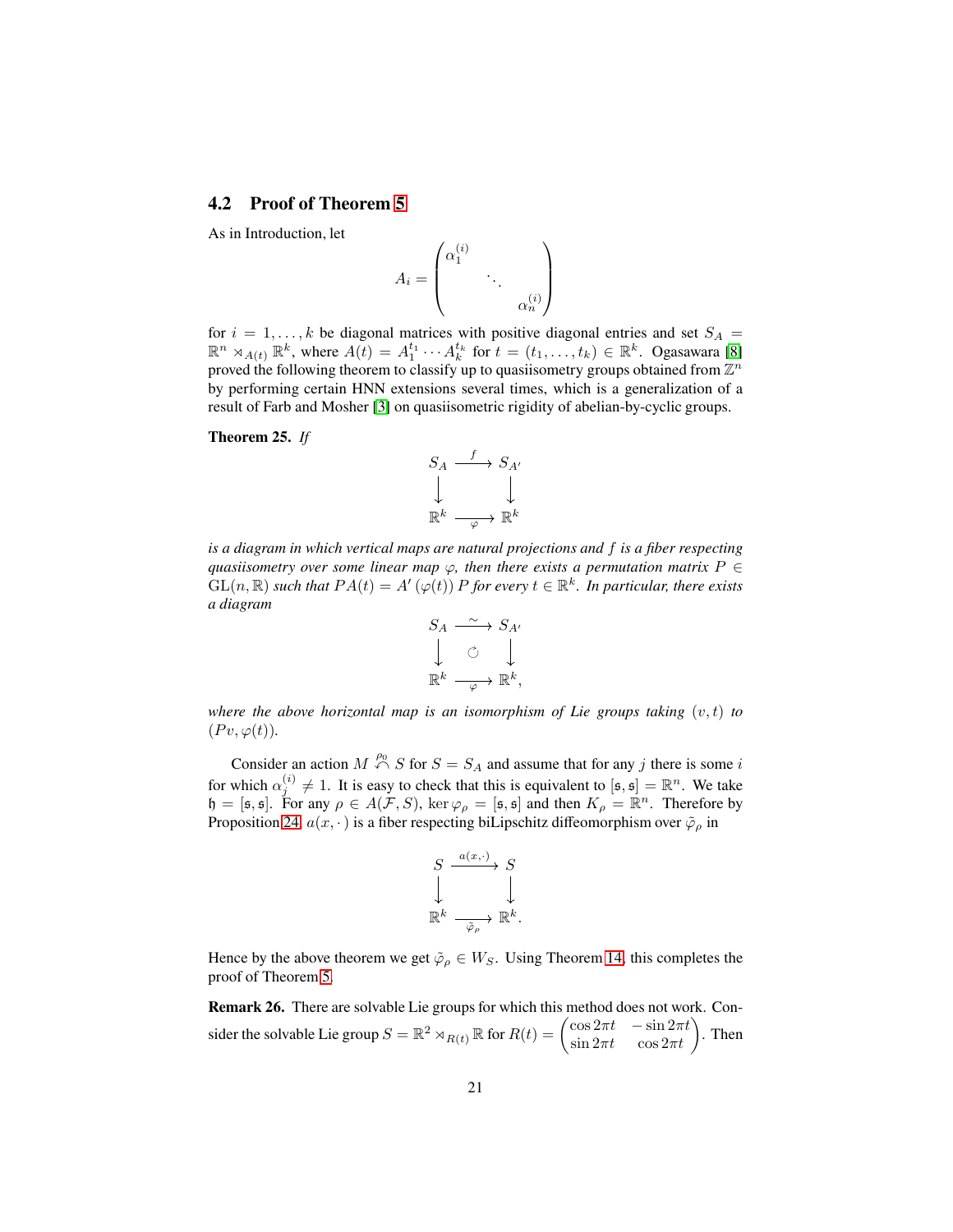the standard Euclidean metric on  $\mathbb{R}^3$  identified with S is a left invariant Riemannian metric on S. Hence for any  $c \in \mathbb{R} \setminus \{0\}$  there is a biLipschitz diffeomorphism  $f: S \to S$ such that

$$
S \xrightarrow{f} S
$$
  

$$
\downarrow \circlearrowleft \downarrow
$$
  

$$
\mathbb{R} \xrightarrow{f} \mathbb{R}.
$$

<span id="page-21-0"></span>So we do not have any restriction on c.

## **5 Parameter rigidity of suspension-like actions on mapping tori**

We prove Theorem [6](#page-5-1) here. The proof is based on Theorem [14,](#page-12-1) Proposition [24](#page-18-0) and a theorem of Farb and Mosher [\[3\]](#page-34-5). To calculate cohomologies we use Mayer–Vietoris exact sequences.

The action which we consider is  $M = \mathbb{Z} \setminus (\mathbb{T}^n \times \mathbb{R}) \curvearrowleft S$ , where  $S = V \rtimes_{\Phi} \mathbb{R}$ . Let  $F$  be its orbit foliation.

#### <span id="page-21-1"></span>**5.1 Cohomology**

The bracket operation of the Lie algebra  $\mathfrak{s} = V \rtimes_{\Phi_*} \mathbb{R}$  is

$$
[(v_1, t_1), (v_2, t_2)] = ([v_1, v_2] + \Phi_*(t_1)v_2 - \Phi_*(t_2)v_1, [t_1, t_2])
$$
  
=  $(\Phi_*(t_1)v_2 - \Phi_*(t_2)v_1, 0).$ 

Let  $T = (0, 1) \in \mathfrak{s}$ . We will use the notation  $\mathrm{ad}^0 X = \mathrm{ad} X|_V$  for  $X \in \mathfrak{s}$ . Then  $ad^0T = \Phi_*(1)$ , so that  $\Phi_t = e^{t \cdot ad^0T}$  and  $A|_V = e^{ad^0T}$ . Since we assume 1 is not an eigenvalue of  $A|_V$ , ad<sup>0</sup>  $T: V \to V$  does not have 0 as an eigenvalue, hence it is invertible. So we have  $[s, s] = V$ .

Let us examine which cohomologies to compute. We take  $[s, s] = V$  as a subspace h appearing in Theorem [3.](#page-3-0) We consider representations  $\oint_{0}^{\text{ad}\phi\varphi} G r_V(\mathfrak{s}) = \mathfrak{s}/V \oplus V$ for  $\varphi = \varphi_{\rho}$  for some  $\rho \in A(\mathcal{F}, S)$ . The first component  $\mathfrak{s} \stackrel{\text{ad } \circ \varphi}{\curvearrowright} \mathfrak{s}/V$  is just the trivial representation. Let  $\bar{T}$  be the image of T under the natural projection  $\mathfrak{s} \twoheadrightarrow \mathfrak{s}/V$ and put  $\varphi(T) = c\overline{T}$ . Then the second component  $\oint_{-\infty}^{\text{ad } \circ \varphi} V$  is given by  $(v, t)v' =$  $ct (\text{ad}^0 T) v' = c (\text{ad}^0(v,t)) v'$ , so that it is just  $\mathfrak{s} \overset{c \text{ ad}^0}{\curvearrowright} V$ . Therefore we must compute

$$
H^1(\mathcal{F}) \quad \text{and} \quad H^1\left(\mathcal{F}; \mathfrak{s} \stackrel{c \text{ad}^0}{\curvearrowright} V\right)
$$

for all  $c \in \mathbb{R}$ . But we will see that vanishing of  $H^1(\mathcal{F})$  and  $H^1\left(\mathcal{F}; \mathfrak{s} \stackrel{\pm \text{ad}^0}{\curvearrowright} V\right)$  suffices by the method of large scale geometry and this reduction fits our assumption of Zariski density nicely.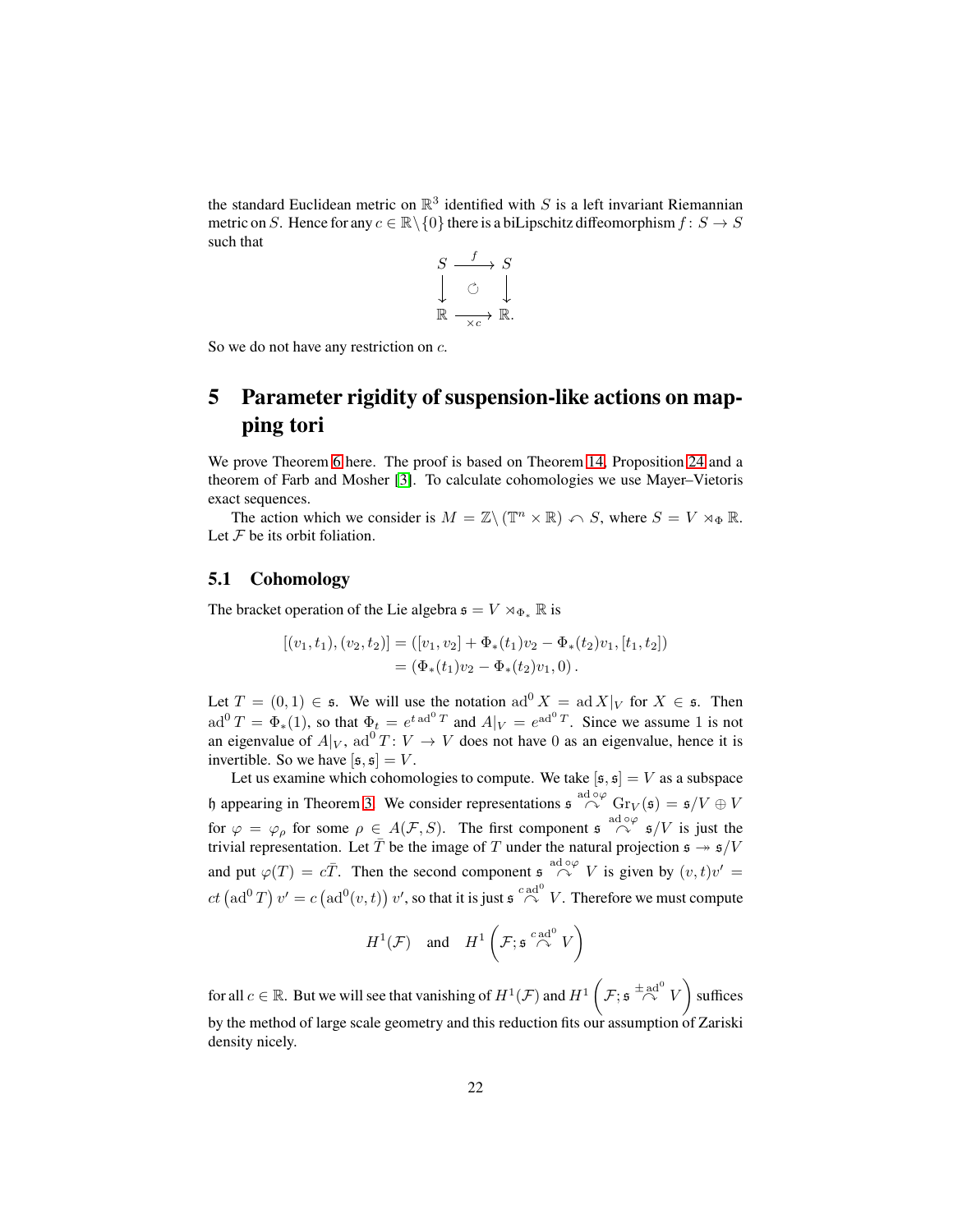#### <span id="page-22-0"></span>**5.2 Application of large scale geometry**

Here we use rigidty of quasiisometries between solvable Lie groups found by Farb and Mosher. They prepare the following theorem as a tool to prove quasiisometic rigidity of abelian-by-cyclic groups. In [\[3\]](#page-34-5) a slightly different statement (Theorem 5.2) is given, but the following is also proved.

<span id="page-22-1"></span>**Theorem 27.** Let  $\Phi_t^{(1)}$  and  $\Phi_t^{(2)}$  be one-parameter subgroups of  $GL(p, \mathbb{R})$  and  $S_i =$  $\mathbb{R}^p \rtimes_{\Phi^{(i)}} \mathbb{R}$ . If



*is a diagram in which vertical maps are natural projections and* φ *is a fiber respecting quasiisometry over* id. Then absolute Jordan forms of  $\Phi_1^{(1)}$  and  $\Phi_1^{(2)}$  coincide up to *permutation of Jordan blocks. Here an absolute Jordan form refers to a matrix obtained by replacing the diagonal entries of a Jordan normal form over the complex field with their absolute values.*

Returning to our situation, we have

$$
S \xrightarrow{a(x, \cdot)} S
$$
  
\n
$$
\downarrow \qquad \qquad \downarrow
$$
  
\n
$$
\mathbb{R} \xrightarrow{\sim_{\times c}} \mathbb{R},
$$

where  $a(x, \cdot)$  is a fiber respecting biLipschitz diffeomorphism by Proposition [24.](#page-18-0) Composing with

$$
S \xrightarrow{\sim} V \rtimes_{\Phi_{ct}} \mathbb{R}
$$
  

$$
\downarrow \qquad \circlearrowright
$$
  

$$
\mathbb{R} \xrightarrow{\sim} \frac{1}{\times \frac{1}{c}} \mathbb{R},
$$

where the above horizontal map takes  $(v, t)$  to  $(v, \frac{t}{c})$ , we get

$$
\begin{array}{ccc}\nS & \longrightarrow & V \rtimes_{\Phi_{ct}} \mathbb{R} \\
\downarrow & & \downarrow \\
\mathbb{R} & \xrightarrow{\mathrm{id}} & \mathbb{R},\n\end{array}
$$

in which the above horizontal map is a fiber respecting biLipschitz diffeomorphism over id. Then by Theorem [27,](#page-22-1) absolute Jordan forms of  $\Phi_1$  and  $\Phi_c$  coincide. Let  $\alpha_1, \dots, \alpha_p$  be the eigenvalues of ad<sup>0</sup> T, so that eigenvalues of  $\Phi_t = e^{t \operatorname{ad}^0 T}$  are  $e^{t\alpha_1}, \ldots, e^{t\alpha_p}$ . Therefore the sets  $\{|e^{\alpha_1}|, \ldots, |e^{\alpha_p}|\}$  and  $\{|e^{\alpha_1}|^c, \ldots, |e^{\alpha_p}|^c\}$  coincide with multiplicity. Since  $\Phi_1$  has an eigenvalue of absolute value not equal to 1, we must have  $c = \pm 1$ . So we need to verify only vanishing of  $H^1(\mathcal{F})$  and  $H^1(\mathcal{F}; \mathfrak{s} \stackrel{\pm \text{ad}^0}{\curvearrowright} V)$ to show parameter rigidity of the action.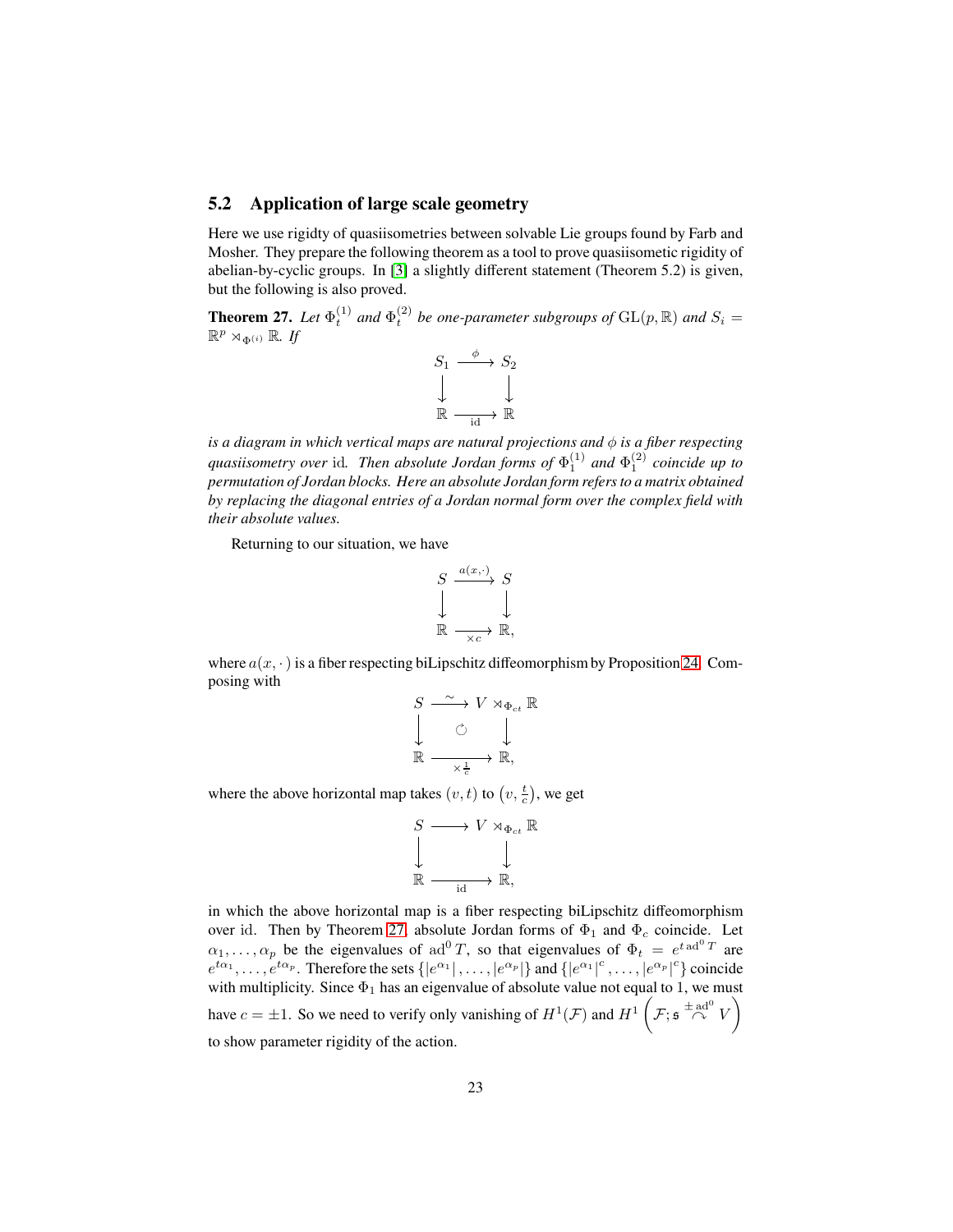#### <span id="page-23-0"></span>**5.3 Mayer–Vietoris argument**

Let  $\mathfrak{s} \stackrel{\pi}{\curvearrowright} W$  be a representation on a finite dimensional real vector space satisfying  $\pi(v) = 0$  for all  $v \in V$ . We will try to calculate the first cohomology  $H^1\left(\mathcal{F}; \mathfrak{s} \stackrel{\pi}{\curvearrowright} W\right)$ . Let  $U_1$  and  $U_2$  be the projections to M of  $\mathbb{T}^n \times (0,1)$  and  $\mathbb{T}^n \times (-\frac{1}{2},\frac{1}{2})$ , so that  $M = U_1 \cup U_2$ . Then we have a short exact sequence of cochain complexes:

$$
0 \to \Omega^*(\mathcal{F};W) \to \Omega^*\left(\mathcal{F}|_{U_1};W\right)\oplus \Omega^*\left(\mathcal{F}|_{U_2};W\right) \to \Omega^*\left(\mathcal{F}|_{U_1\cap U_2};W\right) \to 0.
$$

The second map maps  $\xi$  to  $(\xi|_{U_1}, \xi|_{U_2})$  and the third map maps  $(\xi_1, \xi_2)$  to  $\xi_2|_{U_1 \cap U_2}$  –  $\xi_1|_{U_1 \cap U_2}$ . Hence we obtain a exact sequence of the cohomology

$$
H^0(\mathcal{F}|_{U_1};\pi) \oplus H^0(\mathcal{F}|_{U_2};\pi) \stackrel{P}{\to} H^0(\mathcal{F}|_{U_1 \cap U_2};\pi)
$$
  

$$
\to H^1(\mathcal{F};\pi) \to H^1(\mathcal{F}|_{U_1};\pi) \oplus H^1(\mathcal{F}|_{U_2};\pi) \stackrel{Q}{\to} H^1(\mathcal{F}|_{U_1 \cap U_2};\pi),
$$

so that we have

<span id="page-23-4"></span>
$$
H^{1}(\mathcal{F};\pi) \simeq \text{coker } P \oplus \text{ker } Q. \tag{11}
$$

To compute  $H^1(\mathcal{F}; \pi)$ , we first compute  $H^1(\mathcal{F}|_{U_1}; \pi)$ . Let  $\mathcal G$  be the orbit foliation of the translation action  $\mathbb{T}^n \curvearrowleft V$ . Define  $\iota: \mathbb{T}^n \hookrightarrow U_1$  by  $\iota(x) = (x, \frac{1}{2})$ . The map  $\iota^* \colon \Omega^* (\mathcal{F}|_{U_1}; W) \to \Omega^* (\mathcal{G}; W)$  obtained by pull back is a cochain map<sup>[5](#page-23-1)</sup> between  $(\Omega^*(\mathcal{F}|_{U_1}; W), d_{\mathcal{F}} + \pi \omega_0 \wedge)$  and  $(\Omega^*(\mathcal{G}; W), d_{\mathcal{G}})$ , where  $\omega_0$  is the canonical 1–form of the action  $M \cap S$ . In fact

$$
\iota^* (d_{\mathcal{F}} + \pi \omega_0 \wedge) \xi = d_{\mathcal{G}} \iota^* \xi + \iota^* (\pi \omega_0 \wedge \xi) = d_{\mathcal{G}} \iota^* \xi
$$

for  $\xi \in \Omega^k(\mathcal{F}|_{U_1}; W)$  due to our assumption on  $\pi$ . Thus we get the induced map on cohomologies:

$$
\iota^* \colon H^* \left( \mathcal{F} |_{U_1}; \pi \right) \to H^* \left( \mathcal{G}; W \right).
$$

Note that W in  $H^*(\mathcal{G}; W)$  is just a direct sum of the trivial coefficient R.

<span id="page-23-3"></span>**Lemma 28.**  $\iota^*$ :  $H^1(\mathcal{F}|_{U_1}; \pi) \to H^1(\mathcal{G}; W)$  *is an isomorphism.* 

*Proof.* We first show injectivity:

Take  $[\eta] \in H^1(\mathcal{F}|_{U_1}; \pi)$  satisfying  $\iota^*[\eta] = 0$ . We must show the existence of a smooth  $\alpha\colon U_1\to W$  such that

<span id="page-23-2"></span>
$$
\eta = d_{\mathcal{F}}\alpha + \pi\omega_0\alpha. \tag{12}
$$

Such  $\alpha$  must satisfy  $\eta(T) = T\alpha + \pi(T)\alpha$ , where T is regarded as a vector field using the action. Note that T is just the vector field  $\frac{\partial}{\partial t}$ , where  $(x, t) \in U_1$ . We have a smooth map  $h \colon \mathbb{T}^n \to W$  satisfying  $\iota^* \eta = d^c g h$ . Using this we let

$$
\alpha(x,t) = e^{-\left(t - \frac{1}{2}\right)\pi(T)} \left( \int_{\frac{1}{2}}^{t} e^{\left(s - \frac{1}{2}\right)\pi(T)} \eta(T)(x,s)ds + h(x) \right)
$$

<span id="page-23-1"></span><sup>&</sup>lt;sup>5</sup>However,  $p^* \colon \Omega^*(\mathcal{G}; W) \to \Omega^* (\mathcal{F}|_{U_1}; W)$  is not a cochain map, where  $p: U_1 \to \mathbb{T}^n$  maps  $(x, t)$  to  $\boldsymbol{x}$ .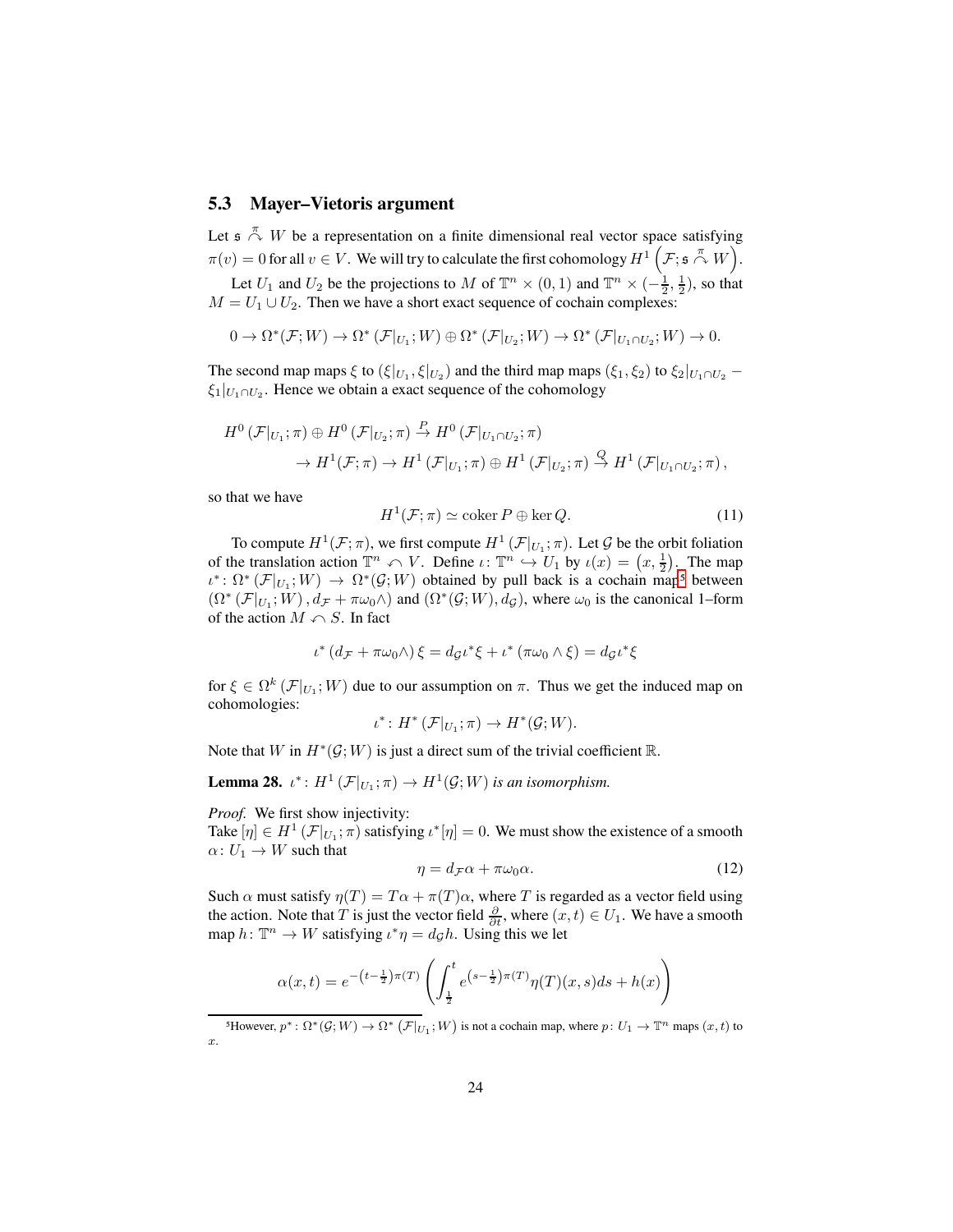for  $x \in \mathbb{T}^n$  and  $t \in (0, 1)$ . Then this  $\alpha$  satisfies  $\frac{\partial \alpha}{\partial t}(x, t) = -\pi(T)\alpha(x, t) + \eta(T)(x, t)$ , ie  $\eta(T) = T\alpha + \pi(T)\alpha$  and  $\alpha(x, \frac{1}{2}) = h(x)$ . To show [\(12\)](#page-23-2) we have to prove

$$
\eta(X) - X\alpha = 0
$$

for all  $X \in V$ . Note that

<span id="page-24-1"></span>
$$
(\eta(X) - X\alpha) \left(x, \frac{1}{2}\right) = 0 \tag{13}
$$

<span id="page-24-0"></span>,

for  $X \in V$ . Since

$$
0 = (d_{\mathcal{F}}\eta + \pi\omega_0 \wedge \eta) (T, X) = T\eta(X) - X\eta(T) - \eta ([T, X]) + \pi(T)\eta(X),
$$

we have

$$
T(\eta(X) - X\alpha) = X\eta(T) + \eta([T, X]) - \pi(T)\eta(X) - X(\eta(T) - \pi(T)\alpha) - [T, X]\alpha
$$
  
= 
$$
-\pi(T)(\eta(X) - X\alpha) + \eta([T, X]) - [T, X]\alpha.
$$
 (14)

Choose a basis of V which turns  $ad^0T$  into a real Jordan normal form

$$
\bigoplus \begin{pmatrix} a & 1 & & & \\ & \ddots & \ddots & \\ & & \ddots & 1 \\ & & & a \end{pmatrix} \oplus \bigoplus \begin{pmatrix} b & -c & 1 & & & & \\ & b & & 1 & & & \\ & & \ddots & & \ddots & & \\ & & & & \ddots & & \\ & & & & & \ddots & 1 \\ & & & & & & 1 \\ & & & & & & b & -c \\ & & & & & & & c & b \end{pmatrix}
$$

where  $a, b, c \in \mathbb{R}, c \neq 0$ . Let  $X_1, \ldots, X_k$  be the basis of the subspace corresponding to the above

$$
\begin{pmatrix} a & 1 & & \\ & \ddots & \ddots & \\ & & \ddots & 1 \\ & & & a \end{pmatrix},
$$

so that relations

$$
[T, X_1] = aX_1
$$
  
\n
$$
[T, X_2] = aX_2 + X_1
$$
  
\n
$$
\vdots
$$
  
\n
$$
[T, X_k] = aX_k + X_{k-1}
$$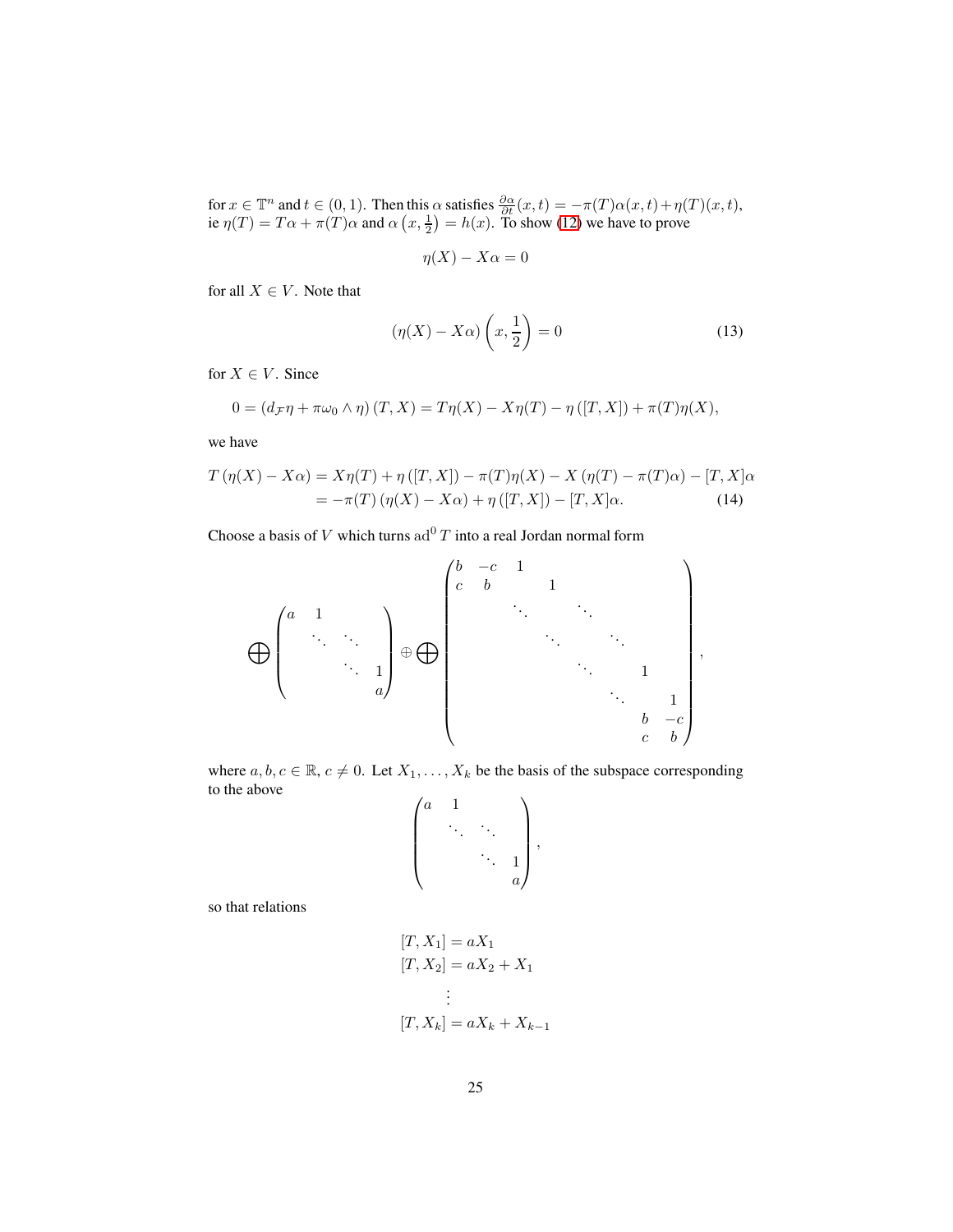hold. By [\(14\)](#page-24-0),  $T(\eta(X_1) - X_1\alpha) = (a - \pi(T))(\eta(X_1) - X_1\alpha)$ . The solution is

$$
(\eta(X_1) - X_1\alpha)(x,t) = e^{(t-\frac{1}{2})(a-\pi(T))} (\eta(X_1) - X_1\alpha) \left(x, \frac{1}{2}\right).
$$

So we get  $\eta(X_1) - X_1 \alpha = 0$  by [\(13\)](#page-24-1). For  $X_2$  we also have  $T(\eta(X_2) - X_2 \alpha) =$  $(a - \pi(T))(\eta(X_2) - X_2\alpha)$ , so that  $\eta(X_2) - X_2\alpha = 0$ . Repeating this we get  $\eta(X_i)$  –  $X_i \alpha = 0$  for  $i = 1, \ldots, k$ .

Let  $X_1, Y_1, \ldots, X_k, Y_k$  be the basis of the subspace corresponding to

$$
\begin{pmatrix} b & -c & 1 & & & & & \\ c & b & & 1 & & & & \\ & & \ddots & & \ddots & & & \\ & & & \ddots & & & & \\ & & & & \ddots & & & \\ & & & & & & 1 & \\ & & & & & & & 1 \\ & & & & & & & & b \\ & & & & & & & & c \end{pmatrix}
$$

We proceed similarly. The relations are

$$
[T, X_1] = bX_1 + cY_1,
$$
  
\n
$$
[T, X_2] = bX_2 + cY_2 + X_1,
$$
  
\n
$$
[T, Y_2] = -cX_1 + bY_1,
$$
  
\n
$$
[T, Y_2] = -cX_2 + bY_2 + Y_1,
$$
  
\n
$$
\vdots
$$

The first equation to solve is

$$
T\begin{pmatrix} \eta(X_1)-X_1\alpha \\ \eta(Y_1)-Y_1\alpha \end{pmatrix} = \begin{pmatrix} b-\pi(T) & c \\ -c & b-\pi(T) \end{pmatrix} \begin{pmatrix} \eta(X_1)-X_1\alpha \\ \eta(Y_1)-Y_1\alpha \end{pmatrix},
$$

and the solution is

$$
\begin{pmatrix}\n\eta(X_1) - X_1\alpha \\
\eta(Y_1) - Y_1\alpha\n\end{pmatrix}\n\begin{pmatrix}\nx, t\n\end{pmatrix} = e^{\begin{pmatrix}\nt - \frac{1}{2}\n\end{pmatrix}\n\begin{pmatrix}\nb - \pi(T) & c \\
-c & b - \pi(T)\n\end{pmatrix}\n\begin{pmatrix}\n\eta(X_1) - X_1\alpha \\
\eta(Y_1) - Y_1\alpha\n\end{pmatrix}\n\begin{pmatrix}\nx, \frac{1}{2}\n\end{pmatrix}
$$

So we have  $\eta(X_1) - X_1 \alpha = 0$  and  $\eta(Y_1) - Y_1 \alpha = 0$ . Repeating, we eventually get  $\eta(X_i) - X_i \alpha = 0$  and  $\eta(Y_i) - Y_i \alpha = 0$  for  $i = 1, ..., k$ . This proves the injectivity.

We now prove surjectivity:

Take any  $[\xi] \in H^1(\mathcal{G}; W)$ . We must construct  $\eta \in \Omega^1(\mathcal{F}|_{U_1}; W)$  satisfying

<span id="page-25-0"></span>
$$
d_{\mathcal{F}}\eta + \pi\omega_0 \wedge \eta = 0 \tag{15}
$$

.

.

and  $\iota^* \eta = \xi$ . We will construct  $\eta$  requiring the additional property  $\eta(T) = 0$ . In order that equation [\(15\)](#page-25-0) is satisfied, for any  $X \in V$  we should construct  $\eta(X)$  such that

<span id="page-25-1"></span>
$$
T\eta(X) - \eta([T, X]) + \pi(T)\eta(X) = 0
$$
\n(16)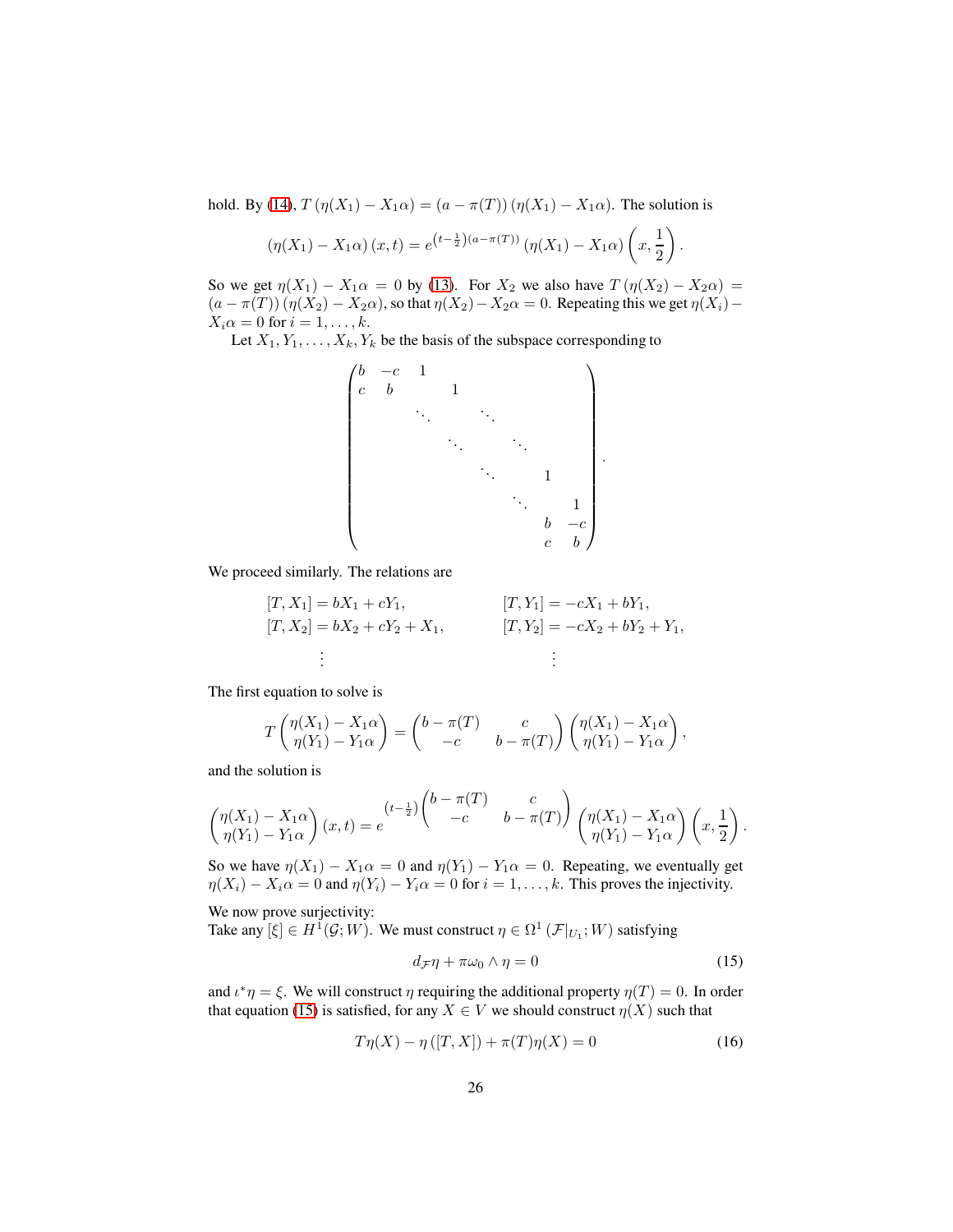holds. Fix a basis  $X_1, \ldots, X_p$  of V and let  $(a_{ij})$  be the matrix representing ad<sup>0</sup> T with respect to  $X_1, \ldots, X_p; [T, X_j] = \sum_{i=1}^p a_{ij} X_i$  $\sum$ spect to  $X_1, \ldots, X_p$ ;  $[T, X_j] = \sum_{i=1}^p a_{ij} X_i$ . The  $\eta(X_j)$  should satisfy  $T\eta(X_j) -$ <br> $\frac{p}{i=1} a_{ij}\eta(X_i) + \pi(T)\eta(X_j) = 0$  and  $\eta(X_j)$   $(x, \frac{1}{2}) = \xi(X_j^0)$ . Here, for  $X \in V, X^0$ denotes the section of TG satisfying  $\iota_* X^0 = X|_{t=\frac{1}{2}}$ . So we must solve

$$
T\begin{pmatrix} \eta(X_1) \\ \vdots \\ \eta(X_p) \end{pmatrix} = \left( (a_{ji}) - \begin{pmatrix} \pi(T) \\ & \ddots \\ & & \pi(T) \end{pmatrix} \right) \begin{pmatrix} \eta(X_1) \\ \vdots \\ \eta(X_p) \end{pmatrix}.
$$

The solution is

$$
\begin{pmatrix} \eta(X_1) \\ \vdots \\ \eta(X_p) \end{pmatrix} (x,t) = \exp \left\{ \left( t - \frac{1}{2} \right) \left( (a_{ji}) - \begin{pmatrix} \pi(T) \\ & \ddots \\ & & \pi(T) \end{pmatrix} \right) \right\} \begin{pmatrix} \xi(X_1^0) \\ \vdots \\ \xi(X_p^0) \end{pmatrix} (x).
$$

We define  $\eta(X_i)$  by this. Then  $\eta(X)$  for any  $X \in V$  is defined by linearity, so that we have defined  $\eta \in \Omega^1(\mathcal{F}|_{U_1}; W)$ . Then [\(16\)](#page-25-1) and  $\iota^* \eta = \xi$  are satisfied. To see that [\(15\)](#page-25-0) holds, we only have to show  $(d_{\mathcal{F}} \eta + \pi \omega_0 \wedge \eta) (X, Y) = 0$  for all  $X, Y \in V$ . Put  $\theta = d_{\mathcal{F}} \eta + \pi \omega_0 \wedge \eta$ . Then

$$
T(\theta(X, Y)) = TX\eta(Y) - TY\eta(X)
$$
  
=  $X(\eta([T, Y]) - \pi(T)\eta(Y)) + [T, X]\eta(Y)$   
 $- Y(\eta([T, X]) - \pi(T)\eta(X)) - [T, Y]\eta(X)$   
=  $-\pi(T)\theta(X, Y) + \theta(X, [T, Y]) + \theta([T, X], Y)$ 

and  $\theta(X,Y)(x,\frac{1}{2}) = X^0 \xi(Y^0) - Y^0 \xi(X^0) = d_{\mathcal{G}} \xi(Y^0, Y^0) = 0$ . As in the proof of injectivity we can show  $\theta(X_i, X_j) = 0$ , so that [\(15\)](#page-25-0) is satisfied. This completes the proof.  $\Box$ 

By the assumption that V is a Diophantine subspace of  $\mathbb{R}^n$ , the leafwise cohomology  $H^1(\mathcal{G}; W)$  vanishes, ie  $H^1(\mathcal{G}; W) = H^1(V; W) = V^* \otimes W$ . Thus  $H^1(\mathcal{F}|_{U_1}; \pi) \simeq$  $V^* \otimes W$ . Let  $q: \mathfrak{s} \to V$  be the natural projection.

**Lemma 29.** An element  $\varphi \otimes w \in V^* \otimes W$  corresponds to

$$
\left(e^{\left(t-\frac{1}{2}\right)\left(\mathrm{ad}^{0}T\right)^{*}}\varphi\right)q\omega_{0}\otimes e^{-\left(t-\frac{1}{2}\right)\pi(T)}w\in\Omega^{1}\left(\mathcal{F}|_{U_{1}};W\right)
$$

*by the above isomorphism, where*  ${\left(\text{ad}^0 T\right)}^* : V^* \to V^*$  *is the adjoint of*  $\text{ad}^0 T$ *.* 

*Proof.* Put  $\eta = \left( e^{(t-\frac{1}{2})(ad^0T)^*} \varphi \right) q \omega_0 \otimes e^{-(t-\frac{1}{2})\pi(T)} w$ . Then  $\iota^* \eta = \varphi \otimes w$  and  $\eta(T) = 0$ . For  $X \in V$ ,  $\eta(X) = (e^{(t-\frac{1}{2})(ad^0T)^*}\varphi)(X)e^{-(t-\frac{1}{2})\pi(T)}w$  satisfies  $T\eta(X) = \eta([T, X]) - \pi(T)\eta(X)$ . So we see  $d_{\mathcal{F}}\eta + \pi\omega_0 \wedge \eta = 0$  as in the proof of Lemma 28. Lemma [28.](#page-23-3)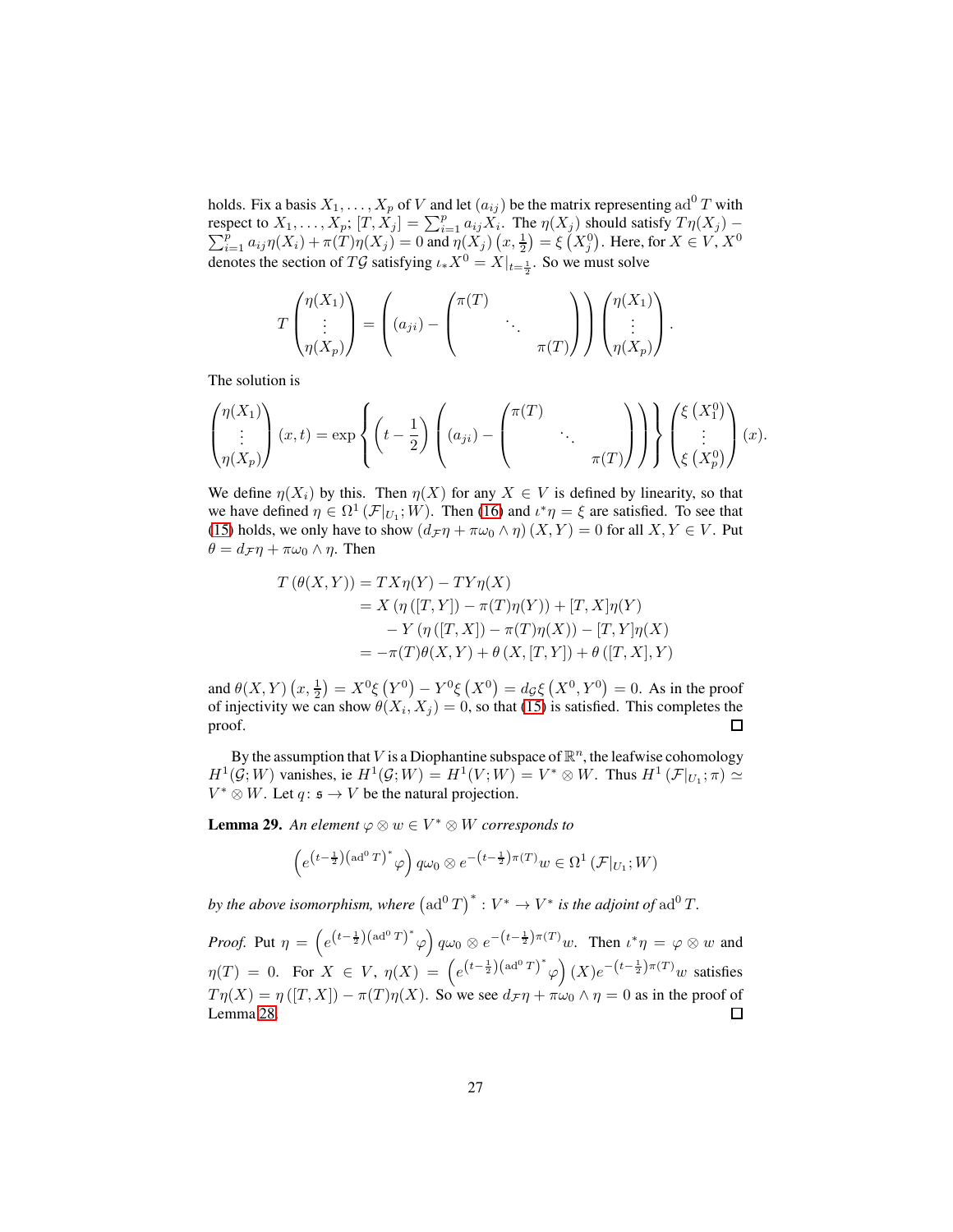$U_1 \cap U_2$  is the disjoint union of the projections to  $M$  of  $\mathbb{T}^n \times (0, \frac{1}{2})$  and  $\mathbb{T}^n \times (\frac{1}{2}, 1)$ . We define the maps

$$
\iota_{\frac{1}{2}}: \mathbb{T}^n \hookrightarrow U_1, \qquad \iota_{\frac{1}{2}}(x) = \left(x, \frac{1}{2}\right),
$$
  
\n
$$
\iota_0: \mathbb{T}^n \hookrightarrow U_2, \qquad \iota_0(x) = (x, 0),
$$
  
\n
$$
\iota_{\frac{1}{4}}: \mathbb{T}^n \hookrightarrow U_1 \cap U_2, \qquad \iota_{\frac{1}{4}}(x) = \left(x, \frac{1}{4}\right),
$$
  
\n
$$
\iota_{\frac{3}{4}}: \mathbb{T}^n \hookrightarrow U_1 \cap U_2, \qquad \iota_{\frac{3}{4}}(x) = \left(x, \frac{3}{4}\right).
$$

We will calculate the bottom map of the next commutative diagram in which the vertical maps are isomorphisms:

$$
H^1(\mathcal{F}|_{U_1};\pi) \oplus H^1(\mathcal{F}|_{U_2};\pi) \xrightarrow{Q} H^1(\mathcal{F}|_{U_1 \cap U_2};\pi)
$$
  

$$
\iota_{\frac{1}{2}}^* \oplus \iota_0^* \downarrow \qquad \circlearrowright
$$
  

$$
(V^* \otimes W) \oplus (V^* \otimes W) \xrightarrow{Q} (V^* \otimes W) \oplus (V^* \otimes W).
$$

**Lemma 30.** *The bottom map of the above diagram is*

$$
\begin{pmatrix} -e^{-\frac{1}{4}(\text{ad}^0T)^*} \otimes e^{\frac{1}{4}\pi(T)} & e^{\frac{1}{4}(\text{ad}^0T)^*} \otimes e^{-\frac{1}{4}\pi(T)} \\ -e^{\frac{1}{4}(\text{ad}^0T)^*} \otimes e^{-\frac{1}{4}\pi(T)} & e^{-\frac{1}{4}(\text{ad}^0T)^*} \otimes e^{\frac{1}{4}\pi(T)} \end{pmatrix}.
$$

*Proof.* We define  $F: \mathbb{T}^n \times \mathbb{R} \to \mathbb{T}^n \times \mathbb{R}$  by  $F(x, t) = (A^{-1}x, t - 1)$ . Take an element  $(\varphi_1 \otimes w_1, \varphi_2 \otimes w_2)$  of  $(V^* \otimes W) \oplus (V^* \otimes W)$ . This is mapped by the vertical map to

$$
\left(\left(e^{\left(t-\frac{1}{2}\right)\left(\mathrm{ad}^{0}T\right)^{*}}\varphi_{1}\right)q\omega_{0}\otimes e^{-\left(t-\frac{1}{2}\right)\pi(T)}w_{1},\left(e^{t\left(\mathrm{ad}^{0}T\right)^{*}}\varphi_{2}\right)q\omega_{0}\otimes e^{-t\pi(T)}w_{2}\right),
$$

which is in turn mapped by Q to

$$
\left(\left(e^{t\left(\text{ad}^0 T\right)^*}\varphi_2\right)q\omega_0\otimes e^{-t\pi(T)}w_2-\left(e^{\left(t-\frac{1}{2}\right)\left(\text{ad}^0 T\right)^*}\varphi_1\right)q\omega_0\otimes e^{-\left(t-\frac{1}{2}\right)\pi(T)}w_1,
$$
  

$$
F^*\left(\left(e^{t\left(\text{ad}^0 T\right)^*}\varphi_2\right)q\omega_0\otimes e^{-t\pi(T)}w_2\right)-\left(e^{\left(t-\frac{1}{2}\right)\left(\text{ad}^0 T\right)^*}\varphi_1\right)q\omega_0\otimes e^{-\left(t-\frac{1}{2}\right)\pi(T)}w_1\right).
$$

Since

$$
F^*\left(\left(e^{t\left(\mathrm{ad}^0 T\right)^*}\varphi_2\right)q\omega_0\otimes e^{-t\pi(T)}w_2\right)=\left(e^{(t-1)\left(\mathrm{ad}^0 T\right)^*}\varphi_2\right)q\omega_0\otimes e^{-(t-1)\pi(T)}w_2,
$$

the above element equals to

$$
\begin{aligned}&\left(\left(e^{\left(t-\frac{1}{4}\right)\left(\mathrm{ad}^{0}T\right)^{*}}e^{\frac{1}{4}\left(\mathrm{ad}^{0}T\right)^{*}}\varphi_{2}\right)q\omega_{0}\otimes e^{-\left(t-\frac{1}{4}\right)\pi\left(T\right)}e^{-\frac{1}{4}\pi\left(T\right)}\omega_{2}\right.\\&\left.-\left(e^{\left(t-\frac{1}{4}\right)\left(\mathrm{ad}^{0}T\right)^{*}}e^{-\frac{1}{4}\left(\mathrm{ad}^{0}T\right)^{*}}\varphi_{1}\right)q\omega_{0}\otimes e^{-\left(t-\frac{1}{4}\right)\pi\left(T\right)}e^{\frac{1}{4}\pi\left(T\right)}\omega_{1},\right.\\&\left.\left(e^{\left(t-\frac{3}{4}\right)\left(\mathrm{ad}^{0}T\right)^{*}}e^{-\frac{1}{4}\left(\mathrm{ad}^{0}T\right)^{*}}\varphi_{2}\right)q\omega_{0}\otimes e^{-\left(t-\frac{3}{4}\right)\pi\left(T\right)}e^{\frac{1}{4}\pi\left(T\right)}\omega_{2}\right.\\&\left.-\left(e^{\left(t-\frac{3}{4}\right)\left(\mathrm{ad}^{0}T\right)^{*}}e^{\frac{1}{4}\left(\mathrm{ad}^{0}T\right)^{*}}\varphi_{1}\right)q\omega_{0}\otimes e^{-\left(t-\frac{3}{4}\right)\pi\left(T\right)}e^{-\frac{1}{4}\pi\left(T\right)}\omega_{1}\right)\right.\end{aligned}
$$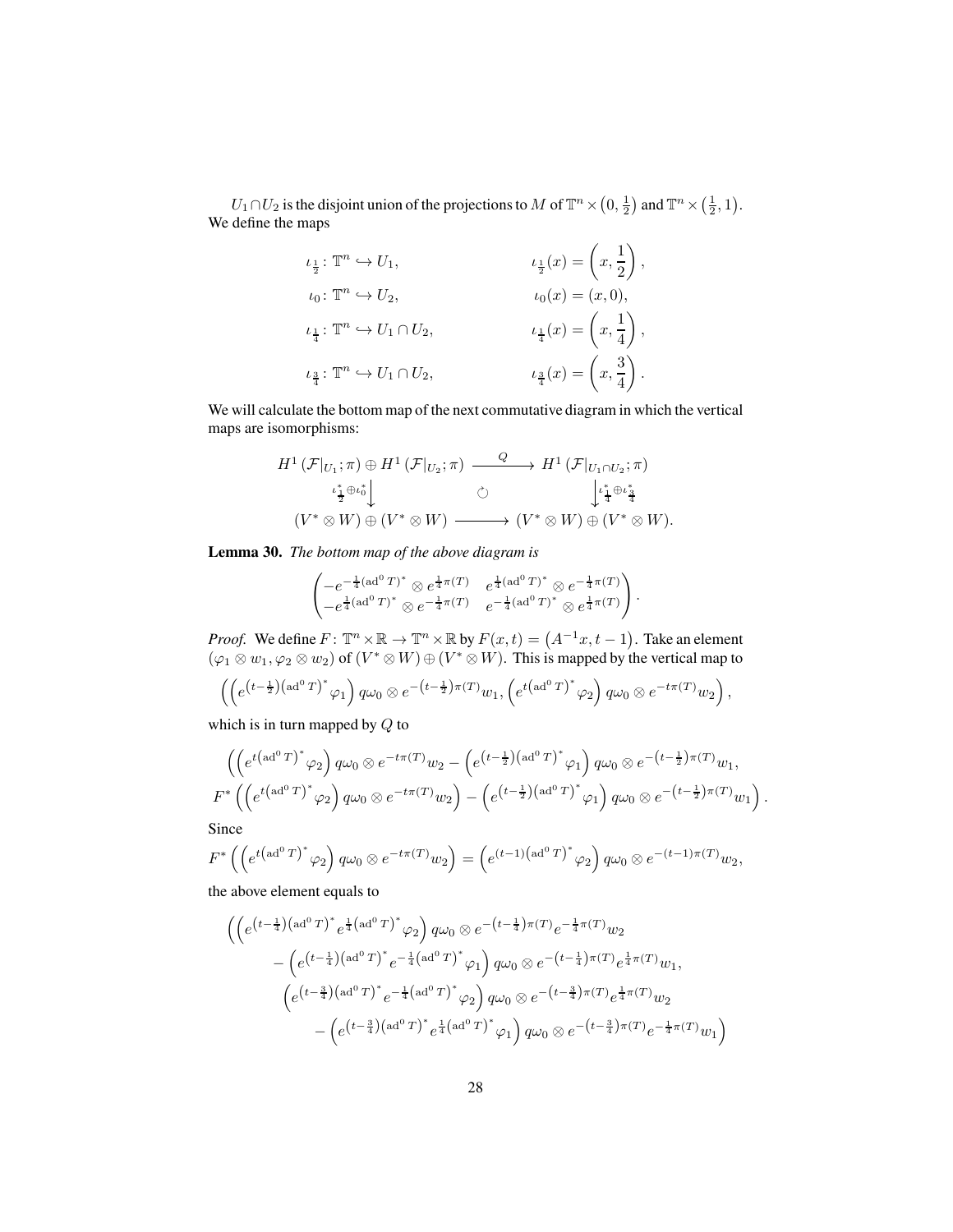and finally this is mapped by the vertical arrow to

$$
\left(e^{\frac{1}{4}(\text{ad}^0 T)^*} \varphi_2 \otimes e^{-\frac{1}{4}\pi(T)} w_2 - e^{-\frac{1}{4}(\text{ad}^0 T)^*} \varphi_1 \otimes e^{\frac{1}{4}\pi(T)} w_1, \right.\left. e^{-\frac{1}{4}(\text{ad}^0 T)^*} \varphi_2 \otimes e^{\frac{1}{4}\pi(T)} w_2 - e^{\frac{1}{4}(\text{ad}^0 T)^*} \varphi_1 \otimes e^{-\frac{1}{4}\pi(T)} w_1 \right). \square
$$

By using the canonical isomorphism  $V^* \otimes W \simeq \text{Hom}(V, W)$ , the map in the above lemma becomes a map

$$
\bar{Q} \colon \operatorname{Hom}(V, W) \oplus \operatorname{Hom}(V, W) \to \operatorname{Hom}(V, W) \oplus \operatorname{Hom}(V, W)
$$
\nwhich sends  $\begin{pmatrix} \alpha \\ \beta \end{pmatrix}$  to

\n
$$
\begin{pmatrix} -e^{\frac{1}{4}\pi(T)} \circ \alpha \circ e^{-\frac{1}{4}\operatorname{ad}^{0}T} + e^{-\frac{1}{4}\pi(T)} \circ \beta \circ e^{\frac{1}{4}\operatorname{ad}^{0}T} \\ -e^{-\frac{1}{4}\pi(T)} \circ \alpha \circ e^{\frac{1}{4}\operatorname{ad}^{0}T} + e^{\frac{1}{4}\pi(T)} \circ \beta \circ e^{-\frac{1}{4}\operatorname{ad}^{0}T} \end{pmatrix}.
$$

<span id="page-28-0"></span>**Lemma 31.** *If*  $\begin{pmatrix} \alpha \\ \beta \end{pmatrix}$ β *is in the kernel of*  $\overline{Q}$ *, then*  $\alpha$  *and*  $\beta$  *satisfy*  $e^{\pi(T)} \circ \alpha = \alpha \circ e^{\mathrm{ad}^0 T}$ and  $e^{\pi(T)} \circ \beta = \beta \circ e^{\mathrm{ad}^0 T}$ . *Proof.* The pair  $\begin{pmatrix} \alpha \\ \beta \end{pmatrix}$ β ) is in the kernel if and only if  $-e^{\frac{1}{2}\pi(T)} \circ \alpha + \beta \circ e^{\frac{1}{2} \text{ad}^0 T} = 0$  and  $-\alpha \circ e^{\frac{1}{2} \operatorname{ad}^0 T} + e^{\frac{1}{2}\pi(T)} \circ \beta = 0$ . By eliminating  $\beta$  or  $\alpha$  we get the conclusion.

Next we will calculate the map  $H^0(\mathcal{F}|_{U_1};\pi) \oplus H^0(\mathcal{F}|_{U_2};\pi) \stackrel{P}{\to} H^0(\mathcal{F}|_{U_1 \cap U_2};\pi)$ . The group  $H^0(\mathcal{F}|_{U_1};\pi)$  consists of all smooth functions  $f: U_1 \to W$  satisfying  $d_{\mathcal{F}} f + \pi \omega_0 \wedge f = 0$ , which is equivalent to equations  $T f + \pi(T) f = 0$  and  $X f = 0$ for all  $X \in V$ . Since the action  $\mathbb{T}^n \curvearrowleft V$  has a dense orbit, such f must be constant along the directions of tori; write  $f(x, t) = f(t)$ . Solving the differential equation, we get  $f(t) = e^{-\left(t - \frac{1}{2}\right)\pi(T)} f\left(\frac{1}{2}\right)$ . Thus we have an isomorphism  $H^0(\mathcal{F}|_{U_1}; \pi) \simeq W$ which sends f to  $f\left(\frac{1}{2}\right)$ . The bottom arrow of the diagram

$$
H^{0}(\mathcal{F}|_{U_{1}};\pi) \oplus H^{0}(\mathcal{F}|_{U_{2}};\pi) \xrightarrow{P} H^{0}(\mathcal{F}|_{U_{1} \cap U_{2}};\pi)
$$
  

$$
\iota_{\frac{\imath_{1}^{\ast}\oplus \iota_{0}^{\ast}}{\frac{1}{2}}\downarrow}^{\iota_{\frac{\imath_{1}}{\ast}\oplus \iota_{\frac{\imath_{1}}{\ast}}^{\ast}}{\frac{1}{2}}}
$$
  

$$
W \oplus W \xrightarrow{\overline{P}} W \oplus W
$$

sends an element  $(w_1, w_2)$  as follows:

$$
(w_1, w_2) \mapsto \left( e^{-(t-\frac{1}{2})\pi(T)} w_1, e^{-t\pi(T)} w_2 \right)
$$
  
\n
$$
\mapsto \left( e^{-t\pi(T)} w_2 - e^{-(t-\frac{1}{2})\pi(T)} w_1, F^* \left( e^{-t\pi(T)} w_2 \right) - e^{-(t-\frac{1}{2})\pi(T)} w_1 \right)
$$
  
\n
$$
= \left( e^{-t\pi(T)} w_2 - e^{-(t-\frac{1}{2})\pi(T)} w_1, e^{-(t-1)\pi(T)} w_2 - e^{-(t-\frac{1}{2})\pi(T)} w_1 \right)
$$
  
\n
$$
\mapsto \left( e^{-\frac{1}{4}\pi(T)} w_2 - e^{\frac{1}{4}\pi(T)} w_1, e^{\frac{1}{4}\pi(T)} w_2 - e^{-\frac{1}{4}\pi(T)} w_1 \right).
$$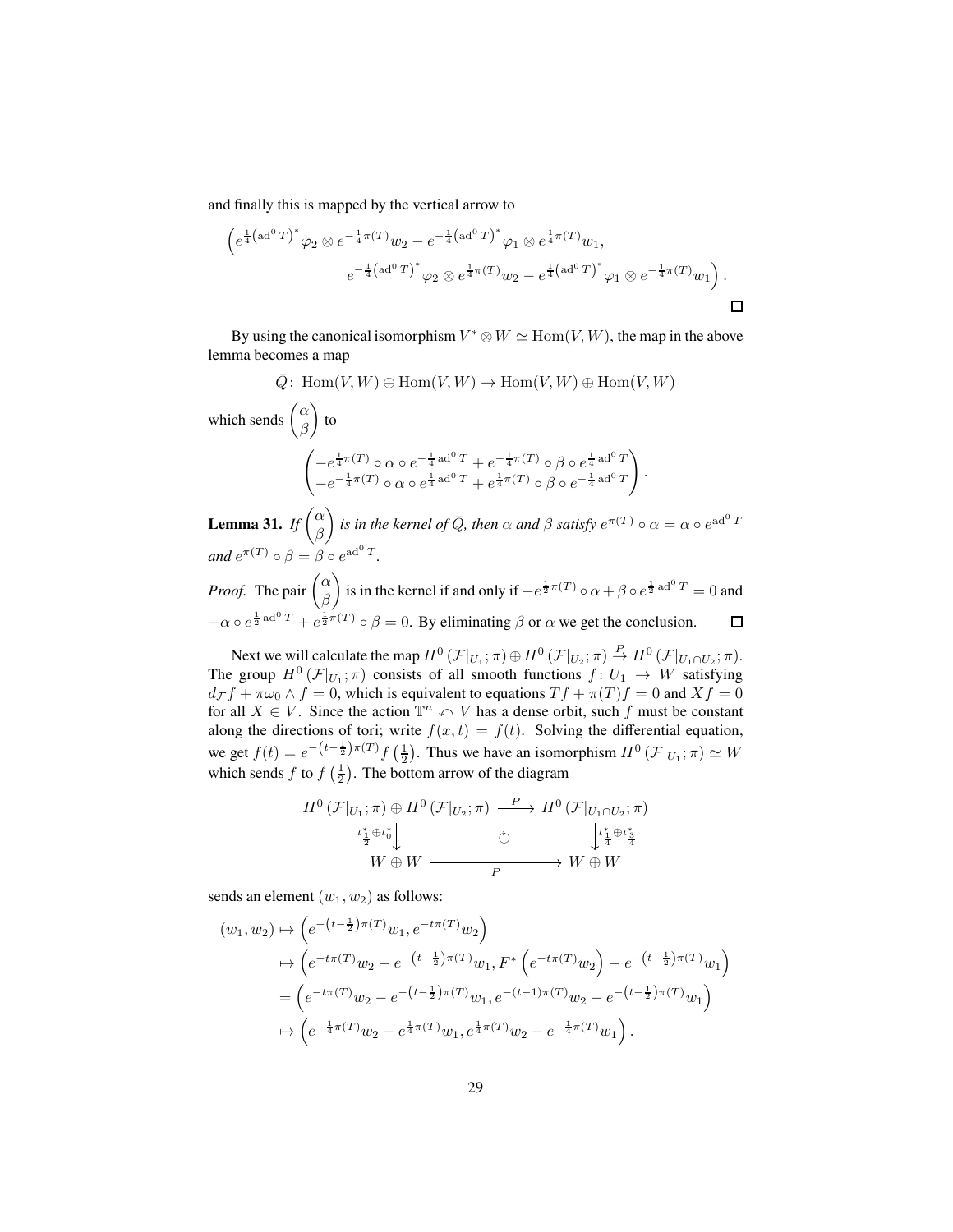An element  $(w_1, w_2)$  is in ker  $\bar{P}$  if and only if  $w_2 = e^{\frac{1}{2}\pi(T)}w_1$  and  $w_1 = e^{\frac{1}{2}\pi(T)}w_2$ . So

<span id="page-29-2"></span>
$$
\ker \bar{P} \simeq \ker \left(\mathrm{id} - e^{\pi(T)}\right) \subset W \tag{17}
$$

by  $(w_1, w_2) \mapsto w_2$ .

Finally we calculate the cohomology  $H^1(\mathfrak{s}; \pi)$  of the Lie algebra. A 1–cocycle is a linear map  $\varphi: \mathfrak{s} \to W$  satisfying  $\pi(T)\varphi(X) - \varphi([T, X]) = 0$  for all  $X \in V$ . So the space of 1–cocycles is isomorphic to  $\text{Hom}_T(V, W) \oplus W$  by the isomorphism which sends  $\varphi$  to  $(\varphi|_V, \varphi(T))$ , where  $\operatorname{Hom}_T(V, W)$  denotes the space of  $(\operatorname{ad}^0 T, \pi(T))$ equivariant linear maps from V to W. On the other hand a 1–coboundary maps  $Z \in \mathfrak{s}$ to  $\pi(Z)c \in W$  for some  $c \in W$ . So a linear map  $\varphi: \mathfrak{s} \to W$  is a 1–coboundary if and only if  $\varphi(X) = 0$  for all  $X \in V$  and  $\varphi(T) \in \text{im } \pi(T)$ . The space of 1–coboundaries is isomorphic to  $0 \oplus \text{im } \pi(T)$  by the above isomorphism. Therefore we have

<span id="page-29-1"></span>
$$
H^{1}(\mathfrak{s};\pi) \simeq \text{Hom}_{T}(V,W) \oplus (W/\text{ im}\,\pi(T)).
$$
\n(18)

#### <span id="page-29-0"></span>**5.4 Vanishing of the cohomology**

As we saw in Section [5.2](#page-22-0) we must show vanishing of the following cohomologies:

- (a) The trivial representation  $\mathfrak{s} \curvearrowright \mathbb{R}$ .
- (b) The restriction of ad to V and its negative,  $\mathfrak{s} \stackrel{\pm \text{ ad}^0}{\curvearrowright} V$ .

(a) By [\(18\)](#page-29-1) in last section,

$$
H^1(\mathfrak{s}) \simeq \{ \varphi \colon V \to \mathbb{R} \mid \varphi \circ \mathrm{ad}^0 T = 0 \} \oplus \mathbb{R}.
$$

By [\(11\)](#page-23-4) and [\(17\)](#page-29-2),  $H^1(\mathcal{F}) \simeq \mathbb{R} \oplus \ker \bar{Q}$ . If  $(\alpha, \beta)$  is in ker  $\bar{Q}$ , by Lemma [31,](#page-28-0)  $\alpha = \alpha \circ \Phi_k$ for all  $k \in \mathbb{Z}$ . By the assumption of Zariski density,  $\alpha = \alpha \circ \Phi_t$  for all  $t \in \mathbb{R}$ . Thus  $\alpha \circ \text{ad}^0 T = 0$  by differentiation. The same thing holds for  $\beta$  and then we have  $\alpha = \beta$ . So

$$
\ker \bar{Q} \simeq \{ \varphi \colon V \to \mathbb{R} \mid \varphi \circ \mathrm{ad}^0 T = 0 \}
$$

and  $H^1(\mathcal{F}) = H^1(\mathfrak{s})$ .

b) By [\(18\)](#page-29-1),

$$
H^1\left(\mathfrak{s}; \pm \mathrm{ad}^0\right) \simeq \left\{\varphi \colon V \to V \mid \varphi \circ \mathrm{ad}^0 T = \pm \mathrm{ad}^0 T \circ \varphi \right\}.
$$

By [\(11\)](#page-23-4) and [\(17\)](#page-29-2),  $H^1(\mathcal{F}; \pm \text{ad}^0) \simeq \text{ker}\,\bar{Q}$ . If  $(\alpha, \beta)$  is in ker $\bar{Q}$ , by Lemma [31,](#page-28-0)  $\Phi_{\pm k} \circ \alpha = \alpha \circ \Phi_k$  for all  $k \in \mathbb{Z}$ . By the assumption of Zariski density,  $\Phi_{\pm k} \circ \alpha = \alpha \circ \Phi_k$ for all  $t \in \mathbb{R}$ . Thus  $\pm ad^0 T \circ \alpha = \alpha \circ ad^0 T$  by differentiation. Note that here we use the benefit of large scale geometry. Since the map

$$
\ker \bar{Q} \to \{ \varphi \colon V \to V \mid \varphi \circ \mathrm{ad}^0 T = \pm \mathrm{ad}^0 T \circ \varphi \}
$$

mapping  $(\alpha, \beta)$  to  $\alpha$  is injective, we have  $H^1(\mathcal{F}; \pm \text{ad}^0) = H^1(\mathfrak{s}; \pm \text{ad}^0)$ .

This completes the proof of Theorem [6.](#page-5-1)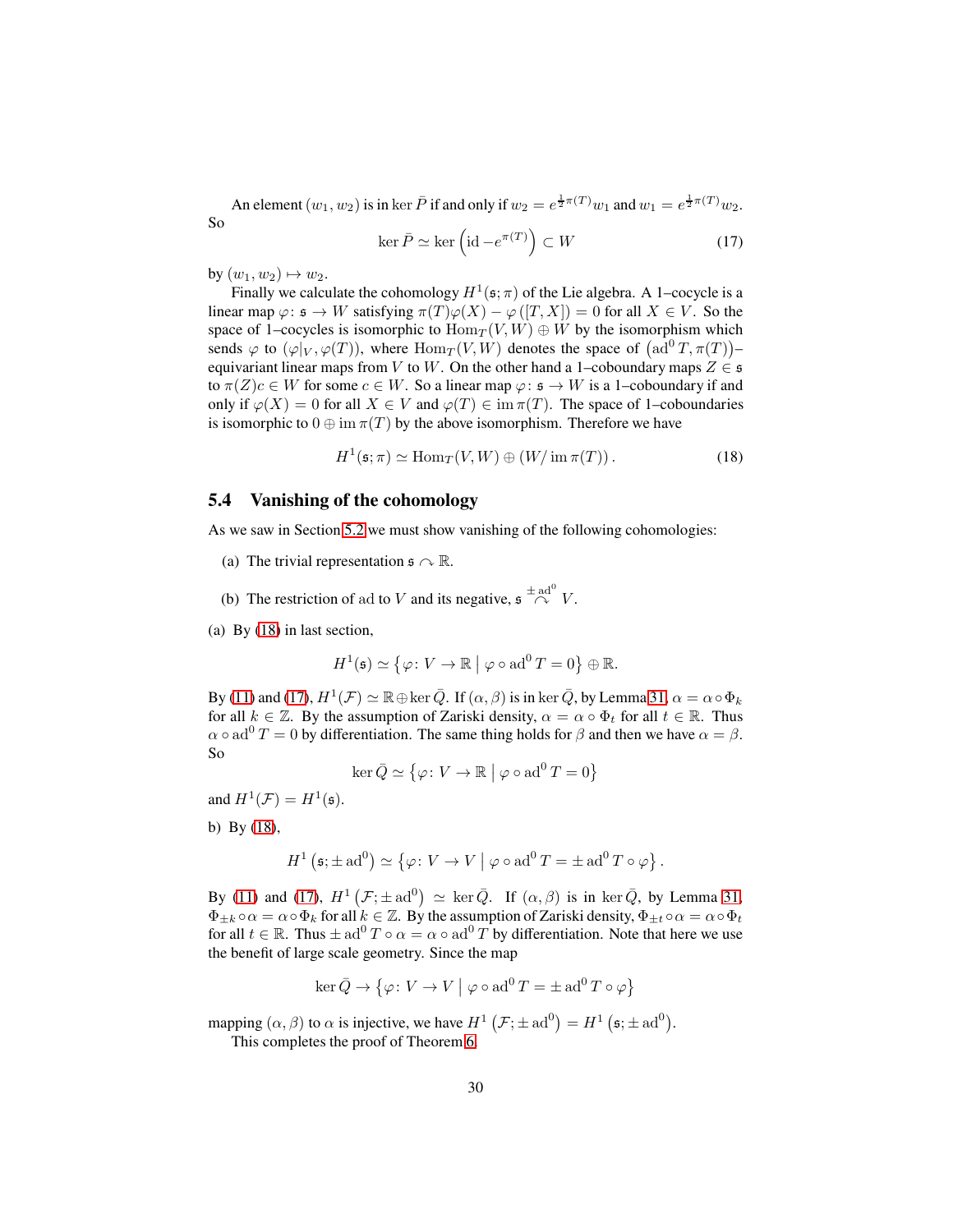## <span id="page-30-0"></span>**6 Parameter rigidity of transitive locally free actions and rigidity of lattices**

#### <span id="page-30-1"></span>**6.1 Relations between transitive locally free actions and lattices**

Let S be a connected simply connected solvable Lie group,  $\Gamma_0$  be a cocompact lattice in S and  $M = \Gamma_0 \backslash S \stackrel{\rho_0}{\curvearrowleft} S$  be the action by right multiplication.

We put

$$
\mathcal{A}(\Gamma_0, S) := \left\{ M \stackrel{\rho}{\curvearrowleft} S \mid \rho \text{ is transitive locally free} \right\}
$$
  

$$
\mathcal{H}(\Gamma_0, S) := \left\{ \alpha \colon \Gamma_0 \to S \mid \alpha \text{ is an injective homomorphism and } \alpha(\Gamma_0) \text{ is a lattice} \right\}.
$$

Then

 $\mathcal{H}(\Gamma_0, S)/\operatorname{Aut}(\Gamma_0) = {\{\Gamma \subset S \mid \Gamma \text{ is a cocompact lattice isomorphic to } \Gamma_0 \}}$ .

**Proposition 32.** *There is a one-to-one correspondence between*

$$
\mathcal{A}(\Gamma_0, S) / \left( C^{\infty} - \text{conjugacy} + \text{Aut}(S) \right)
$$

*and*

$$
\mathrm{Aut}(S)\backslash \mathcal{H}(\Gamma_0,S)/\mathrm{Aut}(\Gamma_0)
$$

 $= \text{Aut}(S) \setminus {\Gamma \subset S \mid \Gamma \text{ is a cocompact lattice isomorphic to } \Gamma_0}$ 

*taking*  $\rho$  *to the isotropy subgroup of*  $\rho$  *at the point*  $x_0 = \Gamma_0$ *.* 

*Proof.* Well-definedness and injectivity are easy. For surjectivity, take any cocompact lattice  $\Gamma$  in S isomorphic to  $\Gamma_0$ . Then by a theorem of Mostow (See for example Raghunathan [\[9,](#page-34-6) Theorem 3.6]),  $\Gamma \backslash S$  and  $\Gamma_0 \backslash S = M$  are diffeomorphic. So the map is also surjective.  $\Box$ 

<span id="page-30-2"></span>**Proposition 33.** *There is a one-to-one correspondence between*

$$
\mathcal{A}(\Gamma_0, S)/parameter \, equivalence
$$

*and*

$$
\mathrm{Aut}(S)\backslash \mathcal{H}(\Gamma_0,S).
$$

*Proof.* The definition of the map is as follows: For a transitive locally free action  $M \stackrel{\rho}{\curvearrowleft} S$ , let  $a_{\rho} \colon M \times S \to S$  be the smooth map defined uniquely by  $\rho_0(x, s) =$  $\rho(x, a_{\rho}(x, s))$  and  $a_{\rho}(x, 1) = 1$ . Then  $a_{\rho}$  is a cocycle over  $\rho_0$ :

$$
a_{\rho}(x,ss') = a_{\rho}(x,s)a_{\rho}(\rho_0(x,s),s').
$$

Let  $\Gamma_{\rho}$  be the isotropy subgroup of  $\rho$  at  $x_0$ . Then we have  $a_{\rho}(x_0,\cdot):\Gamma_0 \overset{\sim}{\to} \Gamma_{\rho} \subset S$ . So we will define the map by  $\rho \mapsto a_{\rho}(x_0, \cdot)$ .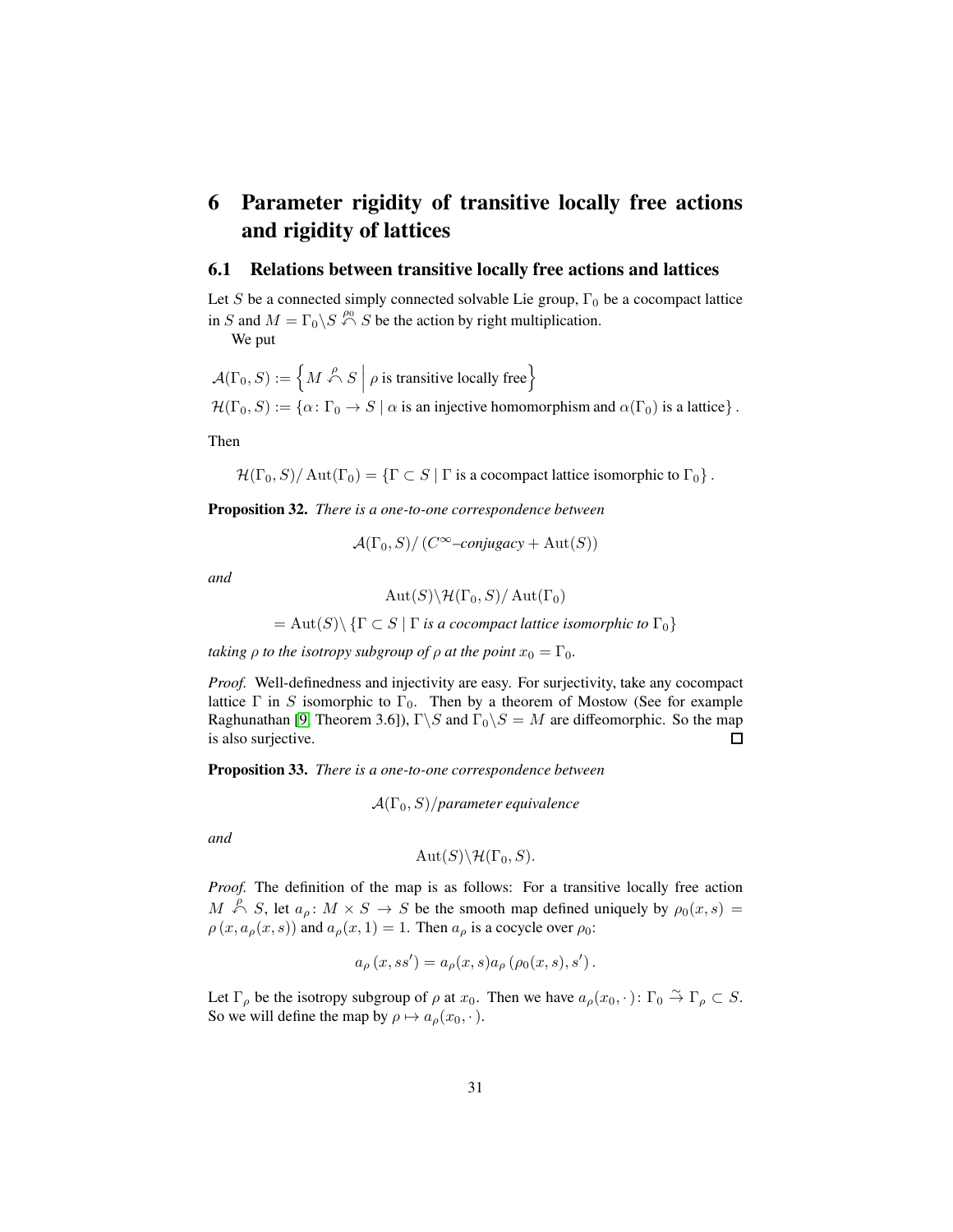Let us see the well-definedness of this map. Take two transitive locally free actions  $M \stackrel{\rho_i}{\curvearrowleft} S$  ( $i = 1, 2$ ) which are parameter equivalent. So there are  $\Phi \in \text{Aut}(S)$  and a diffeomorphism  $F: M \to M$  which is homotopic to the identity such that

<span id="page-31-0"></span>
$$
F(\rho_1(x,s)) = \rho_2(F(x), \Phi(s)).
$$
\n(19)

Let  $b: M \times S \to S$  be the cocycle over  $\rho_1$  defined by  $\rho_1(x, s) = \rho_0(x, b(x, s))$ . Note that  $s = a_{\rho_1}(x, b(x, s))$ . We have  $\rho_1(x, s) = \rho_2(x, a_{\rho_2}(x, b(x, s)))$  and then  $a_{\rho_2}(x, b(x, s))$  is a cocycle over  $\rho_1$ . Since F is homotopic to the identity we can define a smooth map  $P: M \to S$  by  $F(x) = \rho_2(x, P(x)^{-1})$ . By [\(19\)](#page-31-0), we see

$$
a_{\rho_2}(x, b(x, s)) = P(x)^{-1} \Phi(s) P(\rho_1(x, s))
$$
  
=  $P(x)^{-1} \Phi(a_{\rho_1}(x, b(x, s))) P(\rho_0(x, b(x, s)))$ ,

so that

$$
a_{\rho_2}(x,s) = P(x)^{-1} \Phi(a_{\rho_1}(x,s)) P(\rho_0(x,s))
$$

for all  $s \in S$  since  $b(x, \cdot): S \to S$  is invertible. Taking  $x = x_0$  and  $s = \gamma \in \Gamma_0$ , we have

$$
a_{\rho_2}(x_0, \gamma) = P(x_0)^{-1} \Phi (a_{\rho_1}(x_0, \gamma)) P(x_0).
$$

So the map is well-defined.

Next let us see the injectivity. Take two transitive locally free actions  $M \xrightarrow{\rho_i} S$  for  $i = 1,2$  for which there exists  $\Phi \in Aut(S)$  such that  $a_{\rho_2}(x_0, \gamma) = \Phi(a_{\rho_1}(x_0, \gamma))$ for every  $\gamma \in \Gamma_0$ . Take b:  $M \times S \to S$  satisfying  $\rho_2(x, s) = \rho_0(x, b(x, s))$ , so that  $s = b(x, a_{\rho_2}(x, s))$ . We have S–equivariant diffeomorphisms  $\Gamma_{\rho_i} \backslash S \stackrel{\sim}{\rightarrow} M$  mapping  $\Gamma_{\rho_i}$ s to  $\rho_i(x_0, s)$ . Using these define a diffeomorphism F by

$$
M \xleftarrow{\sim} \Gamma_{\rho_1} \backslash S
$$
  

$$
F \downarrow \circlearrowleft \downarrow_{\Phi}
$$
  

$$
M \xleftarrow{\sim} \Gamma_{\rho_2} \backslash S.
$$

Here  $\Phi$  denotes the map  $\Gamma_{\rho_1} s \mapsto \Gamma_{\rho_2} \Phi(s)$ . Obviously  $F(\rho_1(x, s)) = \rho_2(F(x), \Phi(s))$ . To see that F is homotopic to the identity, take any  $\gamma \in \Gamma_0 = \pi_1(M)$  and a curve  $c: [0, 1] \rightarrow S$  connecting 1 and  $\gamma$  and consider the curve  $\rho_0(x_0, c(\cdot)) : [0, 1] \rightarrow M$ . Since  $\rho_0(x_0, c(t)) = \rho_1(x_0, a_{\rho_1}(x_0, c(t))),$  we have

$$
F(\rho_0(x_0, c(t))) = \rho_2(x_0, \Phi(a_{\rho_1}(x_0, c(t))))
$$
  
=  $\rho_0(x_0, b(x_0, \Phi(a_{\rho_1}(x_0, c(t))))$ .

Therefore  $F_*$ :  $\pi_1(M) \to \pi_1(M)$  maps  $\gamma$  to

$$
b(x_0, \Phi(a_{\rho_1}(x_0, \gamma))) = b(x_0, a_{\rho_2}(x_0, \gamma)) = \gamma.
$$

So F must be homotopic to the identity.

Finally, we see the surjectivity. Take any  $\alpha\colon \Gamma_0 \to S$ . Put  $\Gamma := \alpha(\Gamma_0)$  and  $y_0 := \Gamma \in \Gamma \backslash S$ . We have an isomorphism  $\alpha \colon \Gamma_0 \overset{\sim}{\to} \Gamma$  of the fundamental groups of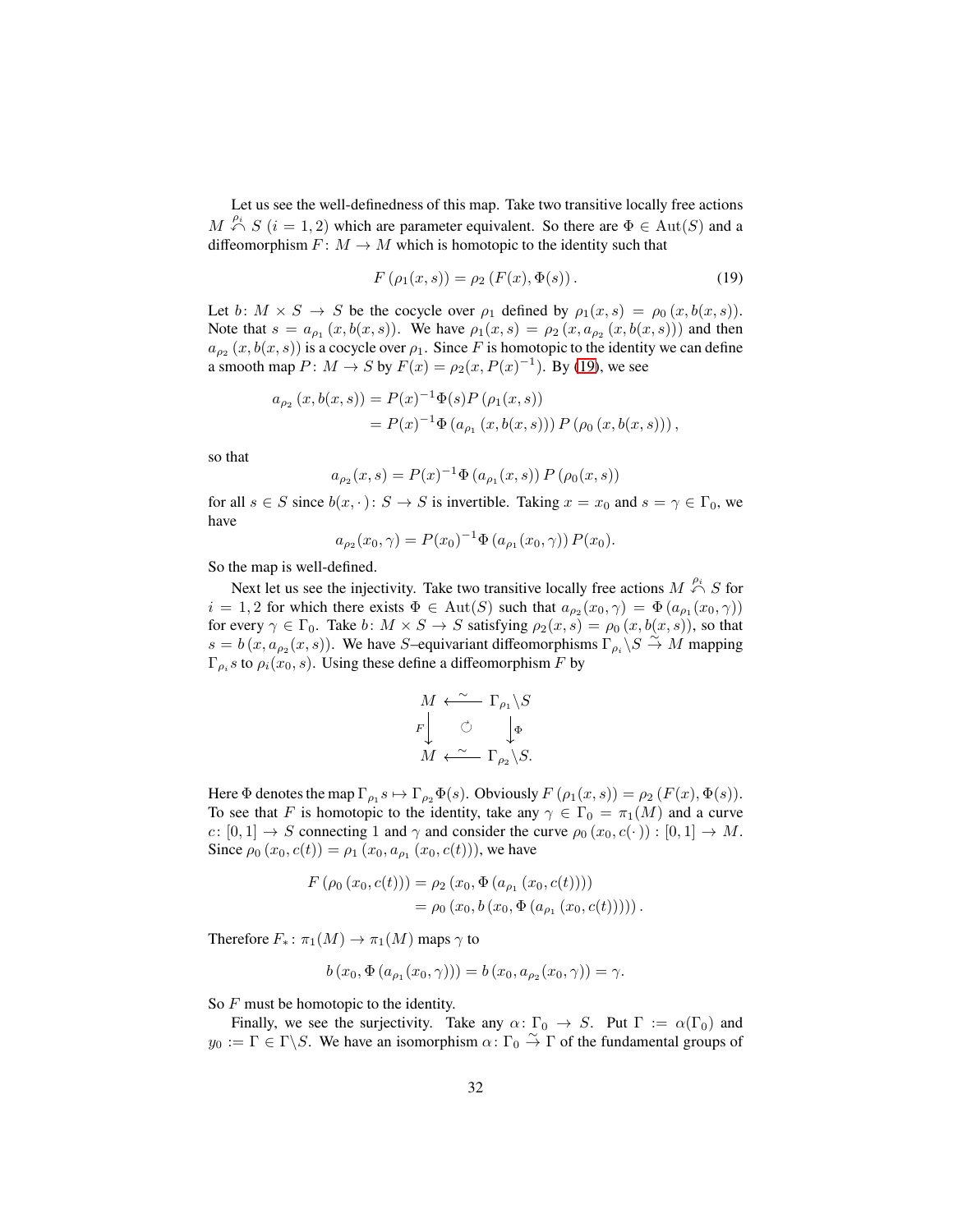$(M, x_0)$  and  $(\Gamma \backslash S, y_0)$ . By Witte [\[10,](#page-34-7) Theorem 7.4] which is a refinement of Mostow's theorem used in the proof of the previous proposition, we can find a diffeomorphism  $F: (M, x_0) \to (\Gamma \backslash S, y_0)$  which induces  $\alpha: \Gamma_0 \stackrel{\sim}{\to} \Gamma$  on the fundamental groups. Define  $M \xrightarrow{\rho} S$  by  $\rho(x, s) = F^{-1}(F(x)s)$ . Then  $\rho$  is a transitive locally free action. We have  $F(\rho_0(x_0,s)) = y_0 a_\rho(x_0,s)$  for all  $s \in S$ . Take any  $\gamma_0 \in \Gamma_0$ . Choose a curve s:  $[0, 1] \rightarrow S$  connecting 1 and  $\gamma_0$ . Then the curve  $\rho_0(x_0, s(t))$  represents  $\gamma_0$  in  $\pi_1(M, x_0)$ . Thus the curve  $y_0 a_\rho(x_0, s(t))$  represents  $F_*(\gamma_0) = \alpha(\gamma_0)$  in  $\pi_1(\Gamma \backslash S, y_0)$ . Since the curve  $a_{\rho}(x_0, s(t))$  in S is the lift of the curve  $y_0a_{\rho}(x_0, s(t))$  starting from 1, we get  $a_{\rho}(x_0, \gamma_0) = \alpha(\gamma_0)$ . This proves the surjectivity.  $\Box$ 

#### **Proposition 34.** *The map*

 $\mathcal{A}(\Gamma_0, S) \to \mathcal{H}(\Gamma_0, S)$ 

*defined in Proposition* [33](#page-30-2) *is continuous. Here*  $A(\Gamma_0, S)$  *is endowed with the topology induced from the*  $C^{\infty}$  *compact-open topology of*  $C^{\infty}(M \times S, M)$  *and*  $\mathcal{H}(\Gamma_0, S)$  *has the topology of pointwise convergence.*

*Proof.* Take any  $\gamma_0 \in \Gamma_0$ . We must show that  $a_\rho(x_0, \gamma_0) \in S$  is continuous with respect to  $\rho$ . The map  $\mathcal{A}(\Gamma_0, S) \to C^\infty(S, M)$  which sends  $\rho$  to  $\rho(x_0, \cdot)$  is continuous. Take a  $C^{\infty}$ –curve c:  $[0, 1] \rightarrow S$  connecting 1 and  $\gamma_0$ . Let  $c_o : [0, 1] \rightarrow S$  be the lift of the curve  $\rho_0(x_0, c(t))$  with respect to the covering  $\rho(x_0, \cdot): S \to M$  starting at 1. Then  $a_{\rho}(x_0, \gamma_0) = c_{\rho}(1)$ . Then the map  $\mathcal{A}(\Gamma_0, S) \to C^{\infty}([0,1], S)$  taking  $\rho$  to  $c_{\rho}$  is continuous. In particular,  $\rho \mapsto c_{\rho}(1) = a_{\rho}(x_0, \gamma_0)$  is continuous.  $\Box$ 

**Proposition 35.** *We have a commutative diagram*

$$
\mathcal{A}(\Gamma_0, S)/\text{parameter equivalence} \longrightarrow \text{Aut}(S) \backslash \mathcal{H}(\Gamma_0, S)
$$
\n
$$
\downarrow \qquad \circ \qquad \downarrow \qquad \circ
$$
\n
$$
\mathcal{A}(\Gamma_0, S)/\left(C^\infty\text{-conjugacy} + \text{Aut}(S)\right) \longrightarrow \text{Aut}(S) \backslash \mathcal{H}(\Gamma_0, S)/\text{Aut}(\Gamma_0),
$$

*where the horizontal maps are defined above and the vertical surjective maps are defined obviously.*

 $\Box$ 

*Proof.* This is obvious.

By combining Proposition [33](#page-30-2) with Theorem [3,](#page-3-0) we get the following.

**Corollary 36.** Let S be a connected simply connected solvable Lie group,  $\Gamma_0$  be a *lattice in* S *and* h *be a subspace between* [s, s] *and* n*. If*

$$
H^1\left(\Gamma_0\backslash S; \mathfrak{s} \stackrel{\mathrm{ad}\circ\varphi}{\curvearrowright} \mathrm{Gr}_{\mathfrak{h}}(\mathfrak{s})\right) = H^1\left(\mathfrak{s}; \mathfrak{s} \stackrel{\mathrm{ad}\circ\varphi}{\curvearrowright} \mathrm{Gr}_{\mathfrak{h}}(\mathfrak{s})\right)
$$

*for all surjective Lie algebra homomorphisms*  $\varphi$ :  $\mathfrak{s} \to \mathfrak{s}/\mathfrak{h}$ *, then any injective homomorphism*  $\alpha$ :  $\Gamma_0 \to S$  *whose image is a lattice, is transformed into the inclusion*  $\Gamma_0 \to S$ *by an element of* Aut(S). In particular, if  $\Gamma$  *is a lattice in* S *isomorphic to*  $\Gamma_0$ *, there is an isomorphism of* S which transforms  $\Gamma$  *into*  $\Gamma_0$ *.*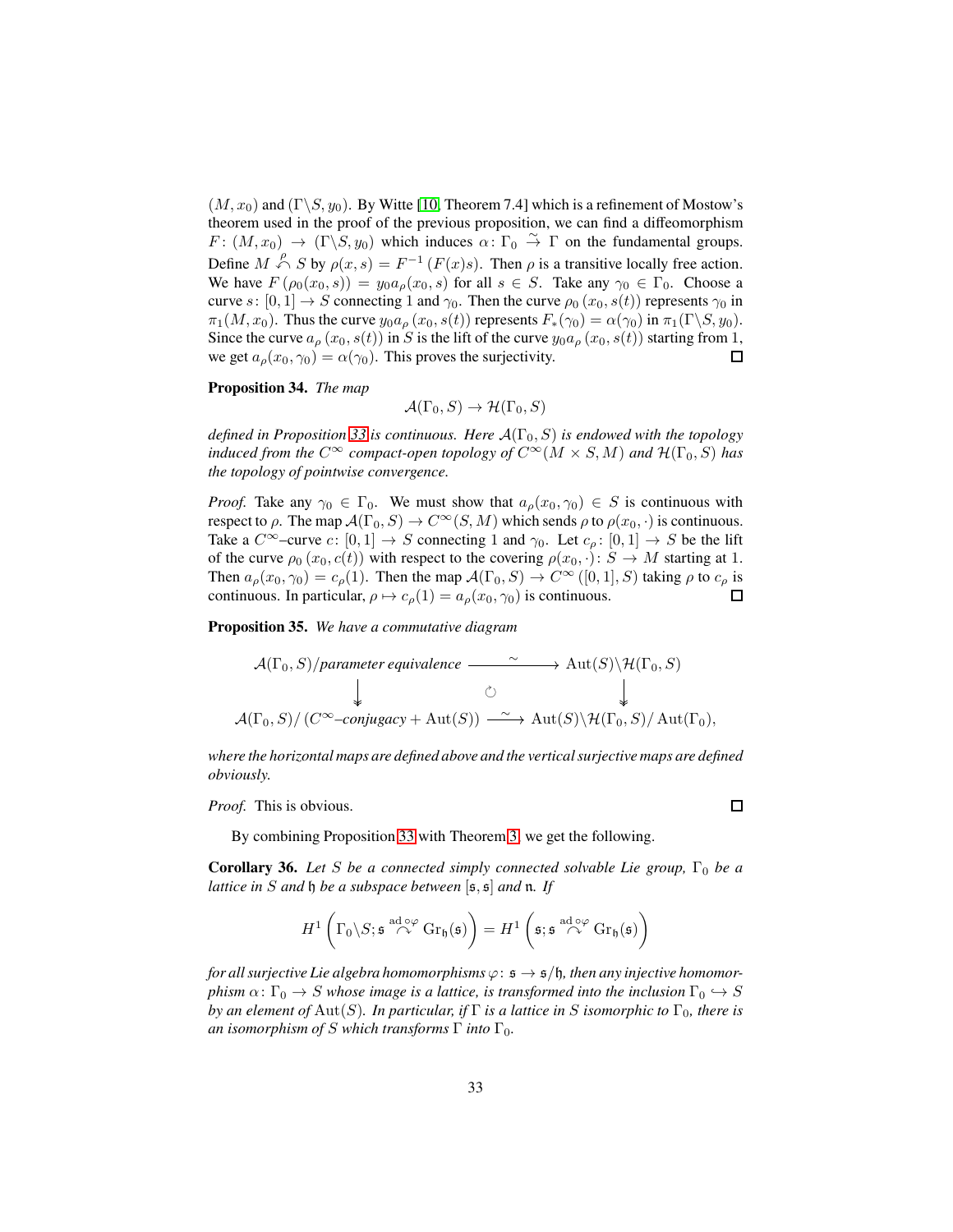#### <span id="page-33-0"></span>**6.2 A counterexample to Theorem [1](#page-1-1) for solvable Lie groups**

Now we see a counterexample to Theorem [1](#page-1-1) for solvable Lie groups. The next example is taken from Example 2.2 of Baues and Klopsch [\[2\]](#page-34-8), which is due to Milovanov [\[7\]](#page-34-9). Consider  $A_0 = \begin{pmatrix} 0 & -1 \\ 1 & 3 \end{pmatrix} \in SL(2, \mathbb{Z})$  which has  $\lambda = \frac{3+\sqrt{5}}{2}$  and  $\lambda^{-1} = \frac{3-\sqrt{5}}{2}$  as eigenvalues and let

$$
X(t) = \begin{pmatrix} \lambda^t \cos 2\pi t & -\lambda^t \sin 2\pi t \\ \lambda^t \sin 2\pi t & \lambda^t \cos 2\pi t \\ & & \lambda^{-t} \end{pmatrix}
$$

for  $t \in \mathbb{R}$ . Since  $X(1)$  and  $A = \begin{pmatrix} A_0 \\ A_1 \end{pmatrix}$  $A_0$  $\Big) \in SL(4, \mathbb{Z})$  are conjugate, the solvable Lie group  $S = \mathbb{R}^4 \rtimes_{X(t)} \mathbb{R}$  contains a lattice  $\Gamma_0$  isomorphic to  $\mathbb{Z}^4 \rtimes_A \mathbb{Z}$ . Then the set

 $\mathcal{H}(\Gamma_0, S)/\operatorname{Aut}(S)$ 

is uncountable as in Baues and Klopsch [\[2\]](#page-34-8). Therefore by Proposition [33](#page-30-2) the set

 $\mathcal{A}(\Gamma_0, S)/\text{parameter equivalence}$ 

is uncountable, so that the natural action  $\Gamma_0 \backslash S \cap S$  is not parameter rigid. However by computing  $\Gamma_0/[\Gamma_0, \Gamma_0]$  using  $\Gamma_0 \simeq \mathbb{Z}^4 \rtimes_A \mathbb{Z}$  we can show  $H^1(\Gamma_0 \backslash S) = H^1(\mathfrak{s})$ .

### <span id="page-33-1"></span>**6.3 A locally parameter rigid action of a contractible group which is not parameter rigid**

Let  $M \stackrel{\rho_0}{\curvearrowleft} S$  be an action with the orbit foliation  $\mathcal{F}$ . The set of all smooth actions  $M \curvearrowleft S$  with the orbit foliation F is denoted by  $A(F, S)$ , which is endowed with the topology induced from the  $C^{\infty}$  compact-open topology of  $C^{\infty}(M \times S, M)$ . An action  $M \stackrel{\rho_0}{\curvearrowleft} S$  is said to be *locally parameter rigid* if any  $\rho \in A(\mathcal{F}, S)$  which is close enough to  $\rho_0$  is parameter equivalent to  $\rho_0$ . In [\[1,](#page-34-4) Section 1.1.2], Asaoka comments that there is no known locally parameter rigid action of a contractible group which is not parameter rigid. Here we give an example of such an action. In [\[2,](#page-34-8) Example 2.5], Baues and Klopsch give an example of a connected simply connected solvable Lie group S which has a Zariski dense lattice  $\Gamma_0$  such that  $\text{Aut}(S)\backslash \mathcal{H}(\Gamma_0, S)$  is countably infinite. Here Zariski density means that the Zariski closures of  $\text{Ad}(\Gamma_0)$  and  $\text{Ad}(S)$  in  $\text{GL}(\mathfrak{s})$ coincide. If we take such S and  $\Gamma_0$  then the action  $\Gamma_0 \backslash S \stackrel{\rho_0}{\curvearrowleft} S$  by right multiplication is not parameter rigid by Proposition [33.](#page-30-2) Let us see that this action is locally parameter rigid. Since  $\Gamma_0$  is a Zariski dense lattice in S, the inclusion  $\iota \colon \Gamma_0 \hookrightarrow S$  is *locally rigid*, that is, the Aut(S)–orbit of  $\iota$  in  $\mathcal{H}(\Gamma_0, S)$  is a neighborhood of  $\iota$ . See for example Baues and Klopsch [\[2,](#page-34-8) Theorem 1.9]. Take an open neighborhood U of  $\iota$  in  $\mathcal{H}(\Gamma_0, S)$ which is contained in the Aut(S)–orbit of  $\iota$ . Let V be the inverse image of U by the map  $\mathcal{A}(\Gamma_0, S) \to \mathcal{H}(\Gamma_0, S)$ , then V is an open neighborhood of  $\rho_0$  in  $\mathcal{A}(\Gamma_0, S)$  by continuity. Since U projects to a one-point set in  $Aut(S)\setminus H(\Gamma_0, S)$ , V also projects to a one-point set in  $\mathcal{A}(\Gamma_0, S)/(\text{parameter equivalence})$ . Therefore  $\rho_0$  is locally parameter rigid.